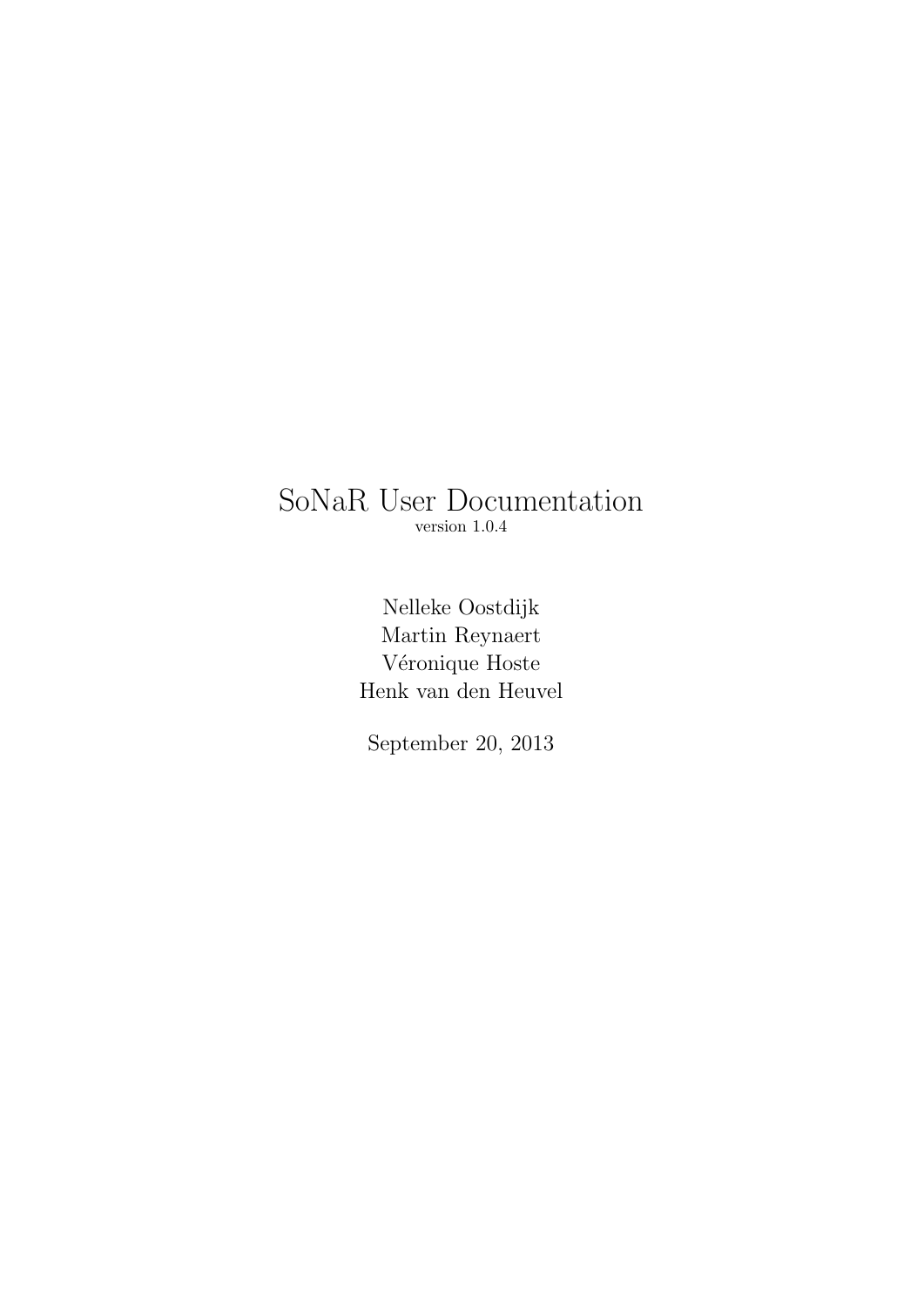# **Contents**

|                | 0.1 |                                                                               | $\overline{2}$ |
|----------------|-----|-------------------------------------------------------------------------------|----------------|
| 1              |     | Introduction                                                                  | $\overline{4}$ |
|                | 1.1 |                                                                               | $\overline{4}$ |
|                | 1.2 | SoNaR: Introductory Overview                                                  | $\overline{4}$ |
| $\overline{2}$ |     | SonaR: Corpus Composition                                                     | $\overline{7}$ |
|                | 2.1 | $SoNaR-500$                                                                   | $\overline{7}$ |
|                | 2.2 | $SoNaR-1$ .                                                                   | $\overline{7}$ |
|                |     | 2.2.1                                                                         | $\overline{7}$ |
|                |     | Corpus annotation $\ldots \ldots \ldots \ldots \ldots \ldots$<br>2.2.2        | 8              |
| 3              |     | Organization of the SoNaR Corpus distribution                                 | 14             |
|                | 3.1 |                                                                               | 14             |
|                | 3.2 |                                                                               | 14             |
|                |     | 3.2.1                                                                         | 14             |
|                |     | Directory DOC/ $\ldots \ldots \ldots \ldots \ldots \ldots \ldots$<br>3.2.2    | 15             |
|                |     | Directory $SONAR500/$<br>3.2.3                                                | 15             |
|                |     | Directory SONAR1/ $\ldots \ldots \ldots \ldots \ldots \ldots \ldots$<br>3.2.4 | 18             |
|                | 3.3 | SoNaR-500: Overview of file names, file sizes and numbers                     | 20             |
| 4              |     | <b>SoNaR File Formats</b>                                                     | 24             |
|                | 4.1 |                                                                               | 24             |
|                |     | $D$ -Coi+ format (deprecated) $\ldots \ldots \ldots \ldots \ldots$<br>4.1.1   | 25             |
|                |     | 4.1.2                                                                         | 27             |
|                | 4.2 |                                                                               | 30             |
| $\bf{5}$       |     | SoNaR-500 Linguistic Annotations                                              | 31             |
|                | 5.1 |                                                                               | 31             |
|                | 5.2 |                                                                               | 31             |
|                | 5.3 |                                                                               | 31             |
|                | 5.4 | Corpus annotation $\ldots \ldots \ldots \ldots \ldots \ldots \ldots \ldots$   | 32             |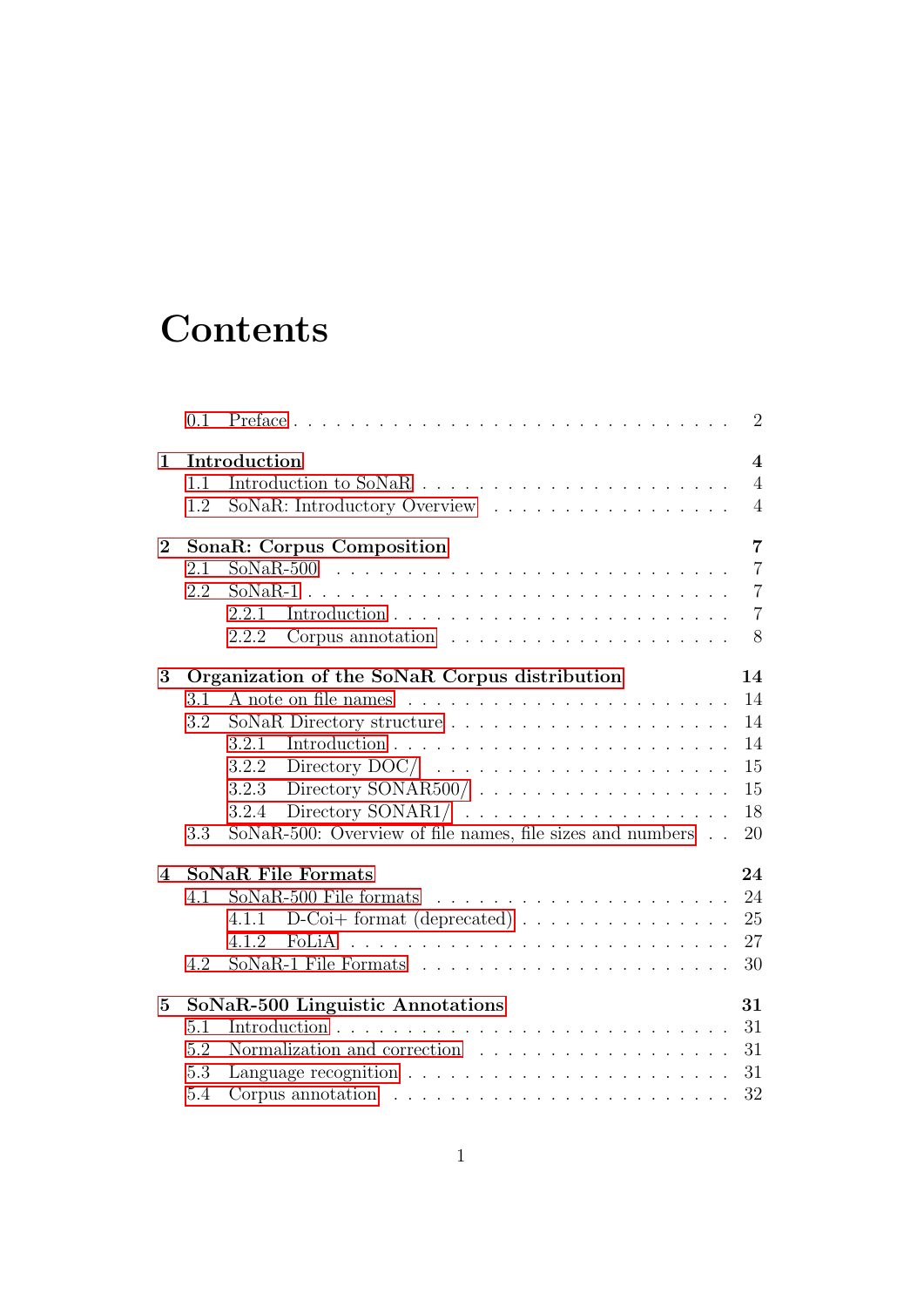|   |     | 5.4.1               | Part-of-speech tagging and lemmatization 32        |    |
|---|-----|---------------------|----------------------------------------------------|----|
|   |     | 5.4.2               |                                                    | 33 |
|   |     | 5.4.3               |                                                    | 34 |
| 6 |     | Metadata            |                                                    | 35 |
|   | 6.1 |                     |                                                    | 35 |
|   | 6.2 |                     |                                                    | 36 |
|   |     | 6.2.1               | Complete list of components available in the SoNaR |    |
|   |     |                     |                                                    | 39 |
|   |     | 6.2.2               |                                                    | 47 |
|   |     |                     | SoNaR Frequency lists                              | 48 |
| 8 |     |                     | SoNaR-500: Contents                                | 49 |
|   | 8.1 |                     |                                                    | 49 |
|   | 8.2 |                     |                                                    | 49 |
|   |     | 8.2.1               |                                                    | 50 |
|   |     | 8.2.2               |                                                    | 54 |
|   |     | 8.2.3               |                                                    | 56 |
| 9 |     | <b>Beyond SoNaR</b> |                                                    | 60 |

## <span id="page-2-0"></span>0.1 Preface

The present document describes the results available from the STEVINfunded SoNaR project (2008-2011). The project aimed at the construction of a 500-million-word reference corpus of contemporary written Dutch for use in different types of linguistic (incl. lexicographic) and HLT research and the development of applications. The project built on the results obtained in the D-Coi and Corea projects which were awarded funding in the first call of proposals within the Stevin programme.

Around the turn of the century the Dutch language Union commissioned a survey that aimed to take stock of the availability of basic language resources for the Dutch language. [\[5\]](#page-61-0) found that Dutch, compared to other languages, was lagging behind. While the Spoken Dutch Corpus (Corpus Gesproken Nederlands, CGN; [\[18\]](#page-63-0)) addressed the need for spoken language data, the dire need for a large corpus of written Dutch persisted and the construction of a multi-purpose reference corpus tailored to the needs of the scientific research as well as commercial development communities was identified as a top priority in the creation of an infrastructure for R&D in Dutch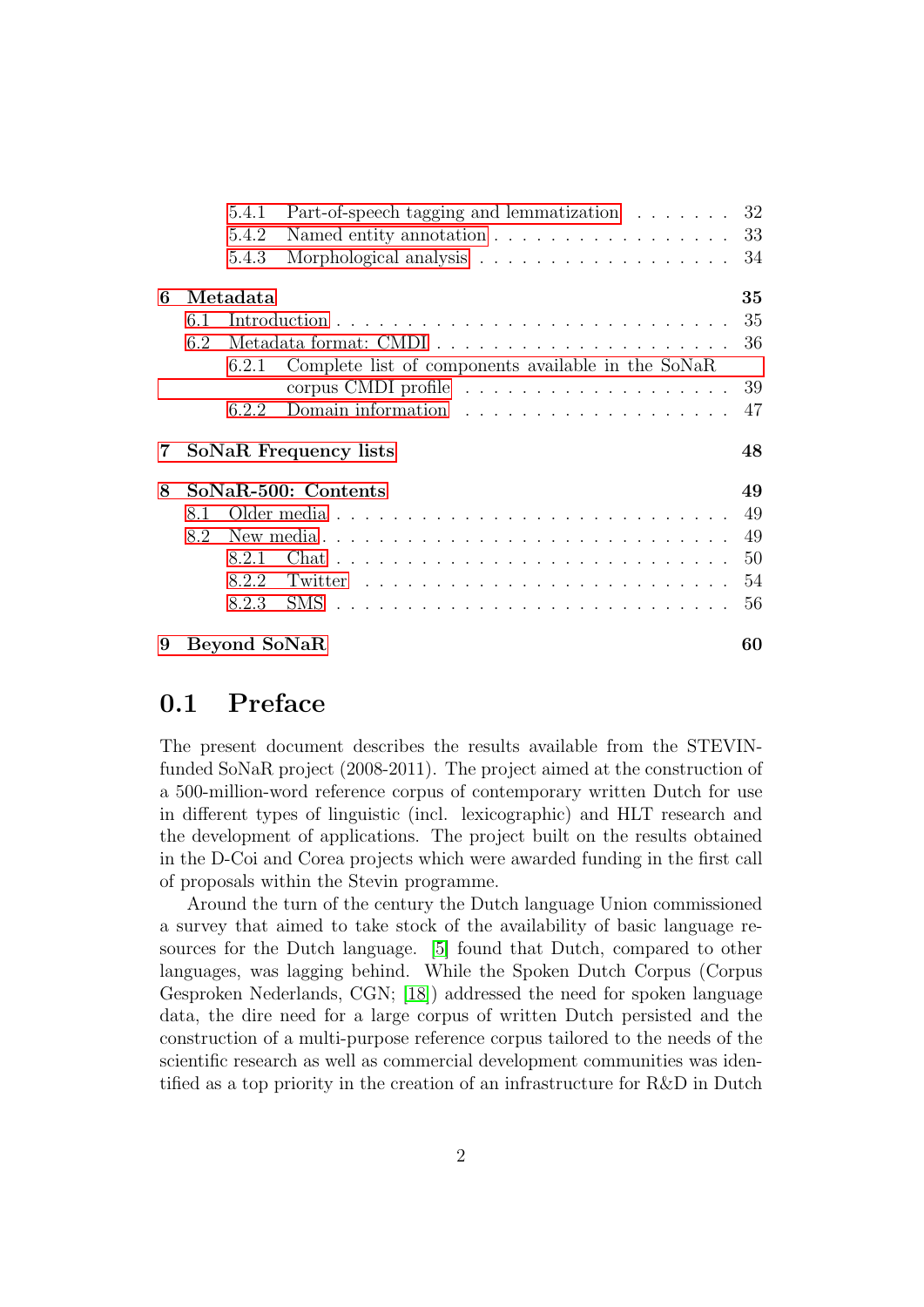### HLT.

The D-Coi and the SoNaR project were funded by the NTU/STEVIN programme (http://www.taalunieversum.org/ stevin) under grant numbers STE04008 and

STE07014 respectively. Thanks are due to our collaborators in these projects (in random order): Paola Monachesi, Gertjan van Noord, Franciska de Jong, Roeland Ordelman, Vincent Vandeghinste, Jantine Trapman, Thijs Verschoor, Lydia Rura, Orphe De Clercq, Wilko Apperloo, Peter Beinema, Frank Van Eynde, Bart Desmet, Gert Kloosterman, Hendri Hondorp, Tanja Gaustad van Zaanen, Eric Sanders, Maaske Treurniet, Henk van den Heuvel, Arjan van Hessen, and Anne Kuijs.

The main paper describing SoNaR is chapter 13 in the Open Access book about the Stevin programme projects [\[17\]](#page-62-0). A paper looking beyond SoNaR was presented at LREC-2012 [\[22\]](#page-63-1).

The SoNaR corpus will be distributed by the Dutch-Flemish HLT Agency (TST-Centrale).

Contact:

Dr Nelleke Oostdijk Radboud University Nijmegen Erasmusplein 1 NL-6525 HT Nijmegen The Netherlands

N.Oostdijk@let.ru.nl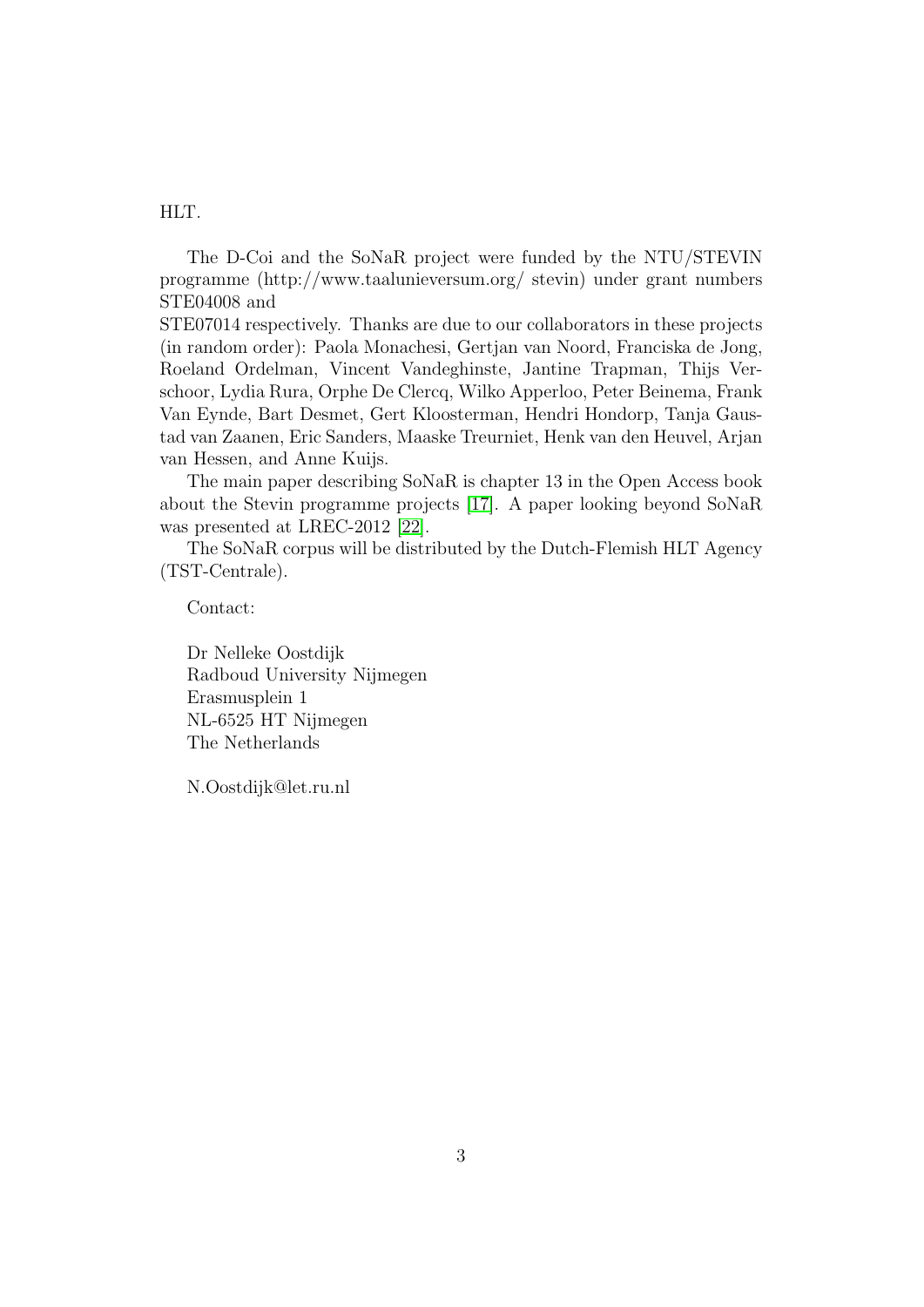# <span id="page-4-0"></span>Chapter 1

# Introduction

## <span id="page-4-1"></span>1.1 Introduction to SoNaR

The STEVIN SoNaR project has resulted in two datasets, viz. SoNaR-500 and SoNaR-1.

SONAR-500 contains over 500 million words (i.e. word tokens) of full texts from a wide variety of text types including both texts from conventional media and texts from the new media. All texts except for texts from the social media (Twitter, Chat, SMS) have been tokenized, tagged for part of speech and lemmatized, while in the same set the Named Entities have been labelled. In the case of SoNaR-500 all annotations were produced automatically, no manual verification took place.

SoNaR-1 is a dataset comprising one million words. Although largely a subset of SoNaR-500, SoNaR-1 includes far fewer text types. With SoNaR-1 different types of semantic annotation have been provided, viz. named entity labelling, annotation of co-reference relations, semantic role labelling and annotation of spatial and temporal relations. All annotations have been manually verified.

The SoNaR project was carried out by Katholieke Universiteit Leuven (CCL), Hogeschool Gent (Dept. Vertaalkunde, LT3), Radboud University Nijmegen (CLST), Tilburg University (TiCC/ILK), Twente University (HMI), and Utrecht University (UiL-OTS). It was coordinated by Radboud University.

## <span id="page-4-2"></span>1.2 SoNaR: Introductory Overview

The SoNaR corpus is a corpus of contemporary standard written Dutch as encountered in texts (i.e. stretches of running discourse) originating from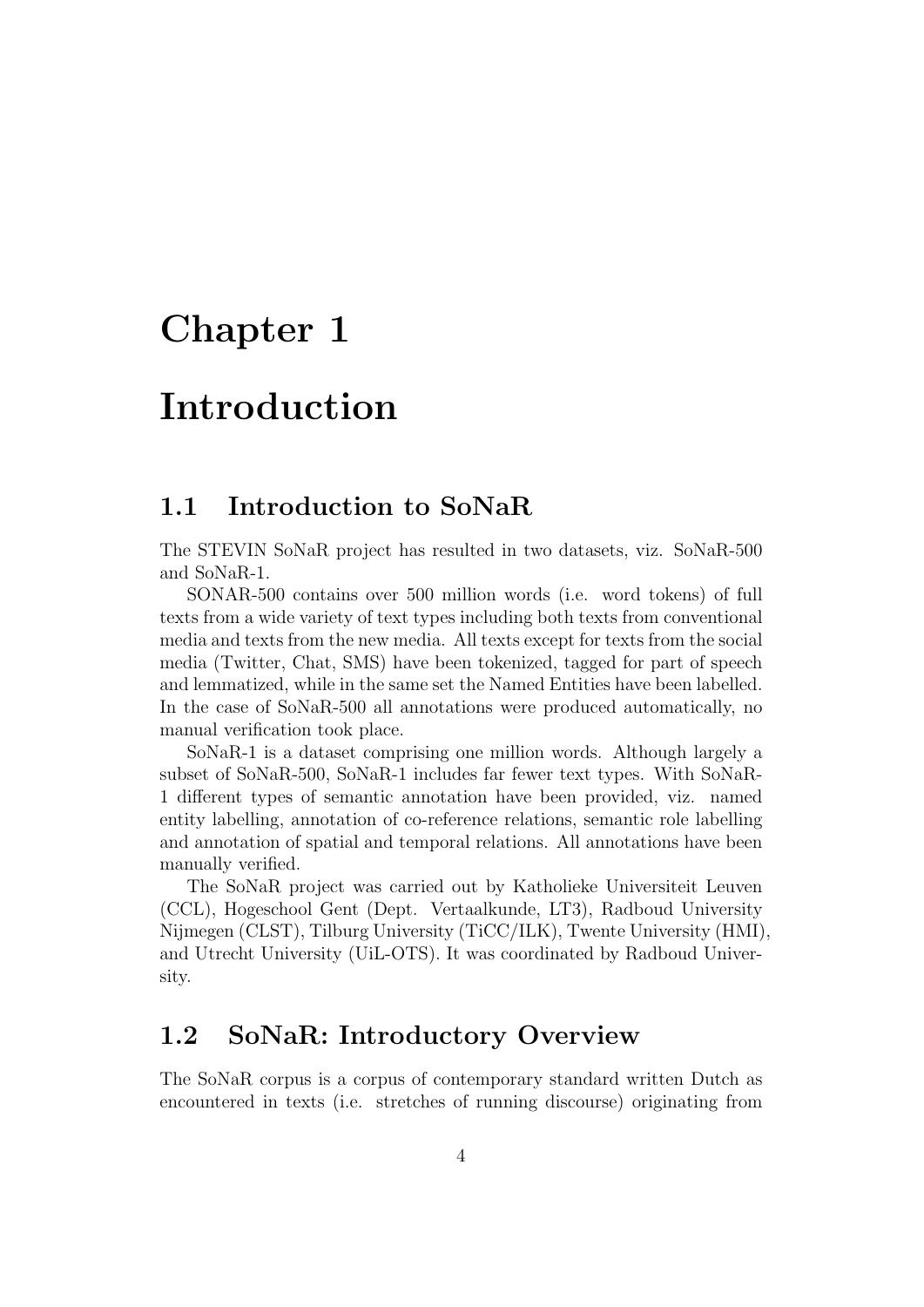| Written to be read   | Published   | Electronic   |
|----------------------|-------------|--------------|
|                      |             |              |
| 492.5 MW             | 362.5 MW    | 177.5 MW     |
|                      |             | Printed      |
|                      |             | 185.0 MW     |
|                      | Unpublished | Electronic   |
|                      | 130.0 MW    | 100.0 MW     |
|                      |             | Printed      |
|                      |             | 10.0 MW      |
|                      |             | <b>Typed</b> |
|                      |             | 20.0 MW      |
| Written to be spoken | Unpublished | Electronic   |
| 7.5 MW               | 7.5 MW      | 2.5 MW       |
|                      |             | Typed        |
|                      |             | 5.0 MW       |

<span id="page-5-0"></span>Table 1.1: Overall corpus design in terms of three main design criteria, viz. intended delivery of the texts included, whether they were published or not, and the primary mode (electronic, printed or typed)

the Dutch speaking language area in Flanders and the Netherlands as well as Dutch translations published in and targeted at this area. The corpus was designed to comprise a wide range of text types, from books, magazines and periodicals to brochures, manuals and theses, and from websites and press releases to SMS messages and chats.

The sheer size of the corpus has made it possible to include full texts rather than text samples, leaving it to future users of the corpus to decide whether to use a text in its entirety or to use only a select part of it that meets the sampling criteria that follow more directly from a specific research question.

In Table [1.1](#page-5-0) a global overview is given of the composition of the corpus in terms of the three main design criteria, viz.

- 1. the intended delivery of the texts included,
- 2. whether they were published or not, and
- 3. their primary mode.

Table [1.2](#page-6-0) gives an overview of the distribution of the data by country of origin per corpus component.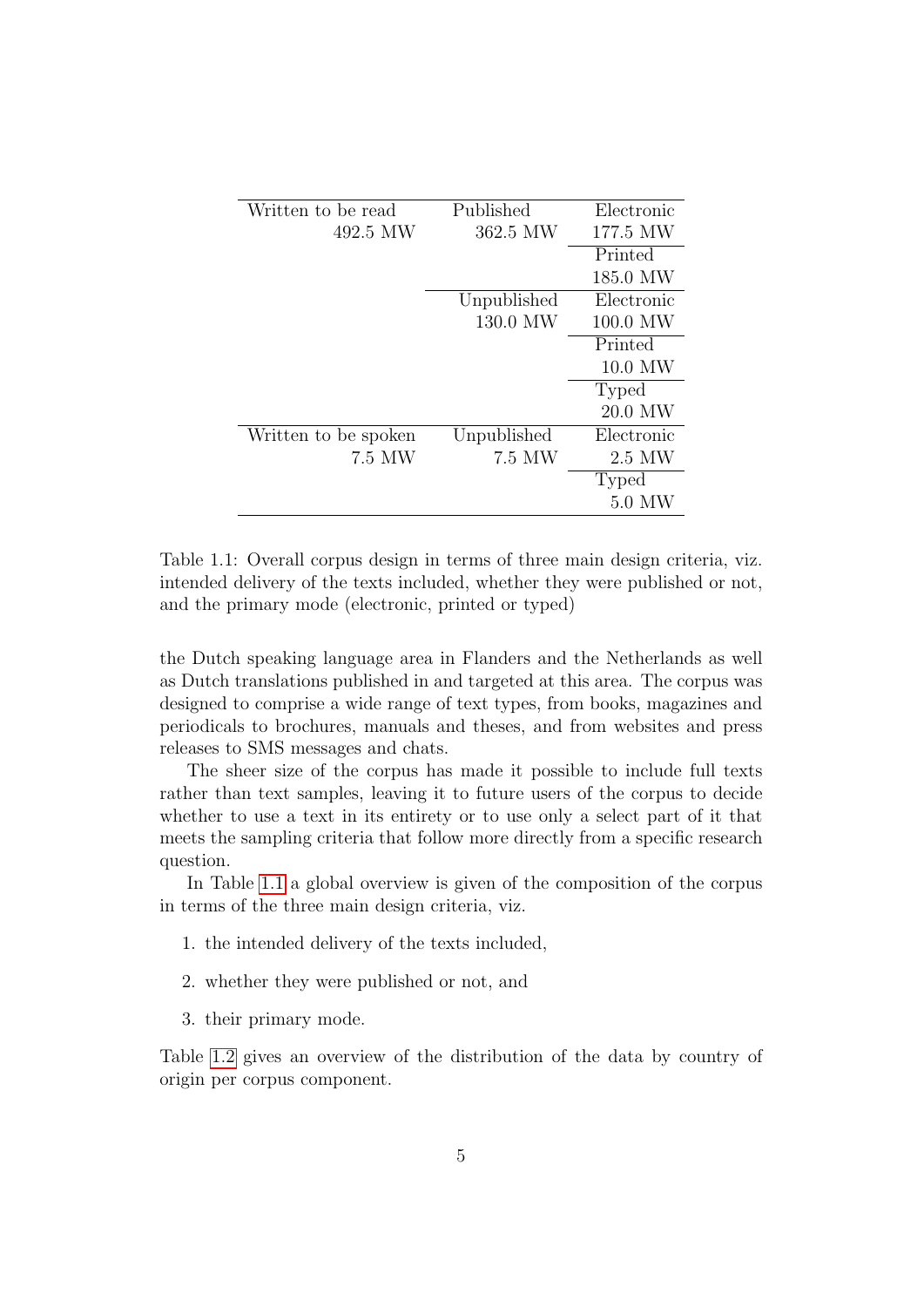| Corpus    |             |               |                  |             |
|-----------|-------------|---------------|------------------|-------------|
| Component | <b>NLD</b>  | BEL           | <b>OTH</b>       | Total       |
| $WR$ -P-E | 36,846,020  | 74,578,516    | 32,784,094       | 144,208,630 |
| $WR$ -P-P | 101,444,035 | 233,894,017   | 19,458,388       | 354,798,440 |
| $WR$ -U-E | 1,563,265   | 11,391,742    | $\left( \right)$ | 26,509,835  |
| $WS-U-E$  | 2,830,877   | 25,268,159    | $\left( \right)$ | 28,099,036  |
| WS-U-T    | 676,062 0   |               | $\left( \right)$ | 676,062     |
| total     | 143,362,259 | 345, 132, 434 | 52,242,482       | 554,292,003 |

<span id="page-6-0"></span>Table 1.2: Corpus composition in number of word tokens split according to regional origin (NLD=originating from the Netherlands; BEL=originating from Flanders, OTH=from uncertain origin)

In the course of the SoNaR project the corpus design originally conceived was modified. There were several reasons for this. As we found that preprocessing typed texts was very laborious, time-consuming and error-prone, we decided to refrain from including large quantities of this type of material. In other cases, such as with SMS messages where we found that the acquisition was quite problematic we decided on more realistic targets (e.g. 50,000 SMS texts instead of 5 MW). Finally, the enormous flight Twitter has taken was a development we did not anticipate and was cause for modifying the design. In fact, the original design did not envisage the collection of tweets at all.

For each text in the corpus, particular information about the text category and license type is provided in the metadata file which accompanies the text file. More information can be found in Chapter [6.](#page-35-0)

In the next chapters, both SONAR-500 and SONAR-1 are described in more detail.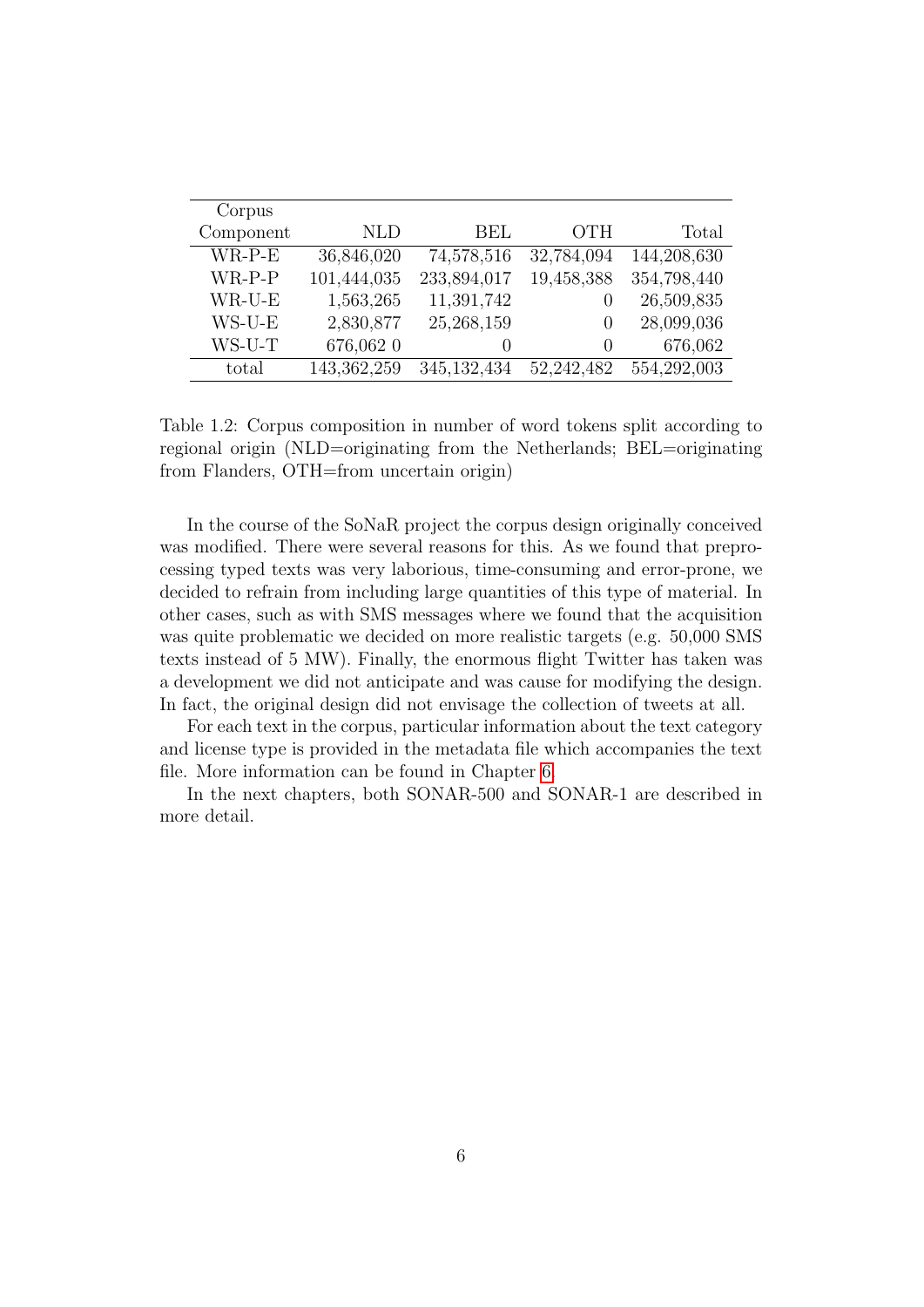# <span id="page-7-0"></span>Chapter 2

# SonaR: Corpus Composition

## <span id="page-7-1"></span>2.1 SoNaR-500

The Dutch reference corpus was intended to serve as a general reference for studies involving language and language use. The corpus should provide a balanced account of the standard language and the variation that occurs with it. In doing so, it allows researchers investigating language use in a particular domain (e.g. medicine) or register (e.g. academic writing), or by a specific group (e.g. professional translators) to relate their data and findings to the general reference corpus. The corpus was also intended to play a role in the benchmarking of tools and annotations.

The contents of the corpus as well as the nature of the annotations provided were to largely determined by the needs of ongoing and projected research and development in the fields of corpus-based natural language processing. Applications such as information extraction, question-answering, document classification, and automatic abstracting that are based on underlying corpus-based techniques are expected to benefit from the large-scale analysis of particular features in the corpus. Apart from supporting corpusbased modeling, the corpus constitutes a test bed for evaluating applications, whether or not these applications are corpus-based.

## <span id="page-7-2"></span>2.2 SoNaR-1

### <span id="page-7-3"></span>2.2.1 Introduction

In order to know the exact composition of SoNaR-1 we must have a closer look at the origins of the text material included. All text material comes from the Lassy Klein corpus, but this corpus has, in turn, inherited data from previous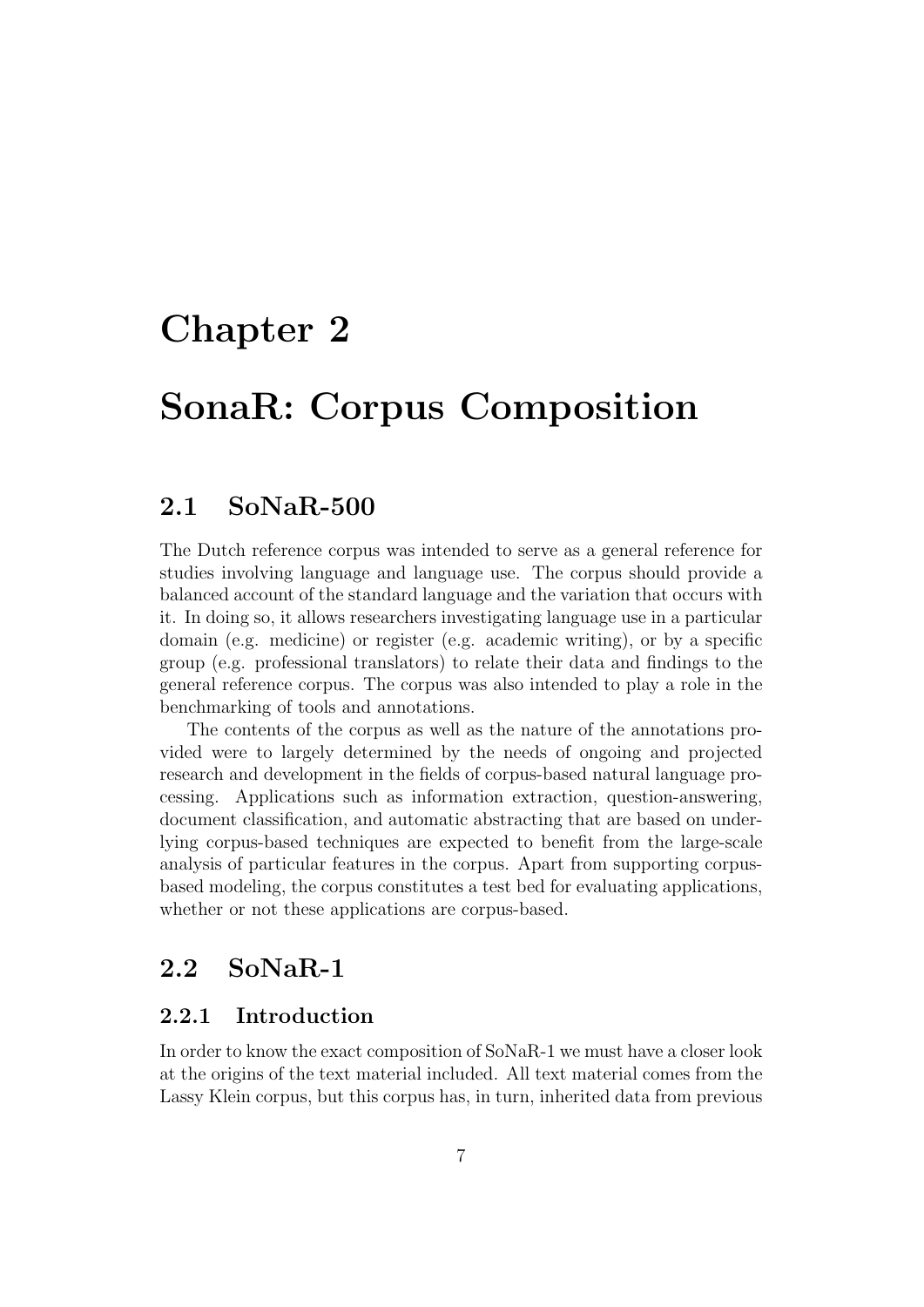| Corpus    | #Texts | $#Word$ tokens |
|-----------|--------|----------------|
| DPC       | 167    | 195,791        |
| D-Coi     | 587    | 716,649        |
| Wikipedia | 107    | 87,997         |
| SONAR-1   | 861    | 1,000,437      |

<span id="page-8-1"></span>Table 2.1: Composition of the SoNaR-1 corpus. In all SoNaR-1 comprises 1,000,437 words

projects. The texts included come from two other STEVIN-funded projects, i.e. DPC and D-Coi, and from Dutch Wikipedia. Within the Dutch Parallel Corpus  $(DPC)^{-1}$  project a 10-million-word, high-quality, sentence-aligned parallel corpus for the language pairs Dutch-English and Dutch-French was built. DPC has its proper one-million-word subset in which all processing layers have been manually verified. The DPC-data included in SoNaR-1 comes from this perfect subset. Most texts in SoNaR-1 come from the D-Coi project which was actually a pilot project for SoNaR. Finally, within Lassy Klein texts were included from Dutch Wikipedia which are now also a part of SoNaR-1.

In Table [2.1,](#page-8-1) the total number of texts and tokens included in SoNaR 1 are presented.

Following the subdivision of the global reference corpus, the texts included in SoNaR-1 can also be divided in various text types. In Table [2.2](#page-9-0) one can find an overview of this genre subdivision.

### <span id="page-8-0"></span>2.2.2 Corpus annotation

Since it is generally believed that the lack of a syntactically and semantically annotated corpus of reasonable size (min. 1 MW) is a major impediment for the development of academic and commercial tools for natural language processing applied to the Dutch language, we invested in these types of annotations. The SoNaR-1 corpus was syntactically annotated and manually verified in the Lassy project while in the SoNaR project four semantic annotation layers were added. These layers, which include the annotation of named entities, co-referential relations, semantic roles and spatio-temporal relations, were completely manually checked. Where tools were available for pre-annotation, the task was redefined as a correction task.

<sup>1</sup>http://www.kuleuven-kulak.be/DPC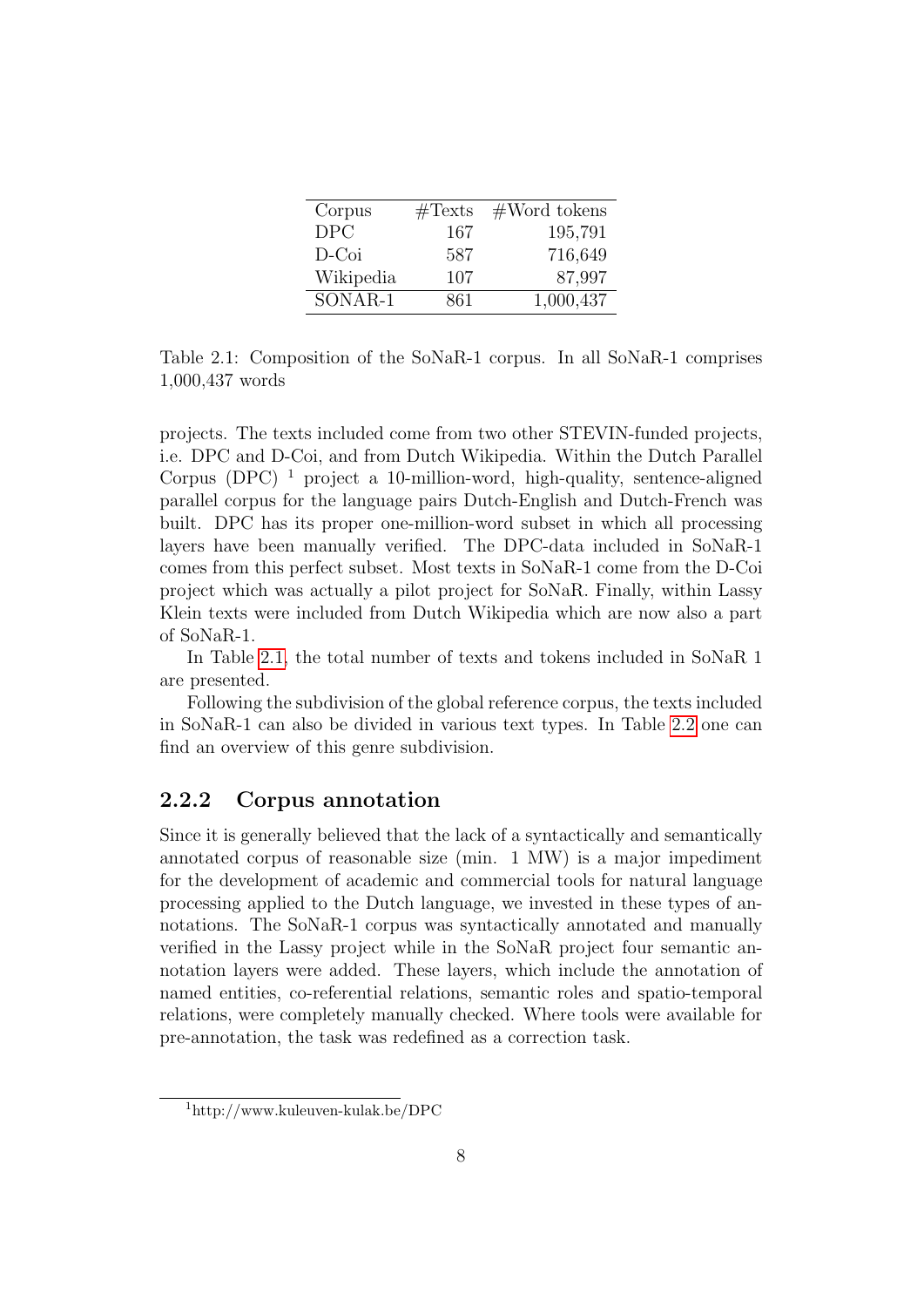| Text type                  | SoNaR Code         | Origin           | #Word tokens |
|----------------------------|--------------------|------------------|--------------|
| Autocues                   | $WS-U-E-A$         | D-Cö             | 205,040      |
| <b>Books</b>               | WR-P-P-B           | D-Coi            | 2,008        |
| Brochures                  | WR-P-P-C           | D-Coi, DPC       | 88,451       |
| E-magazines, E-Newsletters | WR-P-E-C, WR-P-E-E | D-Coi            | 12,769       |
| Guides, Manuals            | WR-P-P-E           | D-Coi, DPC       | 28,410       |
| Legal texts                | WR-P-P-G           | D-Coi            | 6,468        |
| Magazines                  | VR-P-P-I           | D-Coi, DPC       | 142,840      |
| Minutes                    | $N R$ -U-T-A       | DPC              | 1,655        |
| Newsletters                | WR-P-P-E           | D-Coi, DPC       | 8,543        |
| Newspapers                 | WR-P-P-H           | D-Coi, DPC       | 81,130       |
| Policy documents           | $WR-P-P-J$         | D-Coi            | 30,021       |
| Press releases             | WR-P-E-J           | D-Coi, DPC       | 22,261       |
| Proceedings                | VR-P-P-K           | D-Coi, DPC       | 14,396       |
| Reports                    | VR-P-P-L           | D-Coi, DPC       | 30,751       |
| Speeches                   | $NS-U-E-B$         | DPC              | 17,320       |
| Websites                   | <b>NR-P-E-H</b>    | D-Coi, DPC       | 47,841       |
| Wikipedia                  | $N\text{R-P-E-J}$  | D-Coi, Wikipedia | 260,533      |
| Grand total                |                    |                  | 1,000,437    |
|                            |                    |                  |              |

<span id="page-9-0"></span>Table 2.2: Composition of the SoNaR-1 corpus. In all SoNaR-1 comprises 1,000,437 words Table 2.2: Composition of the SoNaR-1 corpus. In all SoNaR-1 comprises 1,000,437 words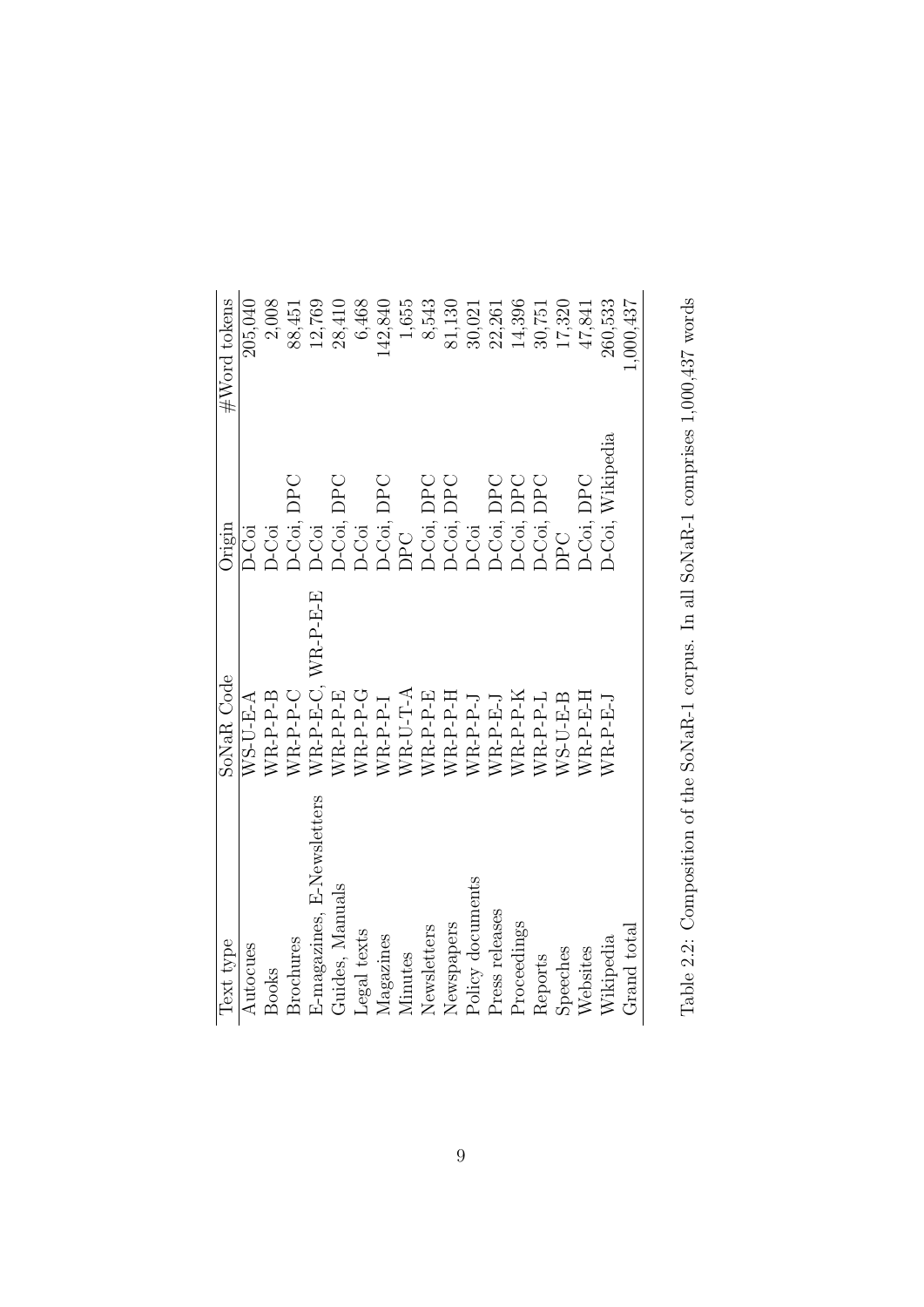### Annotation of named entities

The (manual) annotation of a one-million-word subset of the corpus was undertaken so as to create a balanced data set labeled with named entity information, which would allow for the creation and evaluation of supervised machine learning named entity recognizers. The labeled data set substantially differs from the CoNLL-2002 shared task [\[31\]](#page-64-0) data set. First of all, the goal was to cover a wide variety of text types and genres in order to allow for a more robust classifier and better cross-corpus performance. Furthermore, instead of focusing on four named entity categories (person, location, organization and miscellaneous), a finer granularity of the named entities was aimed for and a distinction was made between the literal and metonymic use of the entities. For the development of the guidelines, the annotation schemes developed in the ACE [\[9\]](#page-62-1) and MUC [\[4\]](#page-61-1) programmes were taken into account, and the work on metonymy by [\[15\]](#page-62-2). In the resulting annotation guidelines, the focus was on the delimitation of the named entities, after which each entity was potentially annotated with four annotation layers, covering its main type, subtype, usage and (in case of metonymic usage) its metonymic role.

The examples below clearly show that all tags maximally consist of four parts, in which the first part of the tag denotes the main type of the NE, the second part the sub type, the third one the use, and the last one the type of use.

- (1) Nederland[LOC.land.meto.human] gaat de bestrijding van het terrorisme anders en krachtiger aanpakken. Minister Donner[PER.lit] van justitie krijgt verregaande bevoegdheden in die strijd. (English: The Netherlands are planning to organize the fight against terrorism in a different and more powerful way. Minister of Justice Donner was given far-reaching powers in that battle.)
- (2) Het is een eer om hier te zijn op MGIMO[ORG.misc.meto.loc]. Deze prachtige universiteit is een kweekvijver voor diplomatiek talent. Deze instelling heeft hechte contacten met Nederland[LOC.land.meto.human]. (English: It is an honour to be here at MGIMO. This wonderful university is a breeding ground for diplomatic talent. This institution has tight connections with the Netherlands.)

The named entity annotations were performed on raw text and were done in the MMAX2 annotation environment.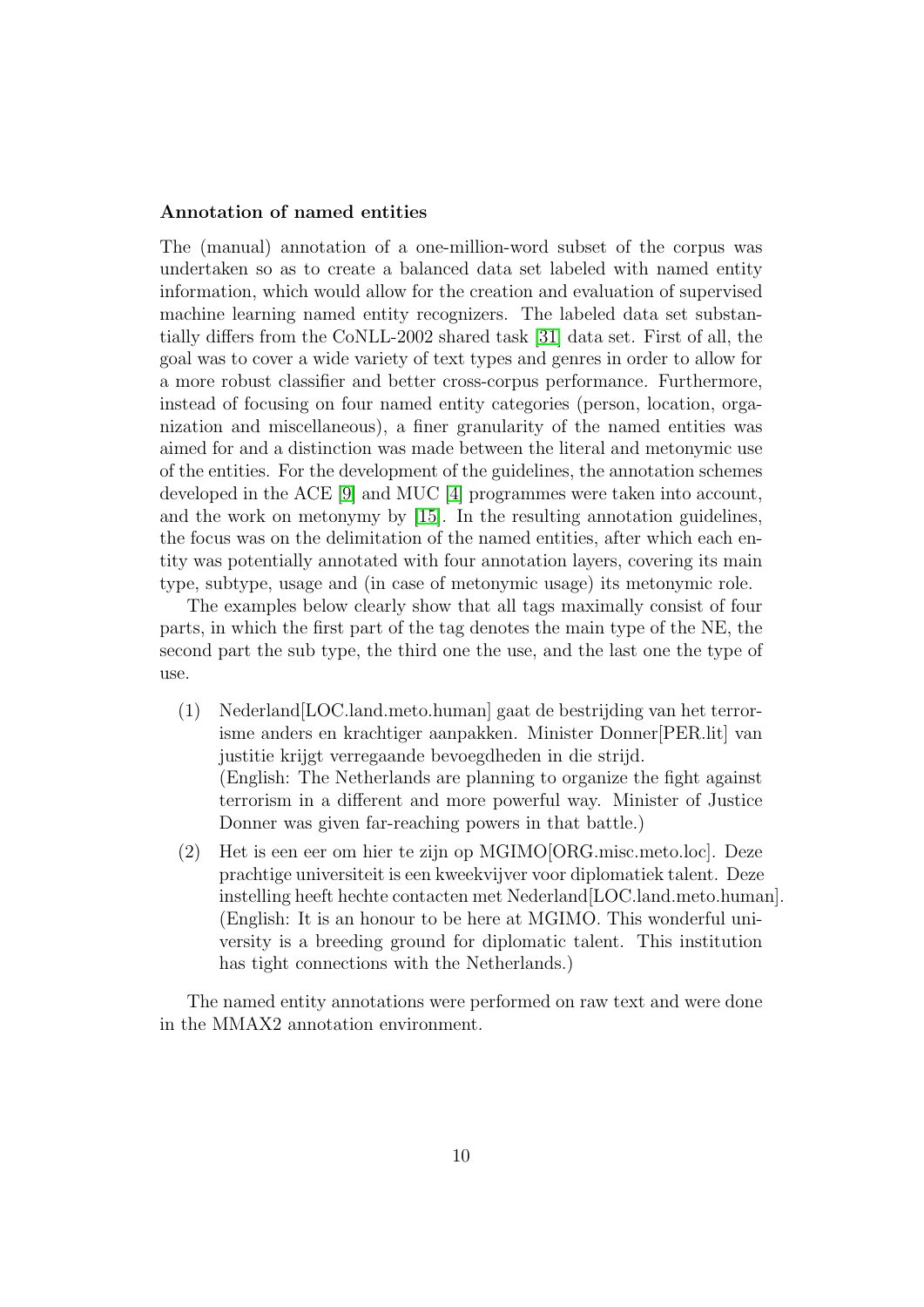#### Annotation of co-reference relations

The first Dutch corpus annotated with co-referential relations between nominal constituents was created in 2005 [\[12\]](#page-62-3). In the STEVIN COREA project, the annotation guidelines from Hoste (2005) were refined and also extended to the labeling of bridge relations [\[11\]](#page-62-4).These COREA guidelines served as the basis for the annotation of co-reference in the SoNaR-1 corpus.

The guidelines allow for the annotation of four relations and special cases are flagged. The four annotated relations are identity (NPs referring to the same discourse entity), bound, bridge (as in part-whole, superset-subset relations) and predicative. The following special cases were flagged: negations and expressions of modality, time-dependency and identity of sense (as in the so-called paycheck pronouns, cf. [\[14\]](#page-62-5). Co-reference links were annotated between nominal constituents, which could take the form of a pronominal, named entity or common noun phrase, as exemplified below.

- (3) Nederland gaat de bestrijding van het terrorisme [id="21'] anders en krachtiger aanpakken. Minister Donner van justitie krijgt verregaande bevoegdheden in die strijd  $id = "2"$  ref="1" type="ident".
- (4) Het is een eer om hier te zijn op MGIMO [id="1"]. Deze prachtige universiteit [id="2" ref="1" type="ident"] is een kweekvijver voor diplomatiek talent [id="3" ref="1" type="pred"]. Deze instelling [id="4" ref="1" type="ident"] heeft hechte contacten met Nederland.
- (5) Binnen in de gymzaal  $\left[\text{id} = "1" \right]$  plakken gijzelaars  $\left[\text{id} = "2" \right]$  de ramen [id="3" ref="1" type="bridge"] af en plaatsen ze [id="4" ref="2" type="ident"] explosieven aan de muur [id="5" ref="1" type="bridge"]. (English: Inside the gym, the hijackers covered the windows and attached explosives to the walls)

In order to avoid conflicts between the annotation layers, the co-reference annotations were performed on the nominal constituents, which were extracted from the manually validated syntactic dependency trees [\[34\]](#page-64-1). Also, the annotations were checked for inconsistencies with the named entity layer. MMAX2 was used as annotation environment.

#### Annotation of semantic roles

For the annotation of semantic roles the PropBank annotation scheme [\[20\]](#page-63-2) was adapted. There are two important differences between the original PropBank scheme and the adapted annotation scheme used to annotated SoNaR-1. First, in the case of traces, PropBank creates co-reference chains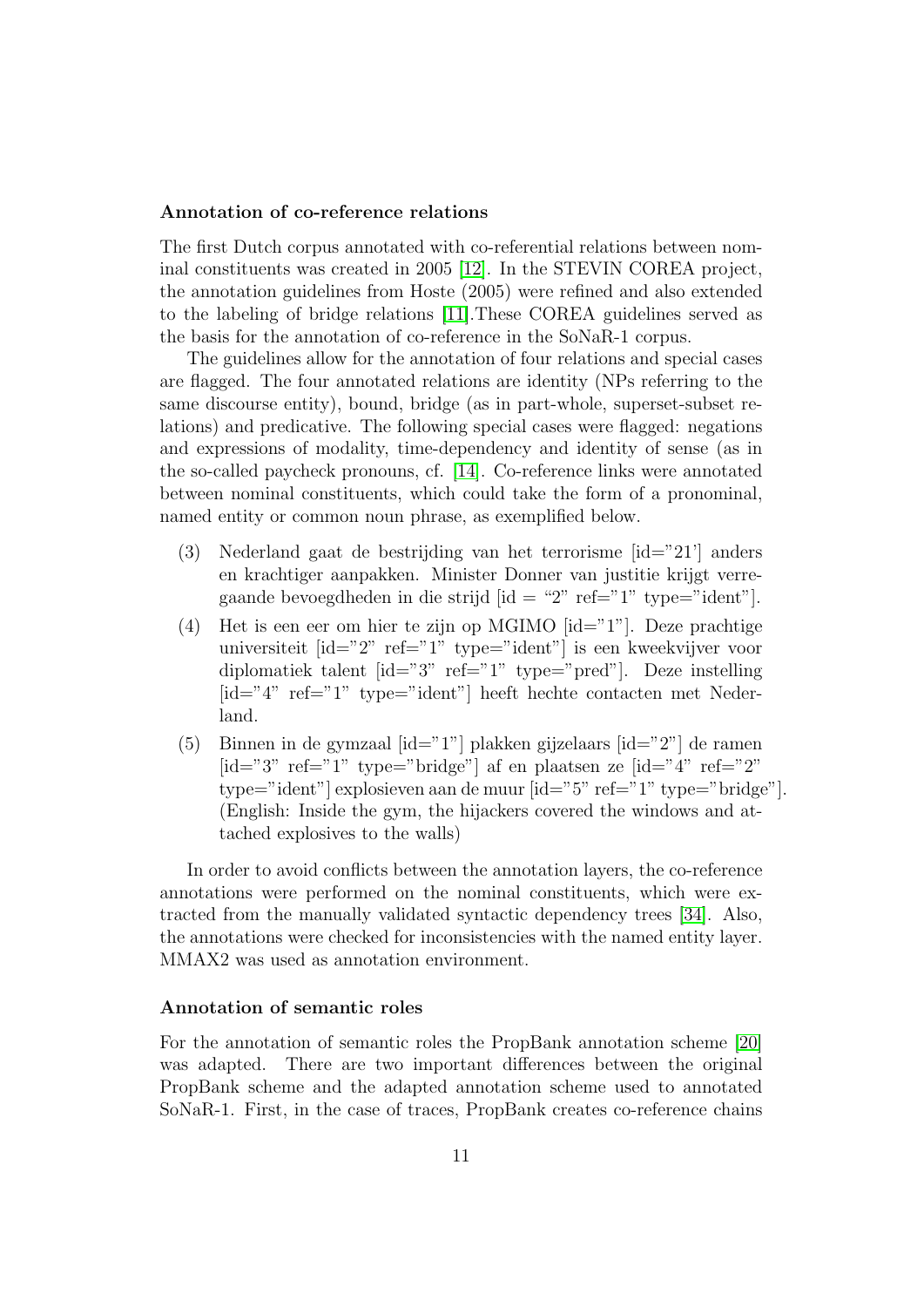for empty categories while in the SoNaR scheme, empty categories are almost non-existent and in those few cases in which they are attested, a coindexation has been established already at the syntactic level. Second, in SoNaR dependency structures for the syntactic representation are assumed while PropBank employs phrase structure trees. Also worth noting is that Dutch behaves differently from English with respect to certain constructions (i.e. middle verb constructions). Therefore, these differences have also been spelled out.

Examples:

- (6) Nederland(Arg0)— gaat de bestrijding van het terrorisme (Arg1) — anders en krachtiger (ArgM-MNR) — aanpakken (PRED). Minister Donner van justitie (Arg0)— krijgt (PRED) — verregaande bevoegdheden in die strijd (Arg1).
- (7) Binnen in de gymzaal (ArgM-LOC) plakken (PRED) gijzelaars  $(Arg0)$  — de ramen  $(Arg1)$  — af en —plaatsen  $(PRED)$ — ze  $(Arg0)$ —explosieven(Arg1)— aan de muur (Arg2).

For the annotation of the semantic roles, we relied on the manually corrected dependency trees.  $TrEd^2$  was used as annotation environment.

In total, 500,000 words were manually verified. On this data the classifier was based, which also takes into account the results of the new annotation layers of NE and co-reference. This classifier labeled the remaining 500K of the SoNaR-1 corpus.

#### Annotation of temporal and spatial entities

For the annotation of spatial and temporal entities [\[25\]](#page-63-3), a combined spatiotemporal annotation scheme was used: STEx (which stands for Spatio Temporal Expressions). STEx [\[26\]](#page-63-4) takes into account aspects of both TimeML [\[23\]](#page-63-5) upon which the recent ISO standard ISO TimeML<sup>3</sup> is mainly based and SpatialML [\[30\]](#page-64-2), serving as an ISO standard under construction.

The annotation was performed (semi-)automatically, using a large knowledge base containing geospatial and temporal data, combinations of these and especially also cultural data with respect to such geospatial and temporal data. Cultural aspects like tradition (Jewish, Christian), geographical background, social background have their effects on the (intended) interpretation of temporal and geospatial data by the people meant to read a specific text. For example: what is considered as the begin and end dates of World War II

<sup>2</sup>http://ufal.mff.cuni.cz/tred

<sup>&</sup>lt;sup>3</sup>Cf. TimeML Working Group 2010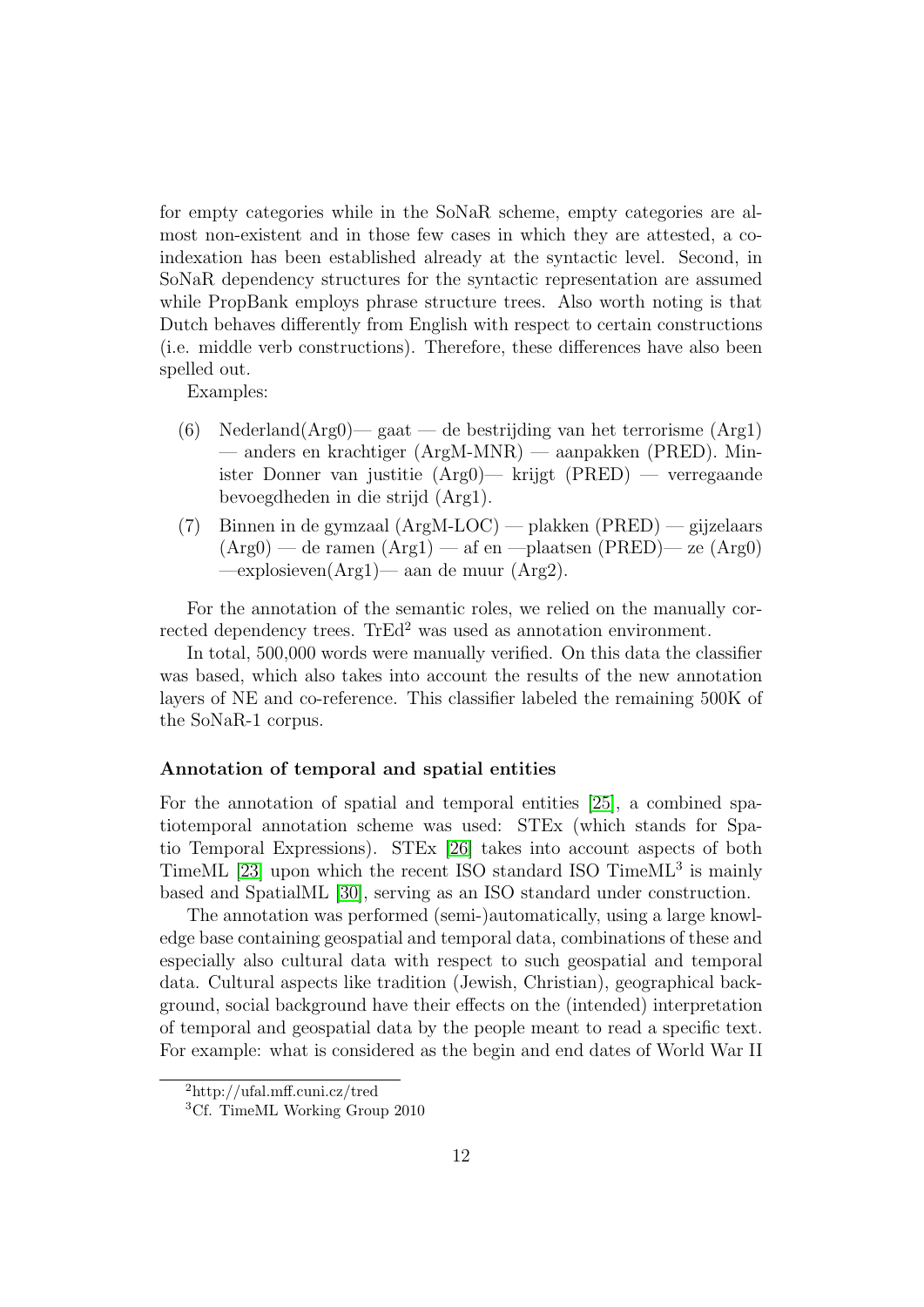is not the same all over Europe and the rest of the world.<sup>4</sup> The same holds for the date(s) associated with Christmas, or Thanksgiving. Or to decide which Cambridge (UK, US) is referred to, or which Antwerpen (Antwerp): the province, the municipality or the populated place.

Each annotation was in principle corrected by one corrector (student), some substantial parts were corrected by more students in order to ensure annotator agreement.

Example:

(8) Zij hebben hun zoon gisteren  $[temp type="cal"$  ti="tp-1" unit="day" val="2008-05-22"] in Amsterdam [geo type="place" val="EU::NL::- ::NH::Amsterdam::Amsterdam" coord="52.37,4.9"] gezien [temp type="event" value="vtt" rel="before $(i,tp)$ "] (English: They've seen their son yesterday in Amsterdam)

In example  $(8)$  the time-zone associated with it (timezone="UTF+1") is filtered out, although it is contained in the metadata coming with the text. Only when its value is overruled by a statement in the text it will be mentioned in the annotation itself. Example (8) also contains a shorthand version of the formulas we associated with several temporal expressions.  $ti="tp-1"$ unit="day" says that the time of eventuality ti is the time of perspective tp minus 1. As the unit involved is that of day, only that variable is to be taken into account. So, yesterday is to be associated with a formula, not with an accidental value (like "2008-05-22" in  $(8)$ ). In a second step, the calculations are to be performed. This is crucial for a machine learning approach: not the value for yesterday is to be learned, but the formula associated with it.

<sup>4</sup>September 1939 (invasion of Poland), May 1940 (invasion of The Netherlands and Belgium), December 1941 (US, Pearl Harbor). Or ?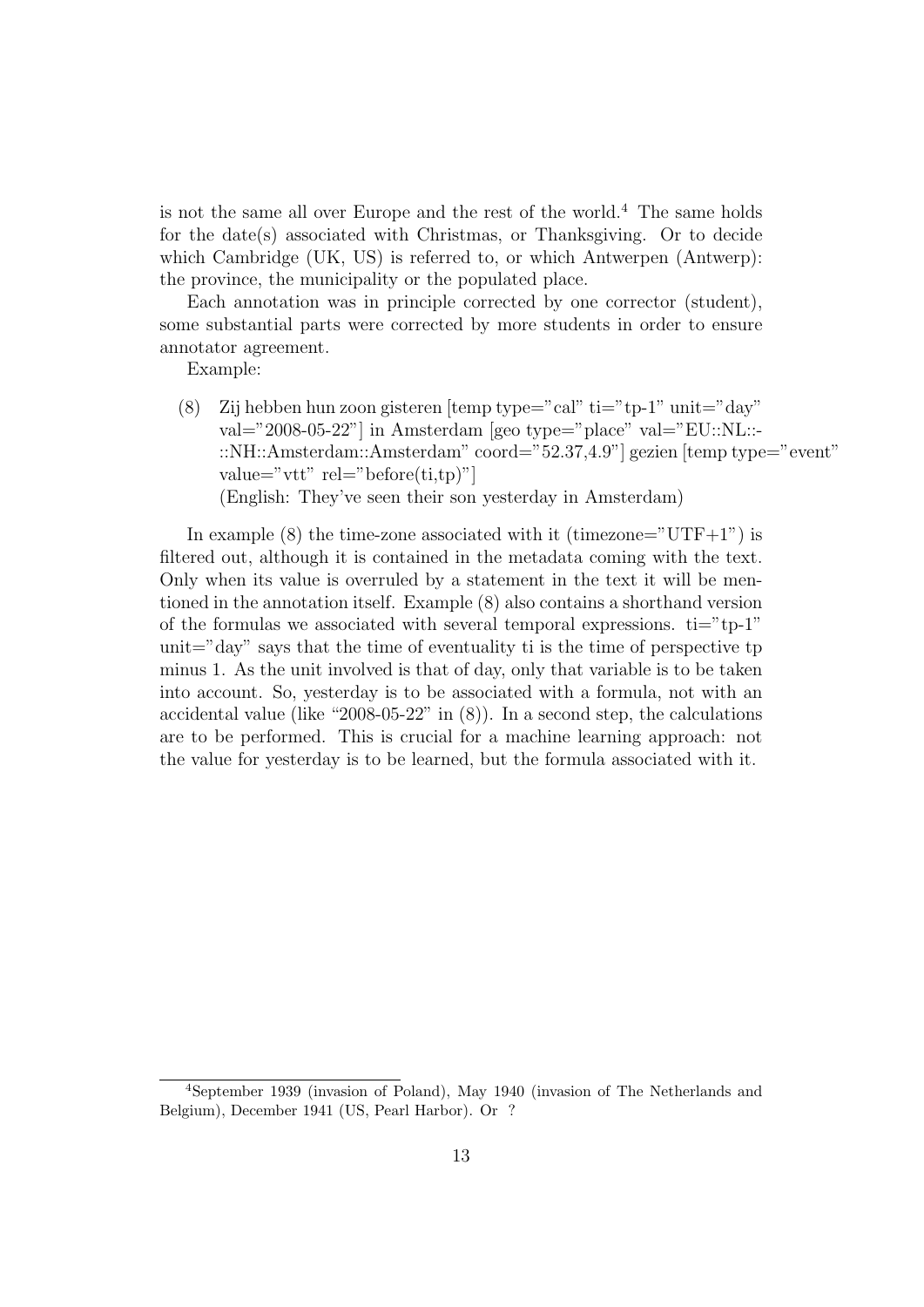# <span id="page-14-0"></span>Chapter 3

# Organization of the SoNaR Corpus distribution

## <span id="page-14-1"></span>3.1 A note on file names

Each of the texts included in the corpus is given a unique ID which is used as a file name. The ID can be decomposed into five parts which provide information relating to the corpus design (cf. Section 2), viz.

- 1. whether a text can be classified as intended as written to be read (WR) or written to be spoken (WS);
- 2. whether the text was published (P) or unpublished (U);
- 3. whether the text appeared in electronic form (E), was printed (P), or typed (T);
- 4. the text type (e.g. discussion list, books, reports, etc. ) using a single letter; for an overview of the different text types, see the Appendix;
- 5. a unique number consisting of ten digits.

## <span id="page-14-2"></span>3.2 SoNaR Directory structure

### <span id="page-14-3"></span>3.2.1 Introduction

The directory structure of the SoNaR Corpus can be represented in the form of the following tree:

In the root directory there are the following subdirectories: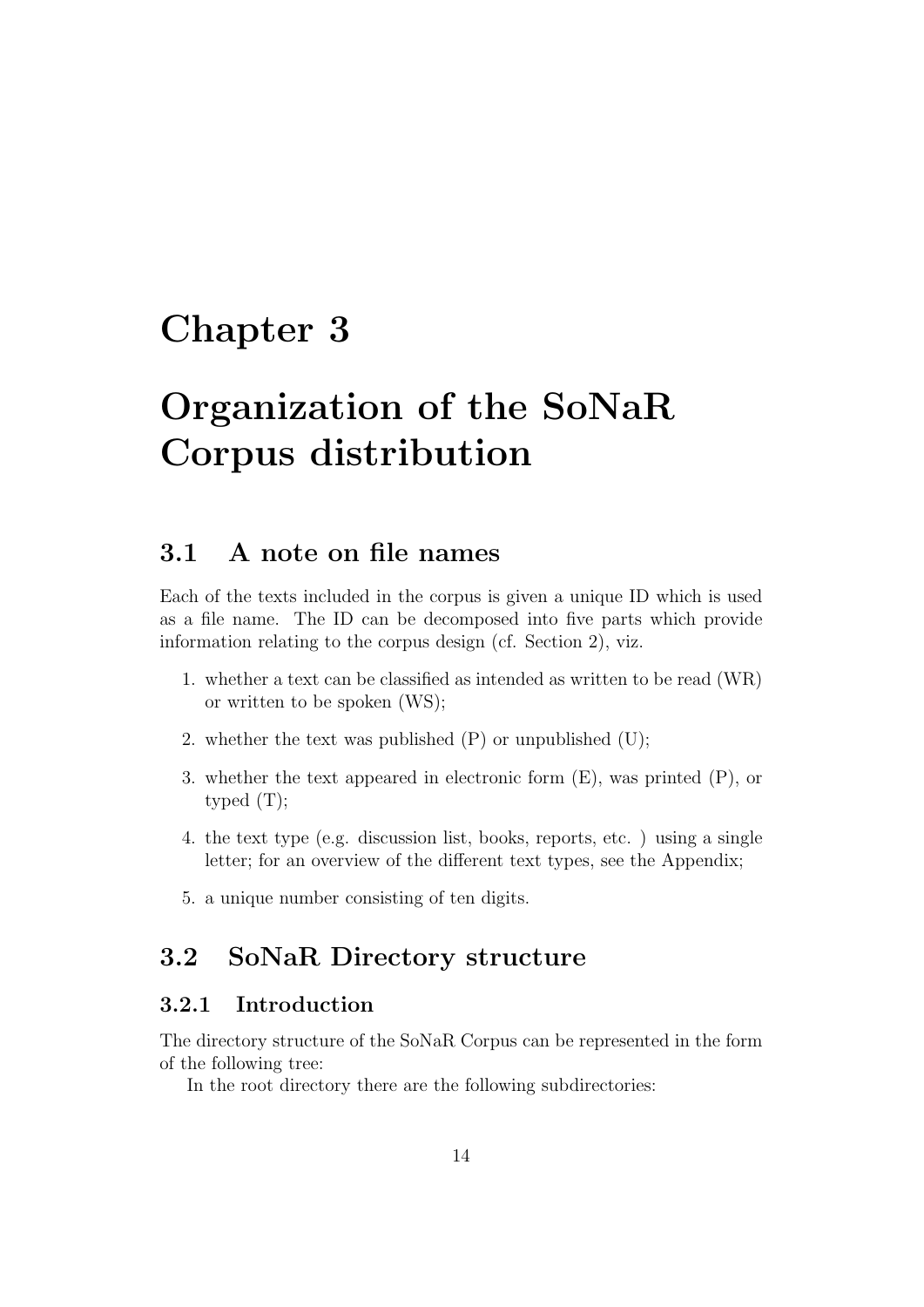- DOC/
- SONAR500/
- SONAR1/

This structure is explained in the next subsections.

### <span id="page-15-0"></span>3.2.2 Directory DOC/

The DOC directory contains the general end-user documentation about SONAR-500 and SONAR-1

- This file: SoNaR\_end-user\_documentation\_Final.pdf
- Part of Speech tagging and lemmatization of the D-Coi Corpus: D-COI-05-01-POS manual VanEynde.pdf
- Technical specification of File formats and validation tool in D-Coi: D-COI-06-02.pdf

### <span id="page-15-1"></span>3.2.3 Directory SONAR500/

SONAR500 has subdirectories:

- DATA/
- LISTS/

LISTS/ contains 11 further subdirectories. The first 10 directories contain the n-gram frequency lists for the SoNaR-500 corpus:

- 1gms/: single words
- 1gmstotal/: single word frequencies over the whole corpus
- 2gms/: combinations of 2 adjacent words
- 2gmstotal/: bigram frequencies over the whole corpus
- 3gms/: combinations of 3 adjacent words
- 3gmstotal/: trigram frequencies over the whole corpus
- 4gms/: combinations of 4 adjacent words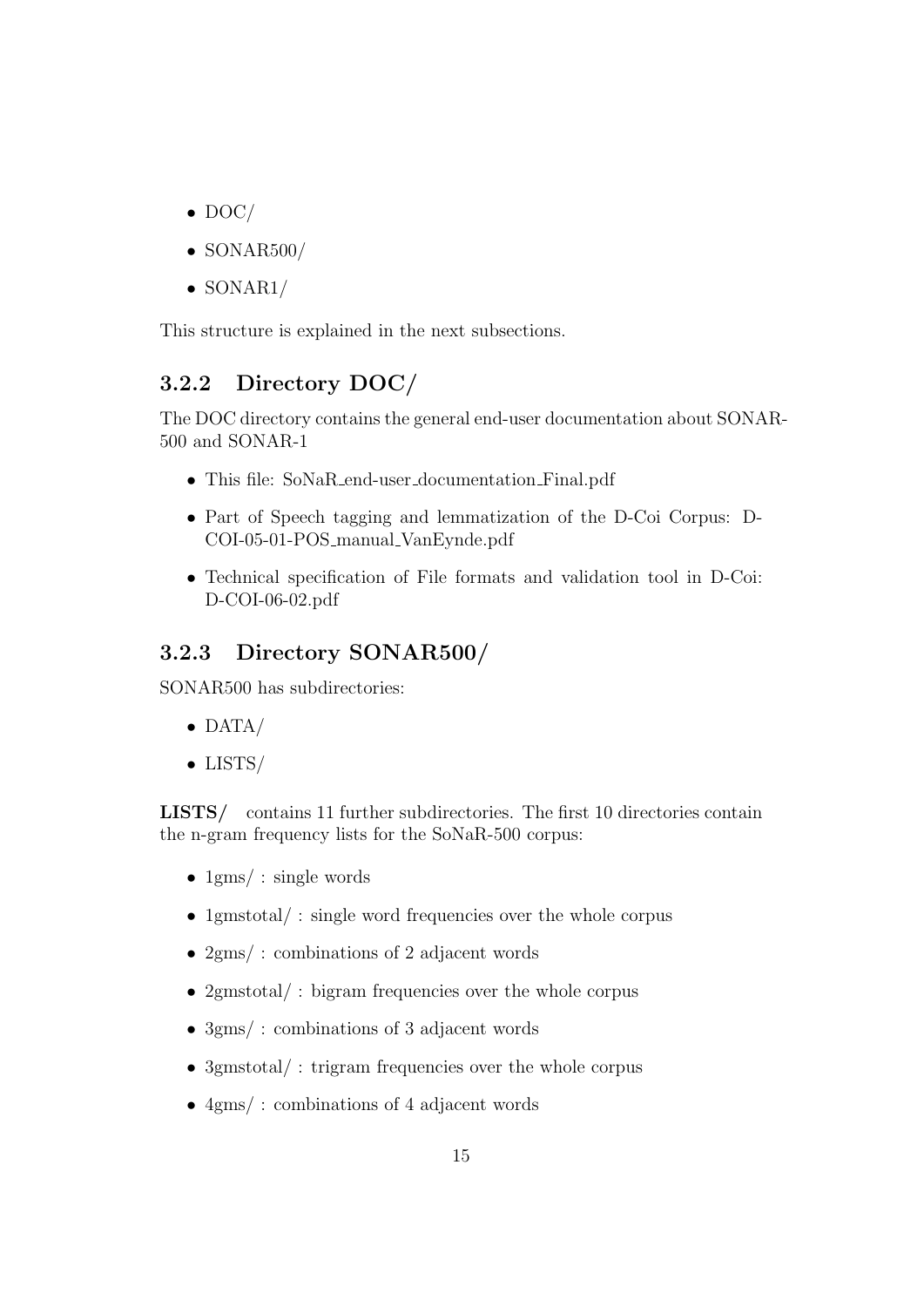- 4gmstotal/: 4-gram frequencies over the whole corpus
- 5gms/: combinations of 5 adjacent words
- 5gmstotal/: 5-gram frequencies over the whole corpus. These lists are hapaxed: 5-grams occurring only once have not been retained due to memory restrictions
- contents/: contains overview lists detailing country provenance (Belgium or the Netherlands) per text category

These frequency lists have been produced for each separate text category available in SoNaR:

- wordfreqlist : contains the word type frequencies
- lemmafreqlist: contains the accumulated lemma frequencies
- lemmaposfreqlist: contains the accumulated frequencies for the combinations of lemmas and pos-tags.

The file names are composed as follows:

- < textcat >.wordfreqlist.ngms.tsv
- $\leq$  textcat  $>$ lemmafreqlist.ngms.tsv
- $\leq$  textcat  $>$ .lemmaposfreqlist.ngms.tsv

'tsv' stands for comma separated values: the columns are separated by TABs.

There are also frequency lists covering the full SONAR-500 corpus. These are named as follows, where 'x' denotes the n-gram:

- SONAR500.wordfreqlist.x-gram.total.tsv
- SONAR500.lemmafreqlist.x-gram.total.tsv
- SONAR500.lemmaposfreqlist.x-gram.total.tsv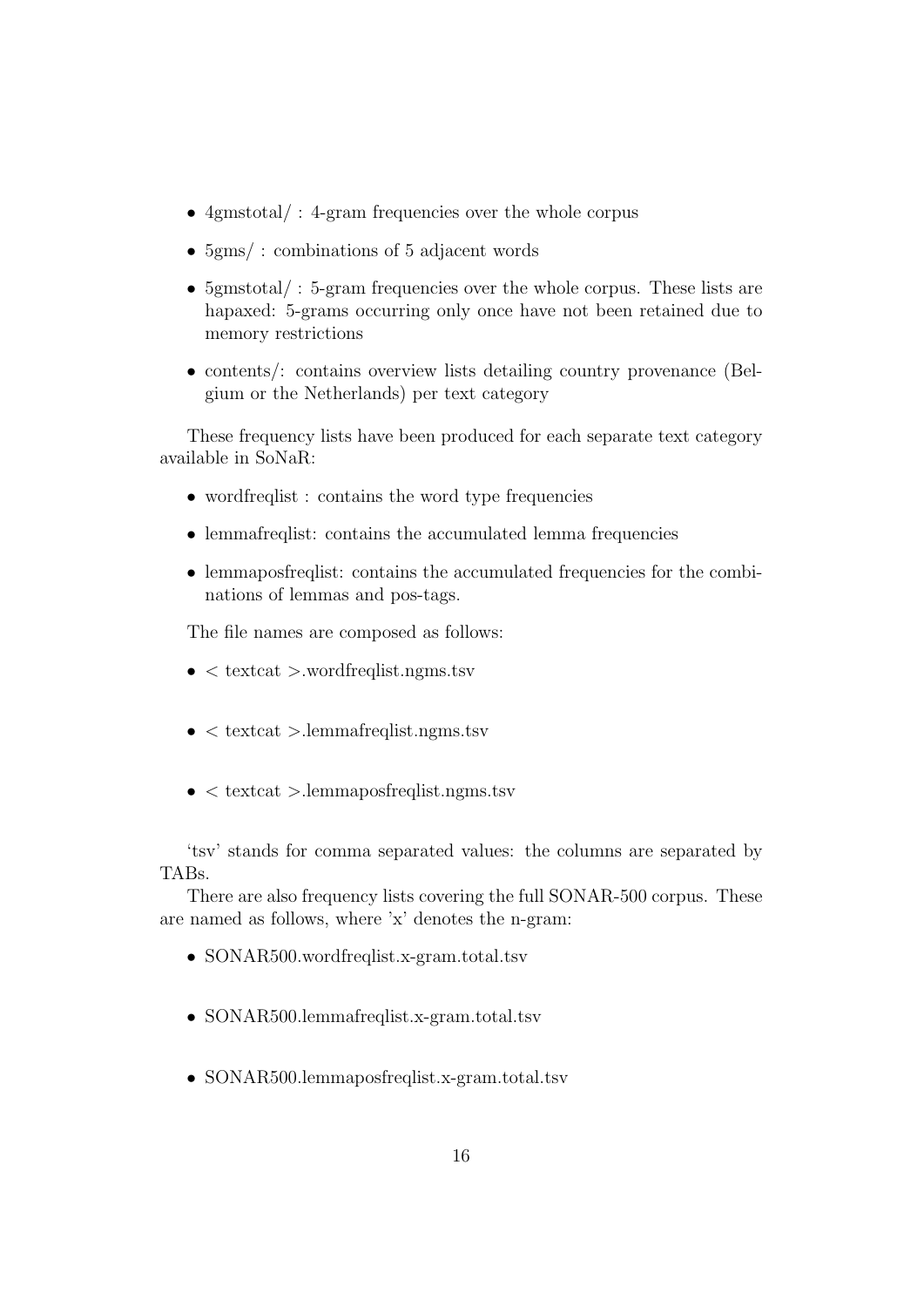The last subdirectory contents/ contains lists of files from the various language regions to assist the user selecting these without reference to the CMDI metadata files in which this information is naturally also available on a per text basis. For each text category there are three extra files:  $\lt$  textcat  $\gt$ -BEL,NLD,OTH.txt. Each of these files is a list of the texts in the directory that are from Dutch (NLD), Belgian (BEL) or OTHer language origin, respectively. The labels NLD and BEL are taken from the country codes ISO-3166-3. They reflect the geographical origin of a text (rather than the language origin which is typically Dutch in both cases). OTH includes the texts with unknown data origin or containing a combination of languages in one text, such as SMS or tweets may have. The list contains all the file names from the directory that are from the specific language region for the DCOI, FoLiA and CMDI files.

The files are meant to allow users to quickly sort and select the data according to language region in the absence of the means to parse the CMDI metadata files.

DATA/ is a directory with the following structure:

Text category: WR-P-E-A discussion lists, ..WS-U-T-B texts for the visually impaired The scheme of the directory structure for SONAR-500 is thus:

- SONAR500/
	- LISTS/
	- $-$  DATA/
		- ∗ WR-P-E-A discussion lists/
		- ∗ . . .
		- ∗ WS-U-T-B texts for the visually impaired/

We give a full overview of the directory names for all text categories as well as overviews of numbers of files and the space they take in in compressed and expanded forms in Section [3.3.](#page-20-0)

The leaf directories contain the data files in FoLiA format, in DCOI+ format and the corresponding metadata files in CMDI format. Thus there are three files per text. DCOI formatted files, however, are absent for the new media text categories: WR-E-P-L tweets, WR-U-E-A chats, WR-U-E-D\_SMS.

The names of the data files in the leaf part of the tree are composed as follows:  $\lt$  text category  $\gt$   $\lt$  10 digitnumber  $\gt$   $\lt$  file type: folia, dcoi, cmdi >.xml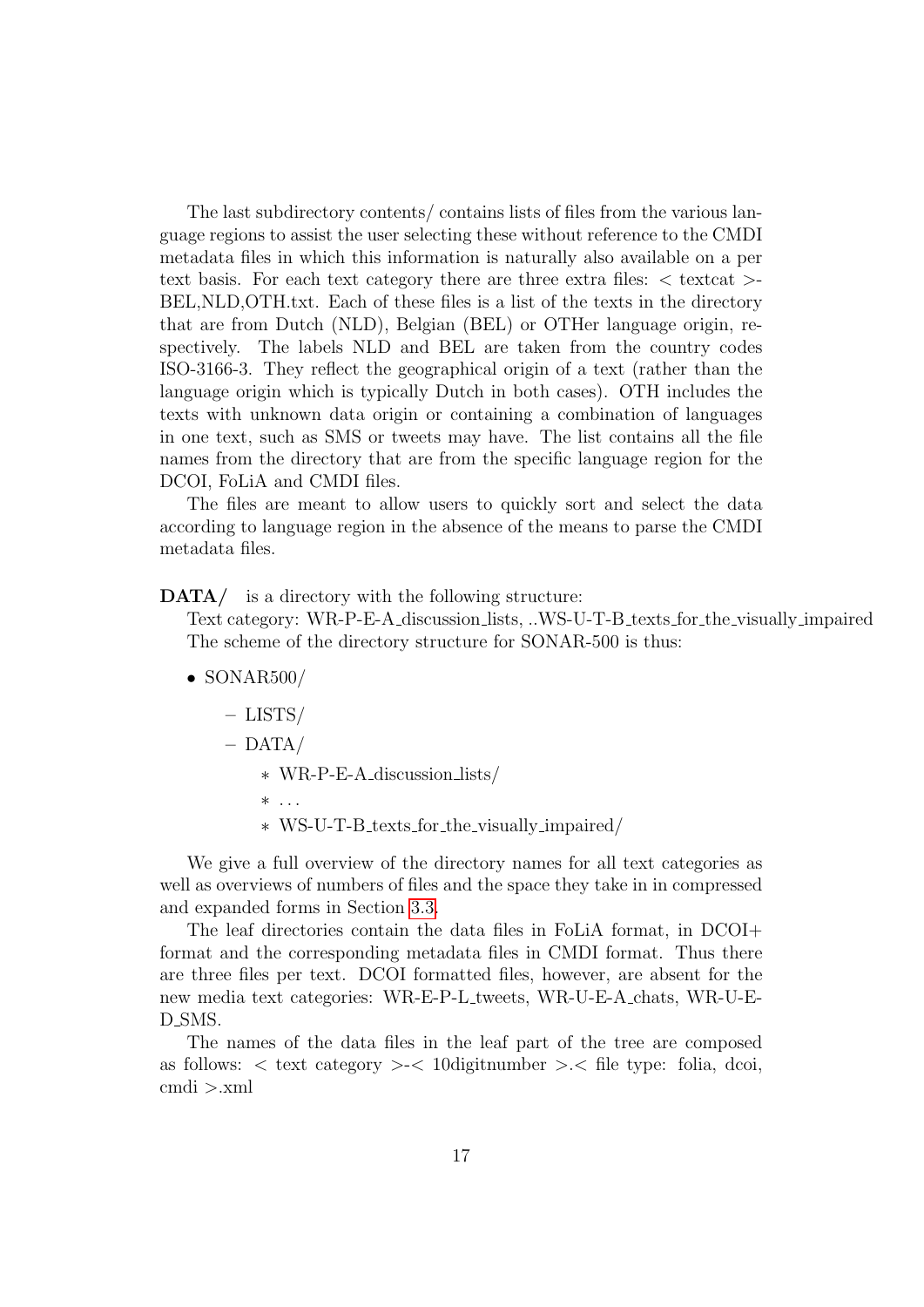Examples:

WR-P-E-J-0000000014.folia.xml WR-P-E-J-0000000014.dcoi.xml WR-P-E-J-0000000014.cmdi.xml

Each directory at text category level with FoLiA files also contains an XSLT scheme file (sonar-foliaviewer.xsl). This file allows the user to open a FoLia XML file in a browser with a user-friendly view (without XML-codes) of the text contained in the file.

### <span id="page-18-0"></span>3.2.4 Directory SONAR1/

For the SONAR1 subcorpus the direct subdirectories are:

- DOC/
- COREF/
- $\bullet$  NE/
- $\bullet$  SRL/
- $\bullet$  SPT/
- POS/

DOC/ contains files with general information about the composition of the corpus and a list of files.

 $\mathbf{COREF}/\quad$  (=Coreference annotations) has the subdirectories:

- Documentation/
- SONAR<sub>-1</sub>\_COREF/
	- Documentation/ contains the annotation manuals and papers about the annotation.
	- SONAR 1 COREF/ contains the MMAX files and subdirectories needed to view the files using the MMAX2 tool.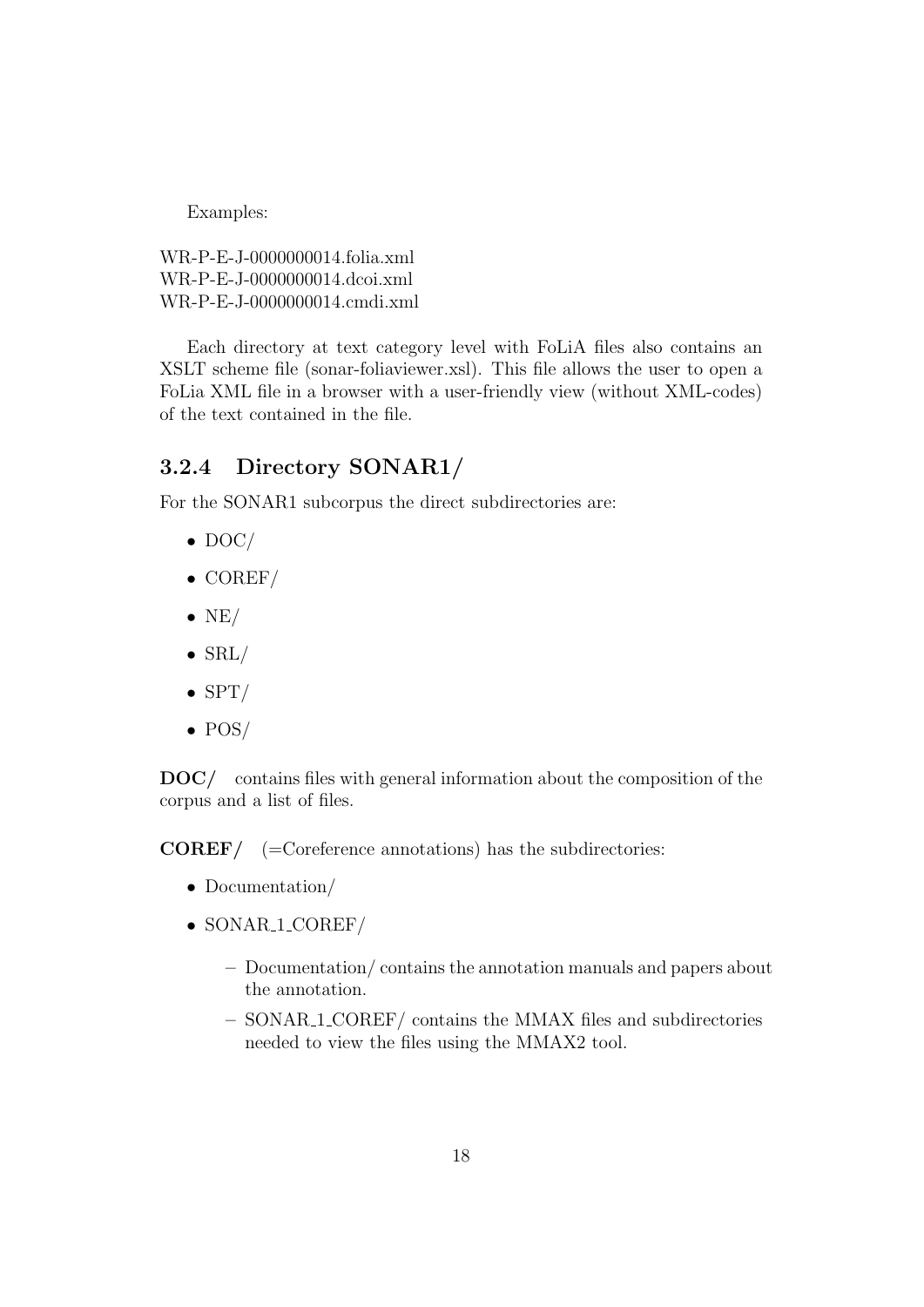$NE/$  (=Named Entities) has the subdirectories:

- Documentation/
- $\bullet$  NERD/
- $\bullet$  SONAR<sub>1</sub>NE/
	- Documentation/ contains the annotation manuals and papers about the annotation.
	- NERD/ is the directory with the tool used for Named Entity recognition.
	- SONAR 1 NE/ contains the subdirectories:
		- ∗ IOB/
		- ∗ MMAX/

These directories contain the annotated text in the MMAX and IOB formats respectively.

 $SRL/$  (= Semantic Roles) has the subdirectories:

- Documentation/
- $\bullet$  SONAR<sub>-1-SRL</sub>/
	- Documentation contains the annotation manuals and papers about the annotation. It further contains the Alpino for TrEd/ directory with special provisions for TrEd to read in the Alpino xml format.
	- SONAR 1 SRL/ holds the subdirectories:
		- ∗ AUTO500/
		- ∗ MANUAL500/
			- · AUTO500/ contains the 500K corpus that has been automatically labeled.
			- · MANUAL500/ contains the 500K corpus that has been completely manually verified.

SPT/ (=Spatiotemporal annotations) has the subdirectories:

- Documentation/
- $\bullet$  SONAR<sub>1</sub>STE<sub>x</sub>/
	- Documentation contains the annotation manual and papers about the annotation. XML files are in Alpino XML with occasional extra features and tags for spatiotemporal annotations.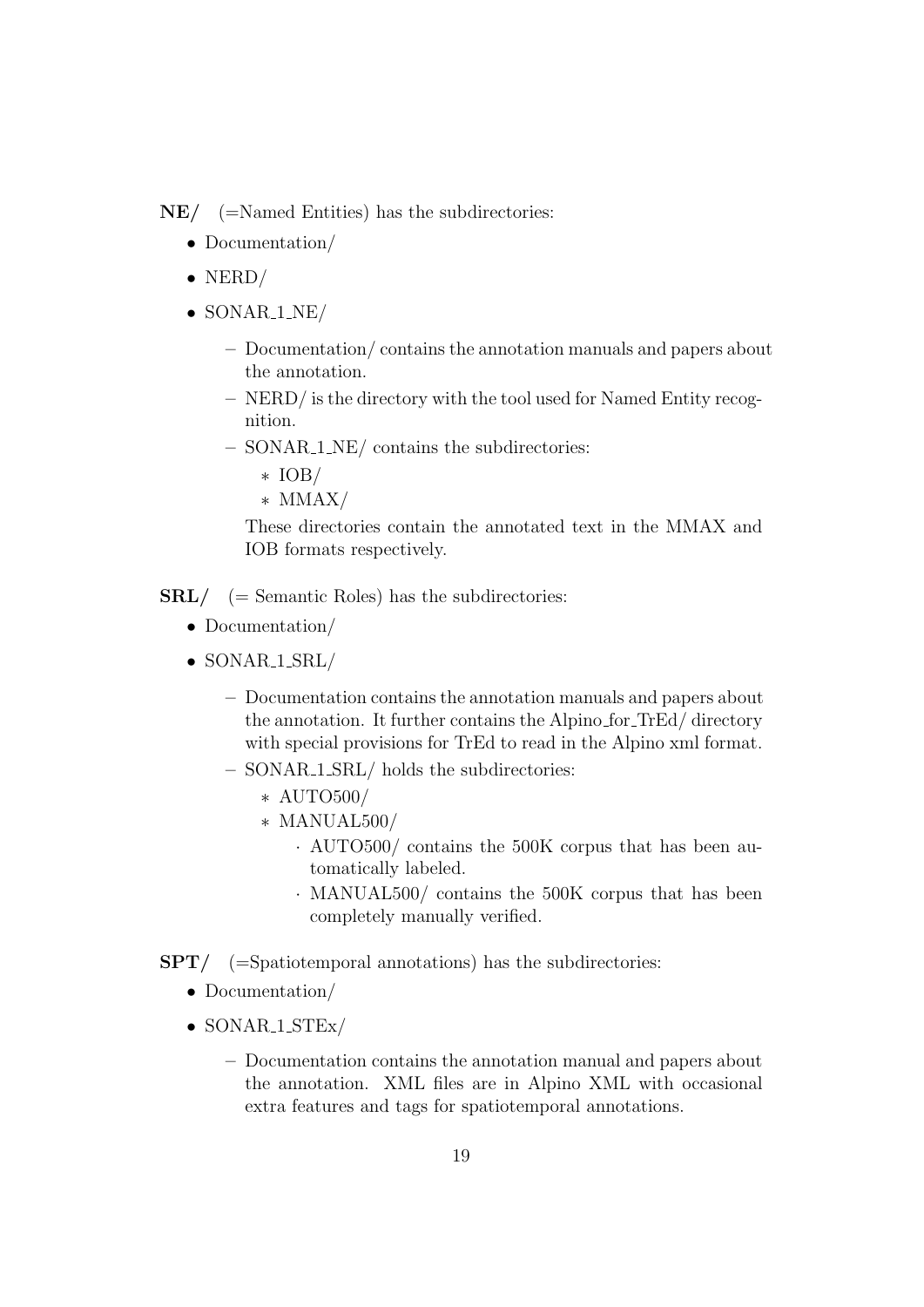POS/ : contains the handcrafted POS tags of the SONAR1 part that were created in the D-Coi project.

## <span id="page-20-0"></span>3.3 SoNaR-500: Overview of file names, file sizes and numbers

The contents of the archive files in the SoNaR distribution containing the text files in FoLiA format and their metadata in CMDI xml format both unpack to the same subdirectory per text type in the parent directory SONAR500/DATA/.

Be advised that these are large collections of files and assure yourself that the file system on your computer can effectively handle these amounts of files in single directories.

Further be advised that in order to dearchive these collections, you will require sufficient amounts of storage space on your computer hard disk. The space required to unpack all text files is almost 500 gigabytes.

We next provide overviews of the space requirements involved for both FoLiA and CMDI xml files per text type.

Table [3.1](#page-21-0) gives an overview of the sizes of the FoLiA xml directories per text type, as well as of the numbers of text files contained within these directories.

Table [3.2](#page-22-0) gives an overview of the sizes of the metadata files for the SoNaR corpus in the CMDI xml directories per text type, as well as of the numbers of text files contained within these directories.

Table [3.3](#page-23-0) gives an overview of the sizes of the frequency files for the SoNaR corpus in the directories per n-gram type, as well as of the numbers of frequency files contained within these directories.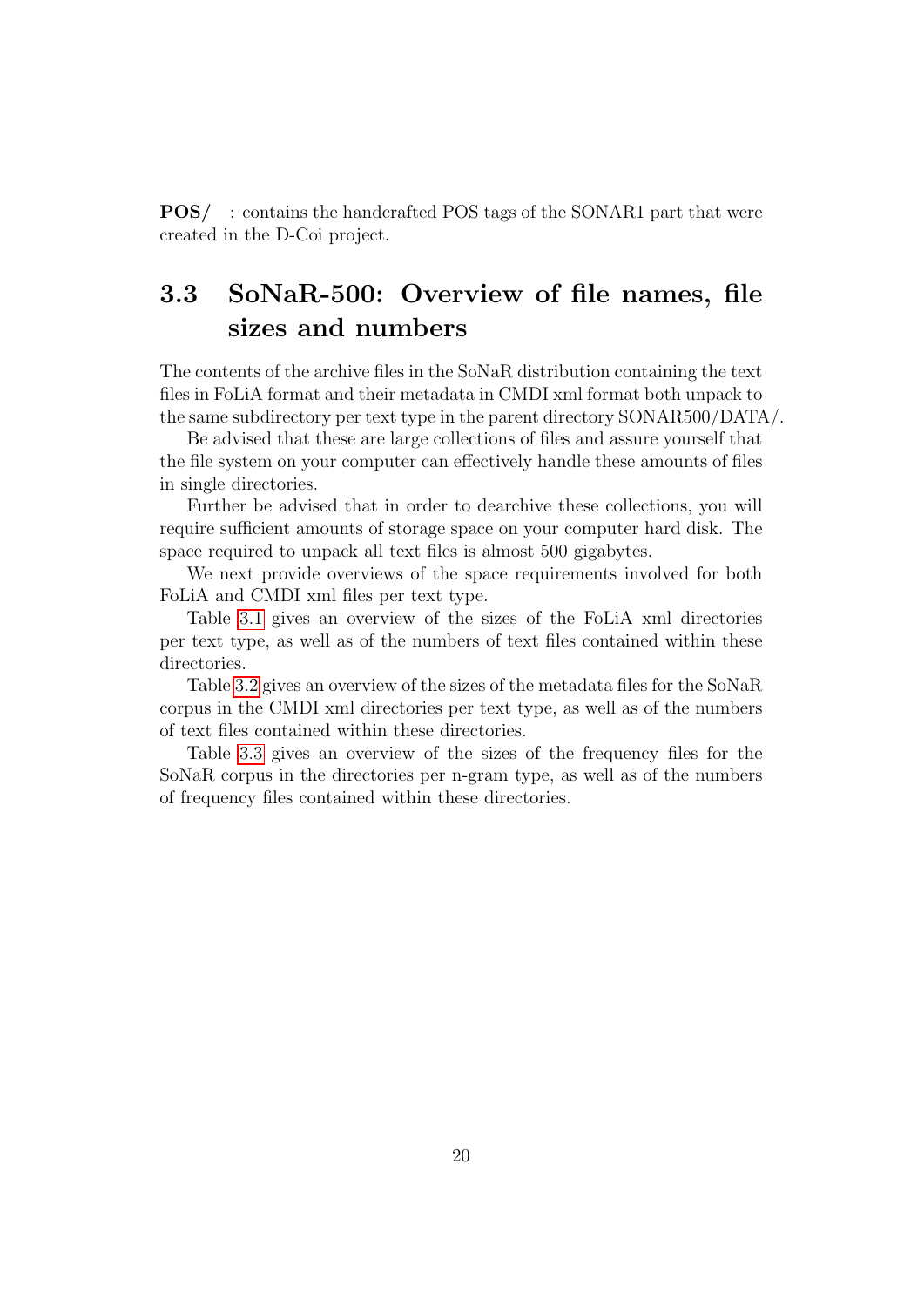<span id="page-21-0"></span>

| Archive files                                                              | Size       | Human-           | De-archives                                            | # FoLiA | De-archived | De-archived          |
|----------------------------------------------------------------------------|------------|------------------|--------------------------------------------------------|---------|-------------|----------------------|
|                                                                            |            | readable         |                                                        | files   | size        | human-               |
|                                                                            | bytes      | size             | directory                                              |         | in bytes    | readable size        |
| SoNaR500. Curated. WR-P-E-A-discussion_lists. 20130312.tar.gz              | 266206404' | 2.5G             | SONAR500/DATA/WR-P-E-A-discussion_lists                | 70209   | 57095516    | 55 G                 |
| SoNaR500.Curated.WR-P-E-C_e-magazines.20130312.tar.gz                      | 373719285  | 357M             | SONAR500/DATA/WR-P-E-C-e-magazines                     | 18699   | 8346020     | 8.0G                 |
| SoNaR500. Curated. WR-P-E-E-newsletters. $20130312$ .tar.gz                | 91008      | 89K              | SONAR500/DATA/WR-P-E-E-newsletters                     |         | 1900        | 1.9M                 |
| SoNaR500. Curated. WR-P-E-F-press_releases. 20130312.tar.gz                | 14822657   | L5M              | SONAR500/DATA/WR-P-E-F-press_releases                  | 1053    | 335804      | \$28M                |
| $SoNaR500.Curated.WR-P-E-Gsubtiles. 20130312.tar. gza$                     | 113851387  | $\frac{G}{1}$    | SONAR500/DATA/WR-P-E-G_subtitles                       | 8368    | 27156856    | 26G                  |
| SoNaR500.Curated.WR-P-E-H_teletext_pages.20130312.tar.gz                   | 18831627   | 18M              | SONAR500/DATA/WR-P-E-H_teletext_pages                  | 3       | 441788      | 132 <sub>M</sub>     |
| SoNaR500.Curated.WR-P-E-I_web_sites.20130312.tar.gz                        | 129267839  | 124M             | SONAR500/DATA/WR-P-E-I_web_sites                       | 956     | 3073452     | 3.0G                 |
| SoNaR500. Curated. WR-P-E-J-wikipedia. 20130312.tar.gz                     | 048106005  | N000             | SONAR500/DATA/WR-P-E-J-wikipedia                       | 124124  | 22982840    | 22G                  |
| SoNaR500.Curated.WR-P-E-K_blogs.20130312.tar.gz                            | 6271138    | 6.0M             | SONAR500/DATA/WR-P-E-K-blogs                           | 778     | 137088      | 134M                 |
| SoNaR500. Curated. WR-P-E-L-tweets. 20130312.tar.gz                        | 755525504  | 721 <sub>M</sub> | SONAR500/DATA/WR-P-E-L.tweets                          | 602     | 2061560     | 12G                  |
| SoNaR500.Curated.WR-P-P-B-books.20130312.tar.gz                            | 077368999  | 1.1G             | SONAR500/DATA/WR-P-P-B-books                           | 507     | 25703756    | 25 <sub>G</sub>      |
| SoNaR500.Curated.WR-P-P-C_brochures.20130312.tar.gz                        | 50946113   | $_{49M}$         | SONAR500/DATA/WR-P-P-C_brochures                       | 86      | 1211328     | 1.2G                 |
| SoNaR500. Curated. WR-P-P-D_newsletters. 20130312.tar.gz                   | 1430112    | 1.4M             | SONAR500/DATA/WR-P-P-D_newsletters                     |         | 33084       | 33M                  |
| SoNaR500. Curated. WR-P-P-E-guides_manuals. 20130312.tar.gz                | 979198     | 9.4M             | SONAR500/DATA/WR-P-P-E-guides_manuals                  |         | 235700      | 231M                 |
| SoNaR500.Curated.WR-P-P-Flegal_texts.20130312.tar.gz                       | 423405624  | 404M             | SONAR500/DATA/WR-P-P-F-legal-texts                     | 7860    | 10429908    |                      |
| SoNaR500. Curated. WR-P-P-G-newspapers. 20130312.tar.gz                    | 9250918054 | 8.7G             | SONAR500/DATA/WR-P-P-G-newspapers                      | 708600  | 205862324   | 52.8<br>52.6T<br>50T |
| SoNaR500. Curated. WR-P-P-H_periodicals_magazines.20130312.tar.gz          | 022948293  | 3.8G             | SONAR500/DATA/WR-P-P-H_periodicals_magazines           | 176043  | 90584648    |                      |
| SoNaR500. Curated. WR-P-P-I-policy-documents. 20130312.tar.gz              | 385014148  | 368M             | SONAR500/DATA/WR-P-P-I-policy-documents                | 216     | 9137648     | 8.8G                 |
| SoNaR500.Curated.WR-P-P-J-proceedings.20130312.tar.gz                      | 13171077   | 13M              | SONAR500/DATA/WR-P-P-J-proceedings                     |         | 311620      | 305M                 |
| SoNaR500.Curated.WR-P-P-K_reports.20130312.tar.gz                          | 93209057   | $^{188}$         | SONAR500/DATA/WR-P-P-K_reports                         | ≅       | 2151816     | $2.1G$<br>6.5G       |
| SoNaR500. Curated. WR-U-E-A_chats. 20130312.tar.gz                         | 09263732   | 891M             | SONAR500/DATA/WR-U-E-A-chats                           | 1304    | 6758044     |                      |
| SoNaR500. Curated. WR-U-E-D_sms. 20130312.tar.gz                           | 22132962   | 22M              | SONAR500/DATA/WR-U-E-D_sms                             | 218     | 373324      | 365M                 |
| SoNaR500. Curated.WR-U-E-E_written_assignments.20130312.tar.gz             | 3943170    | 14M              | SONAR500/DATA/WR-U-E-E-written_assignments             | 188     | 344640      | 337 <sub>M</sub>     |
| SoNaR500.Curated.WS-U-E-A_auto_cues.20130312.tar.gz                        | 1323132    | $\frac{3}{3}$    | SONAR500/DATA/WS-U-E-A-auto-cues                       | 313158  | 28365208    | 28G                  |
| SoNaR500. Curated.WS-U-T-B_texts_for_the_visually_impaired.20130312.tar.gz | 28316      | 28M              | SONAR500/DATA/WS-U-T-B_texts_for_the_visually_impaired | 944     | 666464      | 351M                 |
| Totals                                                                     | 22734440   | 22G              | SONAR500/DATA                                          | 2066008 | 513802340   | 491G                 |
|                                                                            |            |                  |                                                        |         |             |                      |

| $\ddot{\cdot}$ = $\ddot{\cdot}$                                                                                                                                                                                                |  |
|--------------------------------------------------------------------------------------------------------------------------------------------------------------------------------------------------------------------------------|--|
| NICH CLU                                                                                                                                                                                                                       |  |
|                                                                                                                                                                                                                                |  |
|                                                                                                                                                                                                                                |  |
| I                                                                                                                                                                                                                              |  |
| ∿ CVIV ZUU V                                                                                                                                                                                                                   |  |
|                                                                                                                                                                                                                                |  |
|                                                                                                                                                                                                                                |  |
|                                                                                                                                                                                                                                |  |
|                                                                                                                                                                                                                                |  |
|                                                                                                                                                                                                                                |  |
|                                                                                                                                                                                                                                |  |
| A STRAIGHT AND A THREE TO A THE CHANNEL TO A THE CONTROL OF A STRAIGHT AND A STRAIGHT AND A STRAIGHT AND A STR                                                                                                                 |  |
|                                                                                                                                                                                                                                |  |
| At the company control in the company of the company of the company of the company of the company of the company of the company of the company of the company of the company of the company of the company of the company of t |  |
| ֧֧֧֧֧֧֧֧֧֧֧֧֧֧֧֧֧֧֧֧֧֛֧֛֛֚֚֚֚֚֚֚֚֚֚֚֚֚֚֚֚֚֚֚֚֚֚֚֚֚֚֚֚֚֚֚֚֝֝֓֝֓֝֬֝֓֝֬֝֬֝֓֝֬֝֬֝֬֝֬֝֬֝֬֝֬֝֬֜<br>֧֧֧֧֧֛֧֧֧֧֧֧֧֛֪֧֛֚֚֚֝֩֜֩֝֩֜֜                                                                                                      |  |
|                                                                                                                                                                                                                                |  |
|                                                                                                                                                                                                                                |  |
|                                                                                                                                                                                                                                |  |
|                                                                                                                                                                                                                                |  |
|                                                                                                                                                                                                                                |  |
| <b>Service - 2011-2012</b>                                                                                                                                                                                                     |  |
|                                                                                                                                                                                                                                |  |
|                                                                                                                                                                                                                                |  |
|                                                                                                                                                                                                                                |  |
| .<br>[                                                                                                                                                                                                                         |  |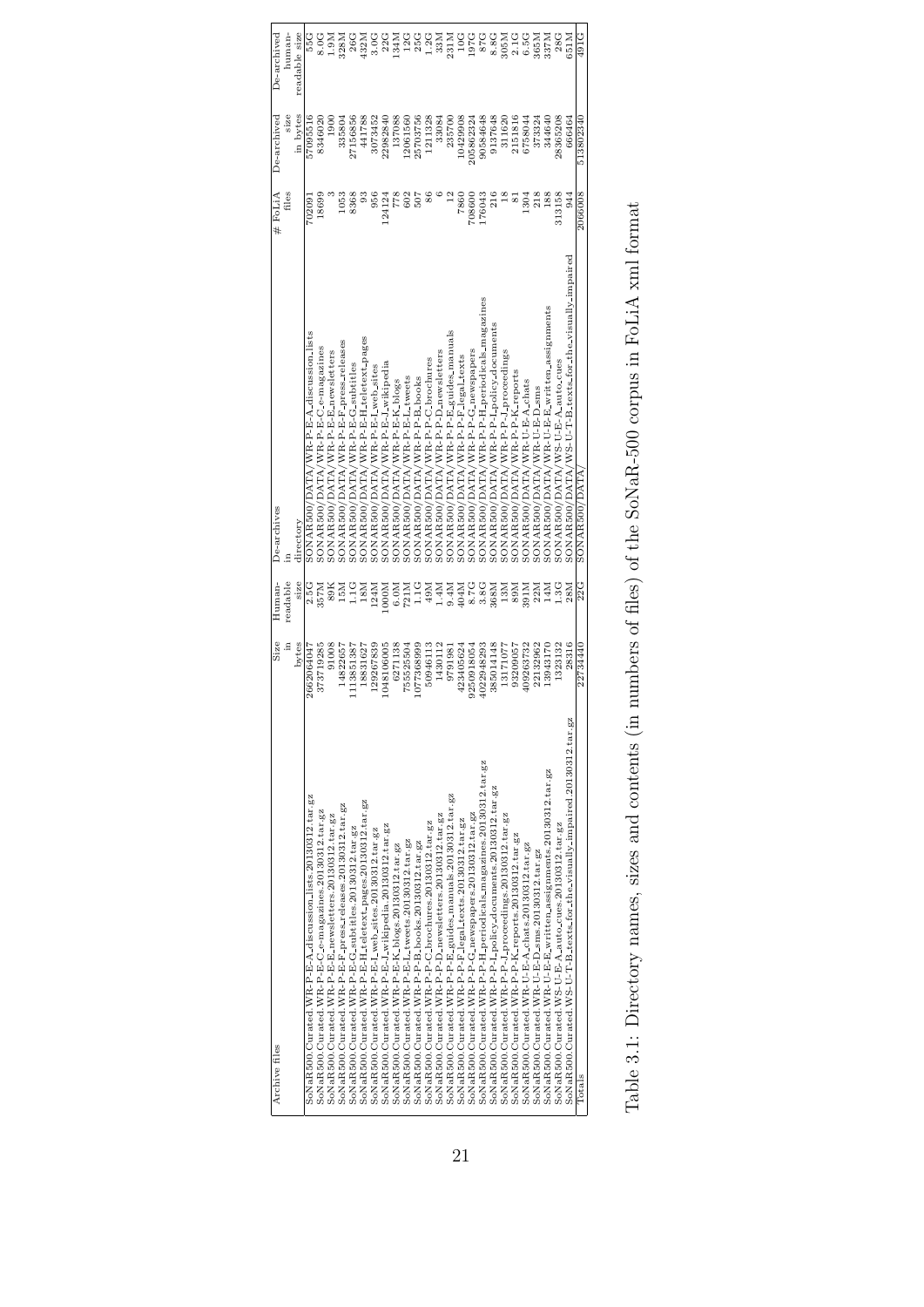| Archive file                                         | Size         | Human-           | De-archives                              | H CMDI                 | De-archived     | De-archived   |
|------------------------------------------------------|--------------|------------------|------------------------------------------|------------------------|-----------------|---------------|
|                                                      | $\mathbf{u}$ | readable         | Ē                                        | files                  | size            | human-        |
|                                                      | bytes        | size             | directories                              |                        | in bytes        | readable size |
| SONAR500. UserVersion CMDI. AllDirs. 20130710.tar.gz | 286355159    | 274M             | WR-P-E-A <sub>-</sub> discussion-lists   | 702093                 | 3573452         | 3.5G          |
|                                                      |              |                  | WR-P-E-C-e-magazines                     | 18699                  | 75808           | <b>NSZ</b>    |
|                                                      |              |                  | WR-P-E-E-mewsletters                     | $^{26}$                | 108             | 108K          |
|                                                      |              |                  | WR-P-E-F-press_releases                  | 1054                   | 4284            | 4.2M          |
|                                                      |              |                  | WR-P-E-G_subtitles                       | 8368                   | 33936           | 34M           |
|                                                      |              |                  | WR-P-E-H_teletext_pages                  | $\Xi$                  | 408             | 408K          |
|                                                      |              |                  | WR-P-E-I-web-sites                       | 974                    | 6444            | 6.3M          |
|                                                      |              |                  | WR-P-E-J-wikipedia                       | .2416C                 | 503000          | 492M          |
|                                                      |              |                  | WR-P-E-K-blogs                           | 778                    | 3148            | 3.1M          |
|                                                      |              |                  | WR-P-E-L_tweets                          | 602                    | 2444            | 2.4M          |
|                                                      |              |                  | WR-P-P-B-books                           | 508                    | 2848            | 2.8M          |
|                                                      |              |                  | WR-P-P-C-brochures                       | 88                     | $\frac{360}{5}$ | 360K          |
|                                                      |              |                  | WR-P-P-D_newsletters                     |                        | 28              | 28K           |
|                                                      |              |                  | WR-P-P-E-guides_manuals                  | 12                     |                 | 52K           |
|                                                      |              |                  | WR-P-P-F-legal-texts                     | 7860                   | 31868           | 32M           |
|                                                      |              |                  | WR-P-P-G-newspapers                      | 709417                 | 5636324         | 5.4G          |
|                                                      |              |                  | WR-P-H-periodicals-magazines             | 176049                 | 863260          | 844M          |
|                                                      |              |                  | WR-P-P-L-policy_documents                | 222                    | 904             | 904K          |
|                                                      |              |                  | WR-P-P-J-proceedings                     |                        | $\frac{8}{3}$   | 80K           |
|                                                      |              |                  | WR-P-P-K_reports                         | $\approx$              | 624             | 624K          |
|                                                      |              |                  | WR-U-E-A_chats                           | 1392                   | 124180          | 122M          |
|                                                      |              |                  | WR-U-E-D <sub>-</sub> sms                | 218                    | 888             | 888K          |
|                                                      |              |                  | WR-U-E-E-written_assignments             | 188                    | 764             | 764K          |
|                                                      |              |                  | WS-U-E-A <sub>-auto-cues</sub>           | 313163                 | 2438888         | 2.4G          |
|                                                      |              |                  | WS-U-T-B texts for the visually impaired | 944                    | 3832            | 3.8M          |
| Totals:                                              | 286355159    | 274 <sub>N</sub> |                                          | $2067022$ <sup>a</sup> | 13307936        | 13G           |
|                                                      |              |                  |                                          |                        |                 |               |

<span id="page-22-0"></span>Table 3.2: Directory names, sizes and contents (in numbers of files) of the metadata for the SoNaR-500 corpus in Table 3.2: Directory names, sizes and contents (in numbers of files) of the metadata for the SoNaR-500 corpus in CMDI xml format CMDI xml format

The actual processing steps that were passed are listed in each CMDI file. Files that failed to pass one of these steps did not make it "There are in fact 1,014 more CMDI files than texts in FoLiA format. This discrepancy is explained by the fact that in between each further processing and annotation step during corpus building, the resulting XML files were validated against the SoNaR XML schema. The actual processing steps that were passed are listed in each CMDI file. Files that failed to pass one of these steps did not make it aThere are in fact 1,014 more CMDI files than texts in FoLiA format. This discrepancy is explained by the fact that in between each further processing and annotation step during corpus building, the resulting XML files were validated against the SoNaR XML schema. into FoLiA format. into FoLiA format.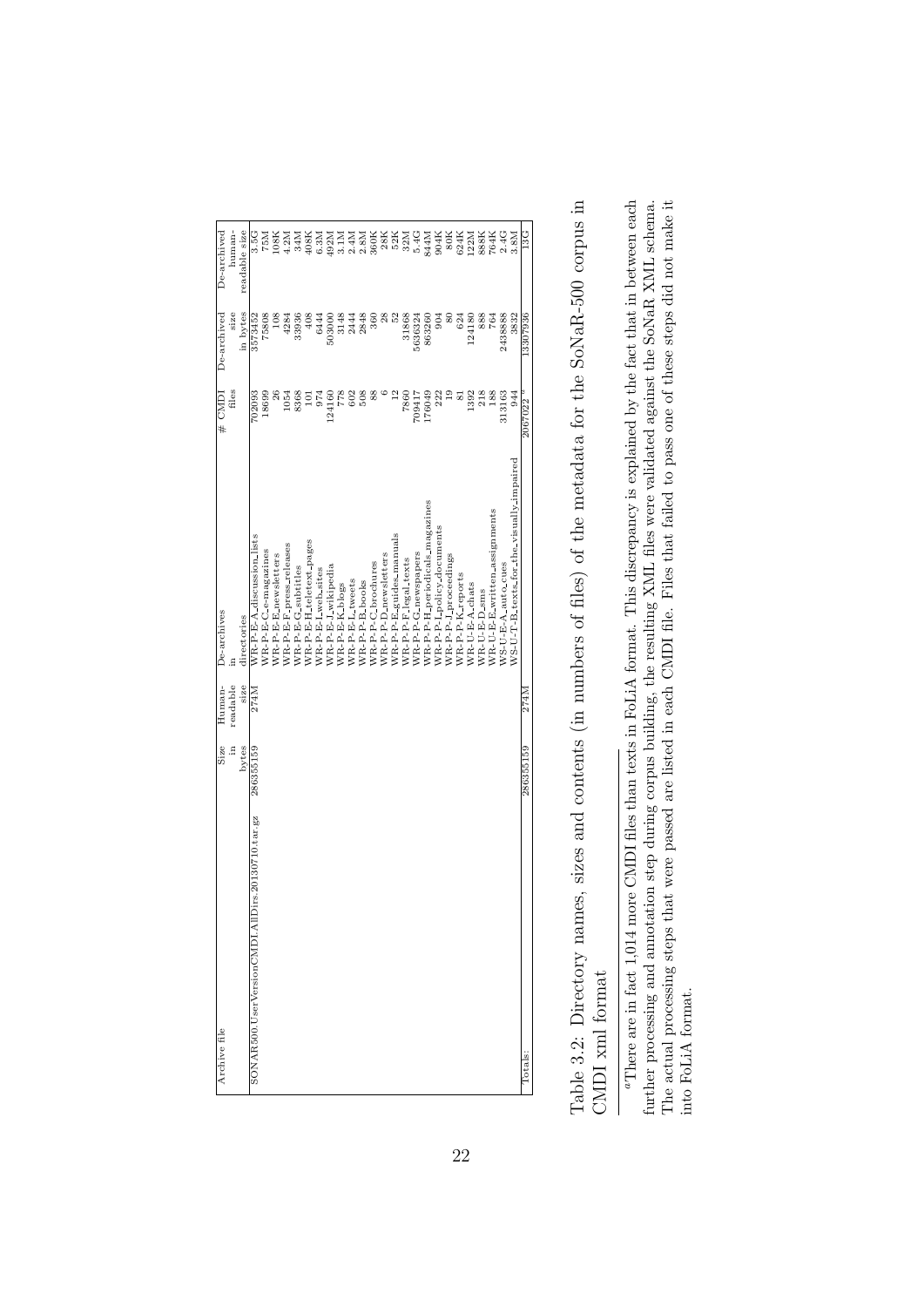<span id="page-23-0"></span>

| Archive file                                                                     | Size<br>   | Human-          | De-archives                                                                                      |      | De-archived | )e-archived      |
|----------------------------------------------------------------------------------|------------|-----------------|--------------------------------------------------------------------------------------------------|------|-------------|------------------|
|                                                                                  | $\Xi$      | readable        |                                                                                                  | iles | size        | human-           |
|                                                                                  | bytes      | size            | directories                                                                                      |      | in bytes    | readable size    |
| SONAR500.LISTS.1gms.MRE.tar.gz                                                   | 238610840  | 228M            | $\mathrm{SONARS00/LISTS/1gms}$                                                                   |      | 1032796     | 1009 M           |
| $\mathrm{SONARS00.LISTS.1gms}$ total. $\mathrm{MRE.tar.}$ gz                     | 58582059   | M92             | SONAR500/LISTS/1gmstotal                                                                         |      | 248512      | 243M             |
| SONAR500.LISTS.2gms.MRE.tar.gz                                                   | 1991769068 | $1.9\mathrm{G}$ | SONAR500/LISTS/2gms/                                                                             |      | 0262404     | 9.8G             |
| $\mathrm{SONARS00.LISTS.2gms}$ tal. $\mathrm{MRE.tar.}$ gz                       | 401727645  | 384M            | $\mathrm{SONA} \mathrm{R}500 / \mathrm{LIS} \mathrm{TS}/2 \mathrm{g} \mathrm{m} \mathrm{stotal}$ |      | 2013540     | 2.0G             |
| SONAR500.LISTS.3gms.MRE.tar.gz                                                   | 5988492495 | 5.6G            | SONAR500/LISTS/3gms/                                                                             |      | 32949800    | 32G              |
| $\mathrm{SONARS00.LISTS.3gms}$ total. $\mathrm{MRE.tar.}$ $\mathrm{g}\mathrm{z}$ | 968657895  | 924M            | SONAR500/LISTS/3gmstotal                                                                         |      | 5243676     | 5.1G             |
| SONAR500.LISTS.4gms.MRE.tar.gz                                                   | 0350924642 | 9.7G            | SONAR500/LISTS/4gms/                                                                             |      | 56852224    | 55 GB            |
| $\mathrm{SONARS00.LISTS}.4\mathrm{gms}$ total. $\mathrm{MRE.tar}.g\mathrm{z}$    | 1291286431 | 13G             | SONAR500/LISTS/4gmstotal                                                                         |      | 7056924     | 6.8G             |
| SONAR500.LISTS.5gms.MRE.tar.gz                                                   | 3614779195 | 13G             | SONAR500/LISTS/5gms/                                                                             | 5Z   | 71946124    | 69 GB            |
| $\mathrm{SONARS00.LISTS.5gms}$ tal. $\mathrm{MRE.tar.gz}$                        | 1339075440 | 3G              | SONAR500/LISTS/5gmstotal                                                                         |      | 6983328     | $6.7G$ (hapaxed) |
| Iotals:                                                                          | 35394492   | 34G             |                                                                                                  | 390  | .94589328   | 77.TG            |
|                                                                                  |            |                 |                                                                                                  |      |             |                  |

| requency files for the SoNaR-500 corpus in tab-separated values format. Due to memory restrictions the totaled<br>Table 3.3: Directory names, sizes and contents (in numbers of files) of the word type, lemma and lemma and POS |
|----------------------------------------------------------------------------------------------------------------------------------------------------------------------------------------------------------------------------------|
| the text categories have been hapaxed: 5-grams occurring only once in the whole corpus<br>5-gram lists derived from all                                                                                                          |
| are not listed                                                                                                                                                                                                                   |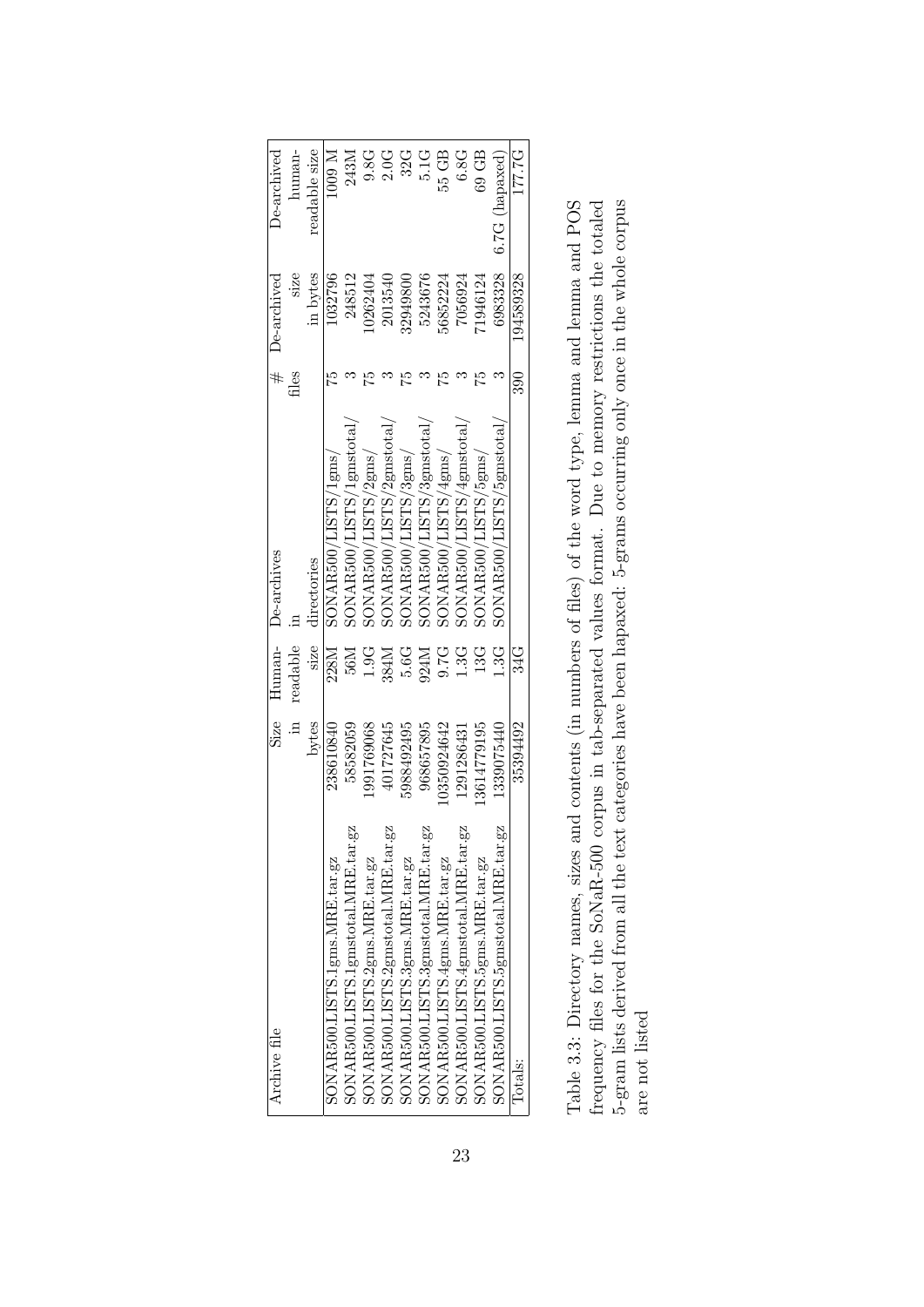## <span id="page-24-0"></span>Chapter 4

# SoNaR File Formats

## <span id="page-24-1"></span>4.1 SoNaR-500 File formats

All texts are available in FoLiA XML format [\[10\]](#page-62-6). Most of the texts are also available in the legacy  $DCOI(+)$  format. The texts from the social media (chat, twitter, SMS) are solely available in FoLiA format, since this format allows a proper representation of events and time stamps in the data which is not possible in DCOI+.

DCOI+ formatted files are therefore not available for:

- WR-P-E-L\_tweets
- WR-U-E-A chats
- WR-U-E-D SMS

Moreover, the DCOI+ format does not allow the inclusion of Named Entity annotations whereas for FoLiA this is not a problem. Named Entity annotations are therefore only available in the files in FoLiA format. Below a description is given of both DCOI+ and FoLiA formats.

As of beginning 2013, we regard the DCOI+ format as deprecated. The SoNaR-500 corpus has undergone intensive curation on the basis of the external corpus evaluation report produced by Center for Sprokteknologi, Copenhagen, Denmark. This curation has been effected on the FoLiA format. Over 2 million word tokens have been normalized one way or another: there is now a serious discrepancy between the token content of both versions. Also, the FoLiA version has undergone an extra, new and consistent annotation of lemmas and pos-tags. A further annotation layer, i.e. morphological annotation, has furthermore been added.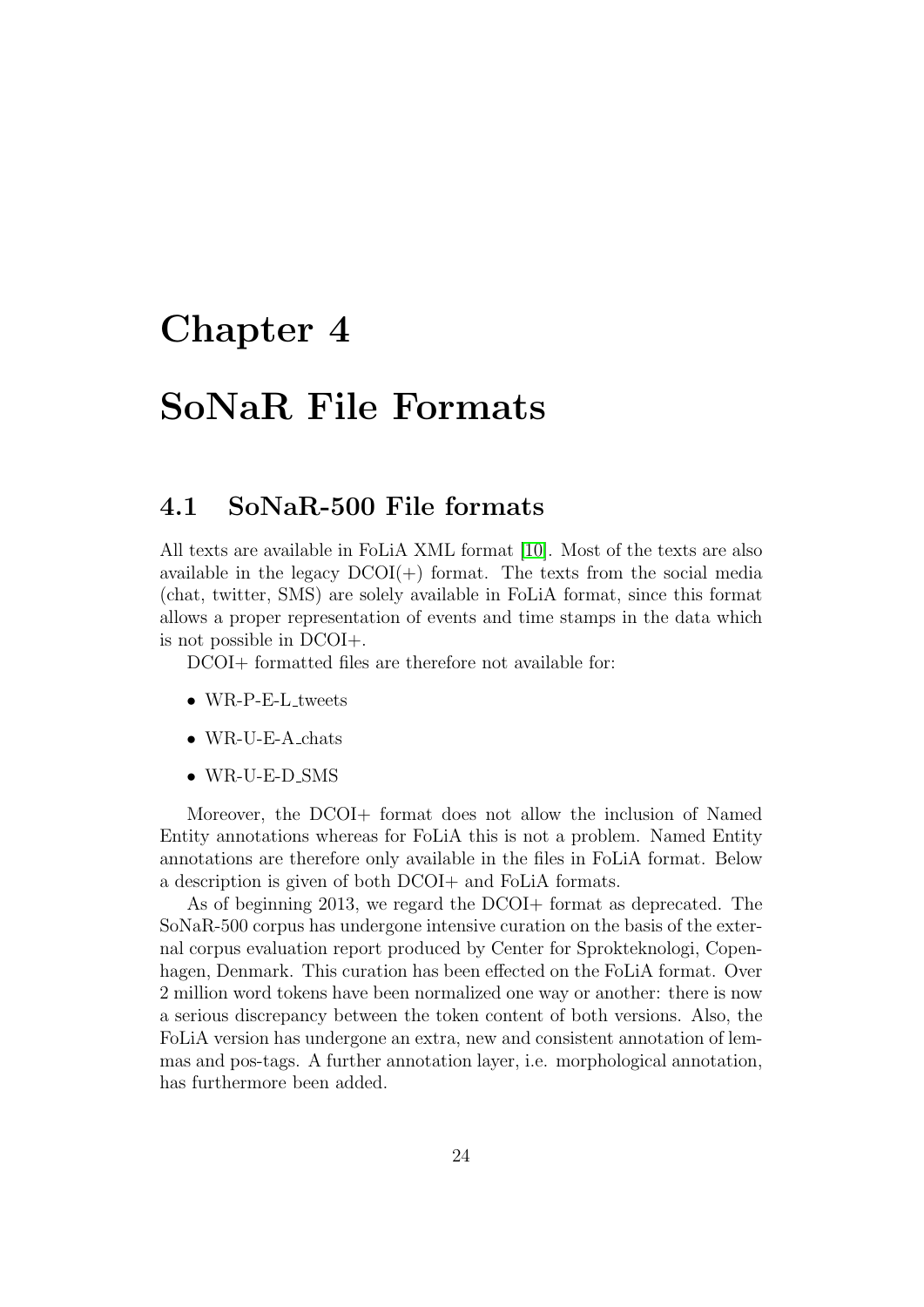### <span id="page-25-0"></span>4.1.1 D-Coi+ format (deprecated)

The D-Coi format is an XML format conceived for SoNaRs predecessor corpus D-Coi (Dutch Language Corpus Initiative), and is the format in which SoNaRs pre-releases have been delivered. It is included as a backwardcompatibility format in SoNaR-500, alongside the newer FoLiA format. The D-Coi+ format is identical to the D-Coi format except that the IMDI header information was removed. The validation of the files was done at a stage in which the files still contained the IMDI header. Metadata information is contained in CMDI files (see Section [6.2\)](#page-36-0)

The D-Coi format focuses on annotation of document structure: divisions, paragraphs, sentences and word tokens and uses XML elements in an inline fashion to describe the structure of a document, benefiting from XMLs inherent hierarchical nature. The original aim of the developers was to offer a format close to the TEI format and copy a minimal subset of TEI elements [\[1\]](#page-61-2).

The overall structure of a D-Coi document is as follows:

```
<DCOI>
```
 $<$ text $>$  $<$ gap $>$ [unannotated front matter]  $\langle$  gap $>$ <body> [body of the text to be annotated] </body>  $<$ gap $>$ [ unannotated back matter ]  $\langle$  gap $>$  $\langle t \rangle$  text

 $\langle$ DCOI $>$ 

D-Coi documents traditionally incorporate a metadata block in the IMDI format, prior to the text element, but in SoNaR-500 it has been decided to adopt CMDI instead and to use external files separated from the text and its annotations. Therefore the D-Coi+-files in SONAR-500 do not contain this IMDI header. The body of the text would contain structural elements such as divisions (div), headers (head) paragraphs (p), sentences (s), word tokens (w), and others. An example is provided below. A notable feature of the D-Coi format is that each element is assigned a globally unique XML Identifier, which can be used in references from external sources.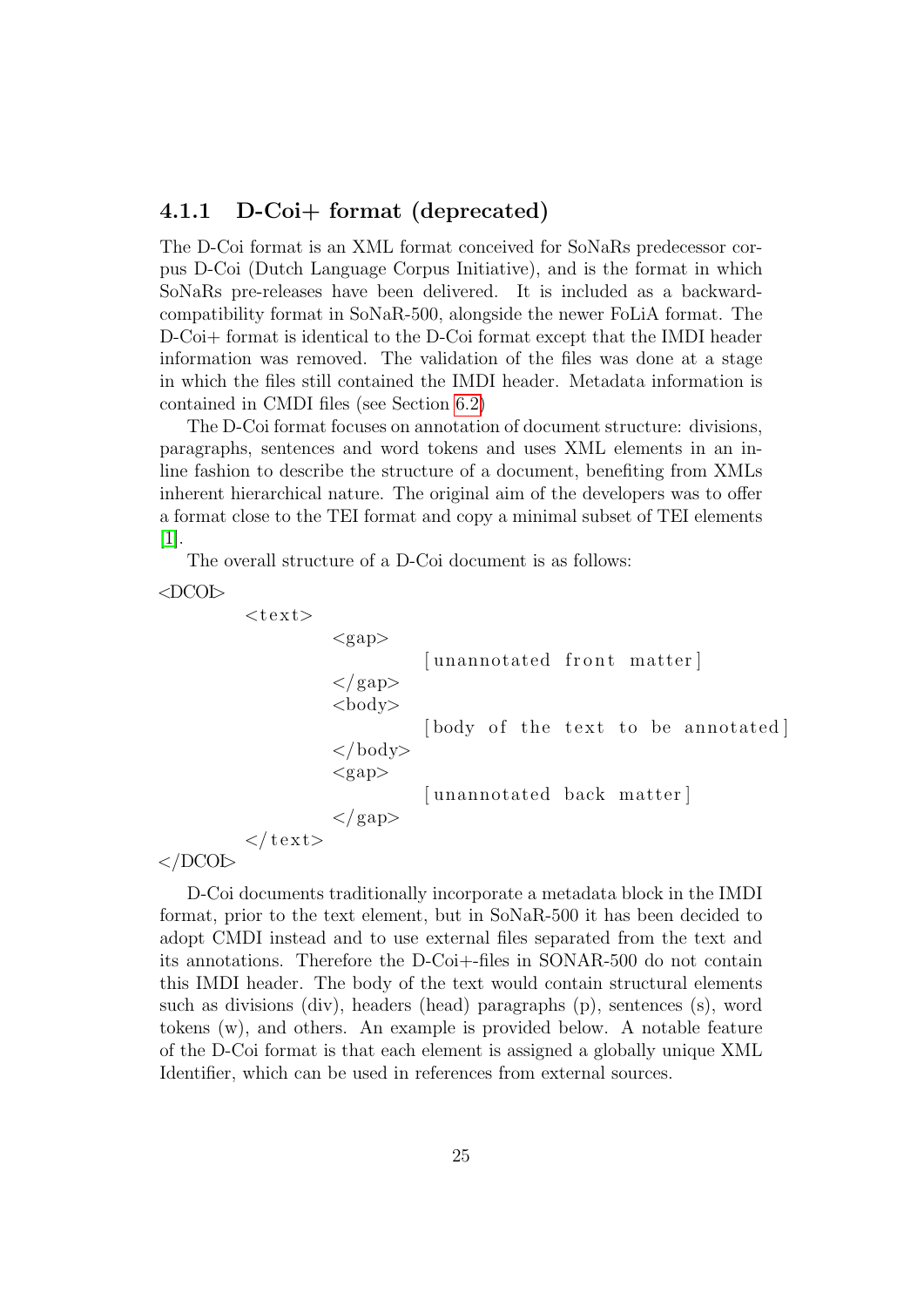$$ <div0 xml:id="WR-P-E-J-0000000001.div0.1"> <head xml:i d="WR−P−E−J−0000000001. head . 1 ">  $\leq$ s xml:id="WR-P-E-J-0000000001.head.1.s.1"> <w xml:i d="WR−P−E−J−0000000001. head . 1 . s . 1 . w  $1"$  pos="N(soort, ev, basis, onz, stan)" lemma="stemma">Stemma</w>  $\langle$  s>  $\langle$ head $\rangle$  $\langle p \ \ \mathrm{xml} : id = "WR-P-E-J-0000000001.p.1" \rangle$  $\langle$ s xml:id="WR-P-E-J-0000000001.p.1.s.1">  $\langle w \rangle$  xml:id="WR-P-E-J-0000000001.p.1.s.1.w.1" pos="N( eigen, ev, basis, zijd, stan)" lemma ="Stemma">Stemma</w> <w xml:i d="WR−P−E−J−0000000001.p . 1 . s . 1 . w. 2 "  $pos="W( pv, tgw, ev)$ " lemma=" $zijn$ "> $is$  $\langle w \rangle$  xml:id="WR-P-E-J-0000000001.p.1.s.1.w.3"  $pos="LID(onep, stan, agr)$ " lemma=" een">  $een$  $\langle w \rangle$  xml:id="WR-P-E-J-0000000001.p.1.s.1.w.4"  $pos="ADJ(prenom, basis, zonder)" lemma="$ ander ">ander</w>  $\langle w \rangle$  xml:id="WR-P-E-J-0000000001.p.1.s.1.w.5"  $pos="N(soort, ev, basis, onz, stan)"$  lemma= "woord">woord</w>  $\langle w \rangle$  xml:id="WR-P-E-J-0000000001.p.1.s.1.w.6"  $pos="VZ(intit)" lemma="voor">voor/<sub>w</sub>$  $\langle w \rangle$  xml:id="WR-P-E-J-0000000001.p.1.s.1.w.7" pos="N(soort, ev, basis, zijd, stan)" lemma ="stamboom">stamboom</w>  $\langle w \rangle$  xml:id="WR-P-E-J-0000000001.p.1.s.1.w.8"  $pos="LET()$ " lemma=".">.</w>  $\langle$  s>  $\langle p \rangle$ 

The D-Coi+ format includes the ability for linguistic annotation by means of part of speech tags and lemmas using the XML attributes pos and lemma respectively. This is shown in the above example.

SoNaR documents in the D-Coi+ format are all encoded in iso-8859-15 character encoding.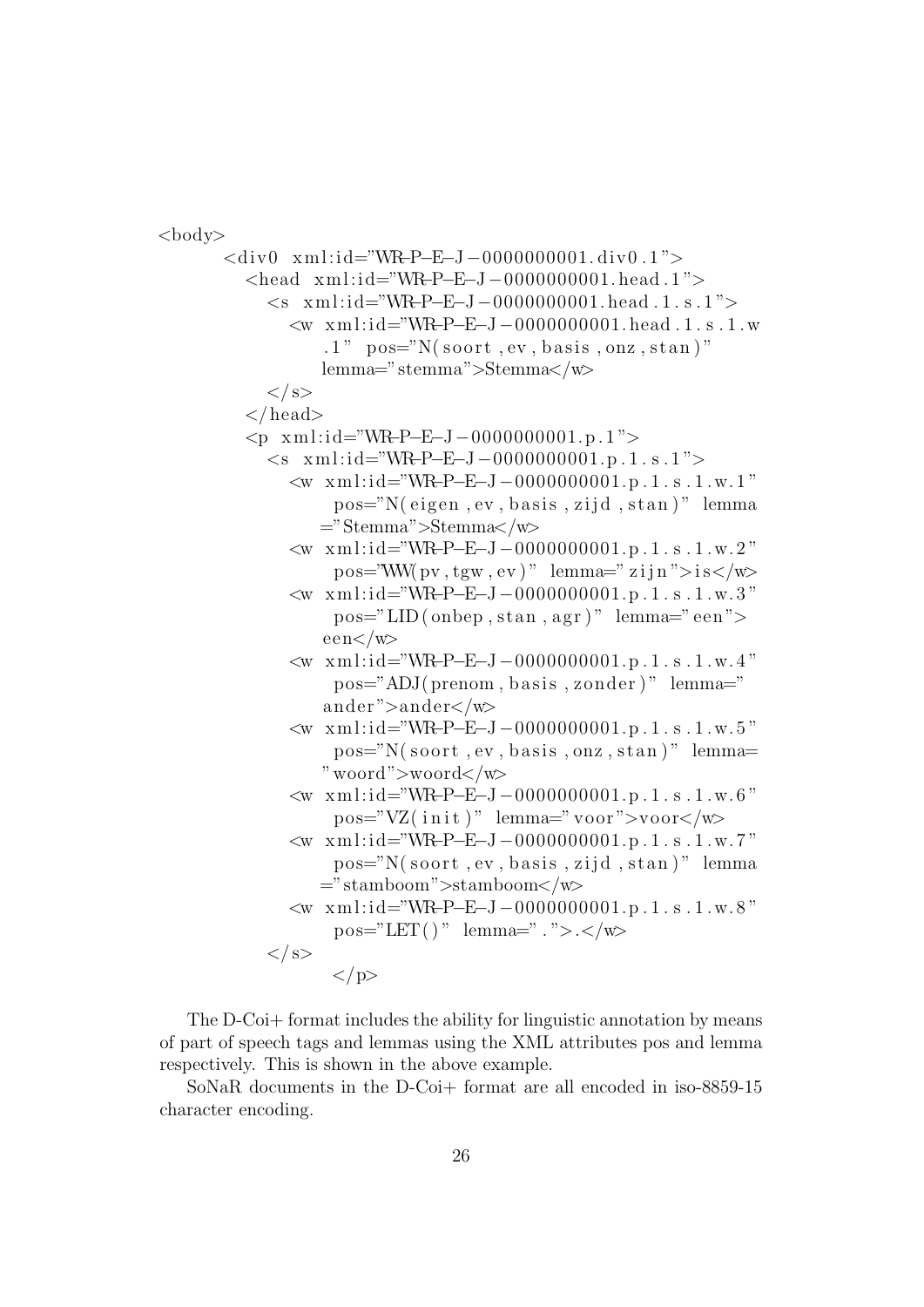The documentation of the original D-Coi format can be found at [http://](http://lands.let.ru.nl/projects/d-coi/Doc/Voorstel_XML_basisformaat.doc) [lands.let.ru.nl/projects/d-coi/Doc/Voorstel\\_XML\\_basisformaat.doc](http://lands.let.ru.nl/projects/d-coi/Doc/Voorstel_XML_basisformaat.doc) See also [\[1\]](#page-61-2).

### <span id="page-27-0"></span>4.1.2 FoLiA

SoNaR-500 is delivered in FoLiA XML format <http://ilk.uvt.nl/folia> [\[10\]](#page-62-6). SoNaR documents in FoLiA use the unicode (UTF-8) standard.

FoLiA is an XML-based Format for Linguistic Annotation suitable for representing written language resources such as corpora. Its goal is to unify a variety of linguistic annotations in one single rich format, using a generic paradigm and without committing to any particular standard annotation set. Instead, it seeks to accommodate any desired system or tagset, and so offer maximum flexibility. This makes FoLiA language independent. Due to its generalized set up, it is easy to extend the FoLiA format to suit your custom needs for linguistic annotation. Using FoLiA for SoNaR offers the flexibility for later projects to enrich SoNaR documents with other kinds of linguistic annotation not provided in the SoNaR project, without needing to switch formats.

FoLiA inherits some properties of the D-Coi format, most notably the structural elements, for divisions, paragraphs, sentence, words and other, are equal or similar. However, because of the introduction of a broader paradigm, FoLiA is not backwards-compatible with D-Coi, i.e. validators for D-Coi will not accept FoLiA XML. For backward compatibility, SoNaR-500 will be delivered in both the FoLiA and D-Coi formats. It is however always easy to convert FoLiA to less verbose formats such as D-Coi.

FoLiA offers an extensive framework for linguistic annotation, all linguistic annotations are implemented as XML elements (as opposed to XML attributes as in D-Coi), and a combination of in-line and stand-off annotation is used to accommodate various linguistic annotation types. The global structure of a FoLiA document is as illustrated below:

```
<FoLiA>
```

```
\leqmetadata src= metadata.cmdi type=
      c m d i \Rightarrow\langleannotations\rangledeclaration of annotation
                        types occurring in the
                        document ]
          \langle annotations>
\langle/metadata>
```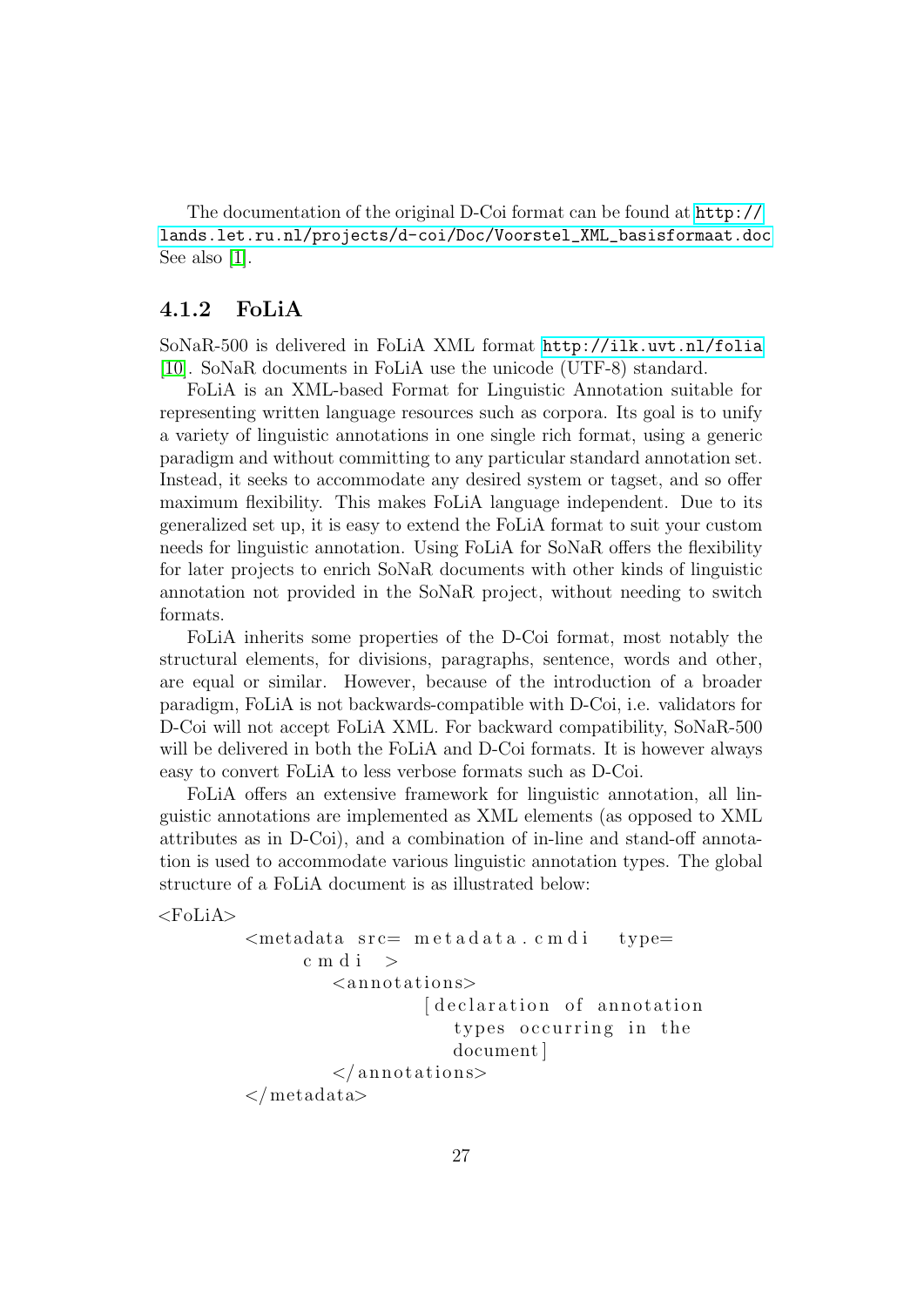```
<text>[body of the text to be annotated]
          \langle text\rangle\langleFoLiA>
```
In the metadata block, a reference is made to an external CMDI file which holds the metadata. Furthermore, a mandatory annotations block describes which annotation types are present in the document and declares what tagset is used per annotation type.

An example of the text body in FoLiA XML could look like this, this can be compared with the same excerpt in D-Coi XML in the previous section.

```
\langlediv xml:id="WR-P-E-J-000000001.div0.1">
    <head xml:i d="WR−P−E−J−0000000001. head . 1 ">
        \leqs xml:id="WR-P-E-J-0000000001.head.1.s.1">
           <w xml:i d="WR−P−E−J−0000000001. head . 1 . s . 1 . w. 1 ">
               \langle t \rangleStemma\langle t \rangle\langle \text{pos class} = \text{N}( soort, ev, basis, onz, stan )"/>
               \langlelemma class="stemma" \rangle\langle/w>\langle s>
      \langlehead\rangle<p xml:i d="WR−P−E−J−0000000001.p . 1 ">
        \langles xml:id="WR-P-E-J-0000000001.p.1.s.1">
           \langle w \rangle xml:id="WR-P-E-J-0000000001.p.1.s.1.w.1">
               lt >Stemmalt/t >
               \langle pos class="N( eigen, ev, basis, zijd, stan)" \langle >
               \leqlemma c l a s s = "Stemma" \geq\langle/w>\langle w \rangle xml:id="WR-P-E-J-0000000001.p.1.s.1.w.2">
               <\!\!t\!\!>\!\!i\!\!>\!\!i\!\!>\!\!<<pos class="WW( pv, tgw, ev )" />
               \langlelemma class="zijn" />
            \langle/w>\langle w \rangle xml:id="WR-P-E-J-000000001.p.1.s.1.w.3">
               lt > eenlt/t >
               \langle pos \text{ class} = "LID(\text{onbep}, \text{stan}, \text{agr})" \rangle\langlelemma class="een" />
           \langle/w>\langle w \rangle xml:id="WR-P-E-J-0000000001.p.1.s.1.w.4">
               \langle t \rangle ander \langle t \rangle\langle pos \text{ class} = "ADJ(prenom, basis, zonder) " \rangle
```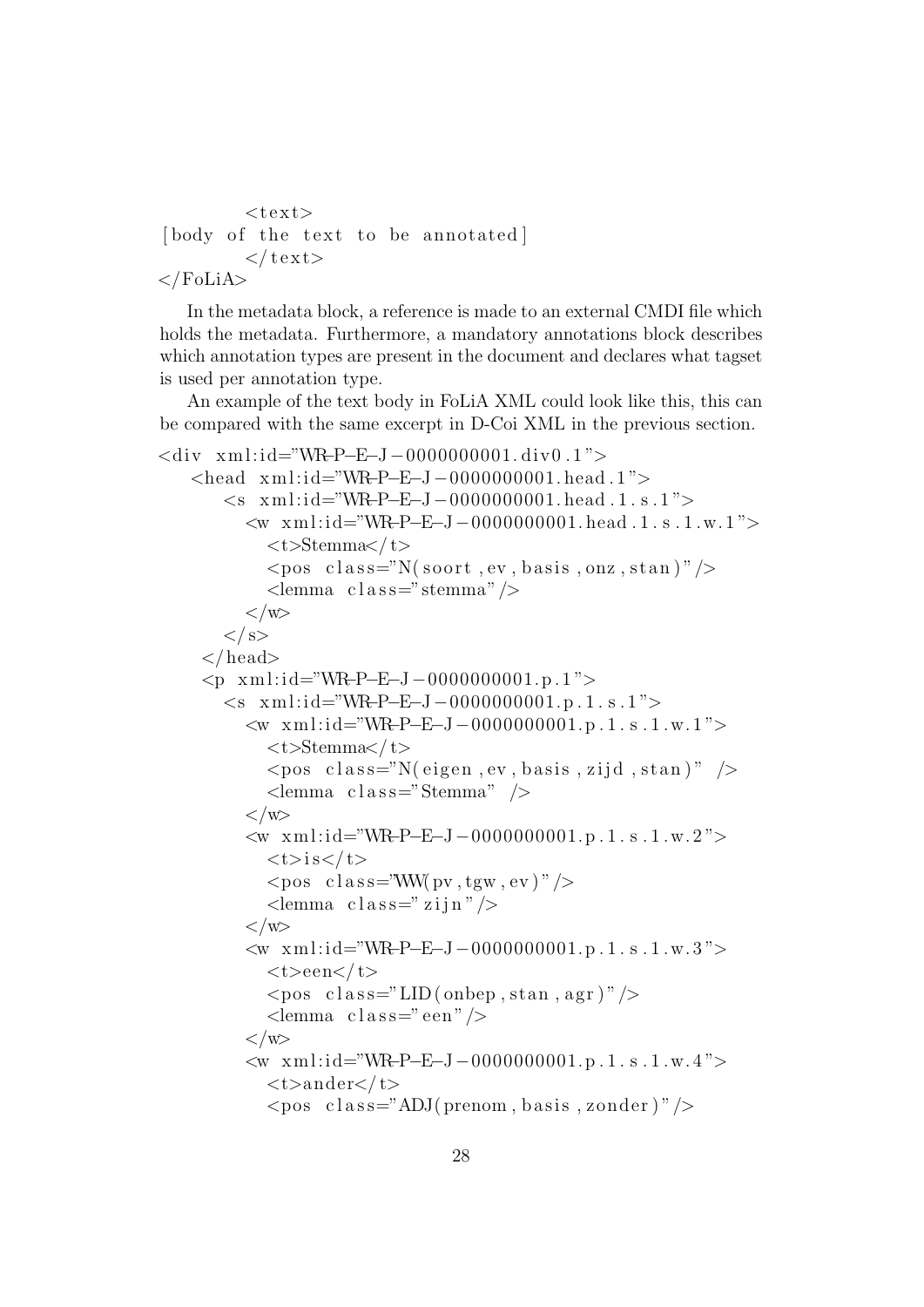```
\langlelemma class="ander" \rangle\langle/w>\langle w \rangle xml:id="WR-P-E-J-0000000001.p.1.s.1.w.5">
        <t>woord</ t>
        <pos class="N(soort, ev, basis, onz, stan)" />
        \langlelemma class="woord" \rangle\langle/w><w xml:i d="WR−P−E−J−0000000001.p . 1 . s . 1 . w. 6 ">
        \langle t \ranglevoor\langle t \rangle<pos class="VZ(init)"/>
        \langlelemma class="voor" \rangle\langle/w>\langle w \rangle xml:id="WR-P-E-J-0000000001.p.1.s.1.w.7">
        \langle t \ranglestamboom\langle t \rangle<pos class="N(soort, ev, basis, zijd, stan)"/>
        \langlelemma class="stamboom" \rangle\langle/w>\langle w \rangle xml:id="WR-P-E-J-0000000001.p.1.s.1.w.8">
        lt>>.lt/t><pos class="LET()"/>
        \langlelemma class="."/>
     \langle/w>
  \langle/s>
\langle p \rangle
```
However, the above example is still fairly limited; behind what is shown here is a generalized paradigm applicable to many more types of linguistic annotation. A full overview is beyond the scope of the SoNaR documentation, and for this we refer to the FoLiA documentation itself, to be found at <http://ilk.uvt.nl/folia/>

A RelaxNG validator for FoLiA is also provided there, or via the direct link <https://github.com/proycon/folia/blob/master/schemas/folia.rng>

In SONAR-500 each directory at text category level with FoLiA files also contains an XSLT scheme file (sonar-foliaviewer.xsl). This file allows the user to open a FoLia XML file in a browser with a user-friendly view (without XML-codes).

On the FoLiA website also a number of tools and libraries are provided for working with FoLiA, mostly geared towards developers. There is a Python Library for the reading, creation, search, and manipulation of FoLiA documents from the Python programming language, and there is also a C++ library available (libfolia). Various converters are also provided, such as to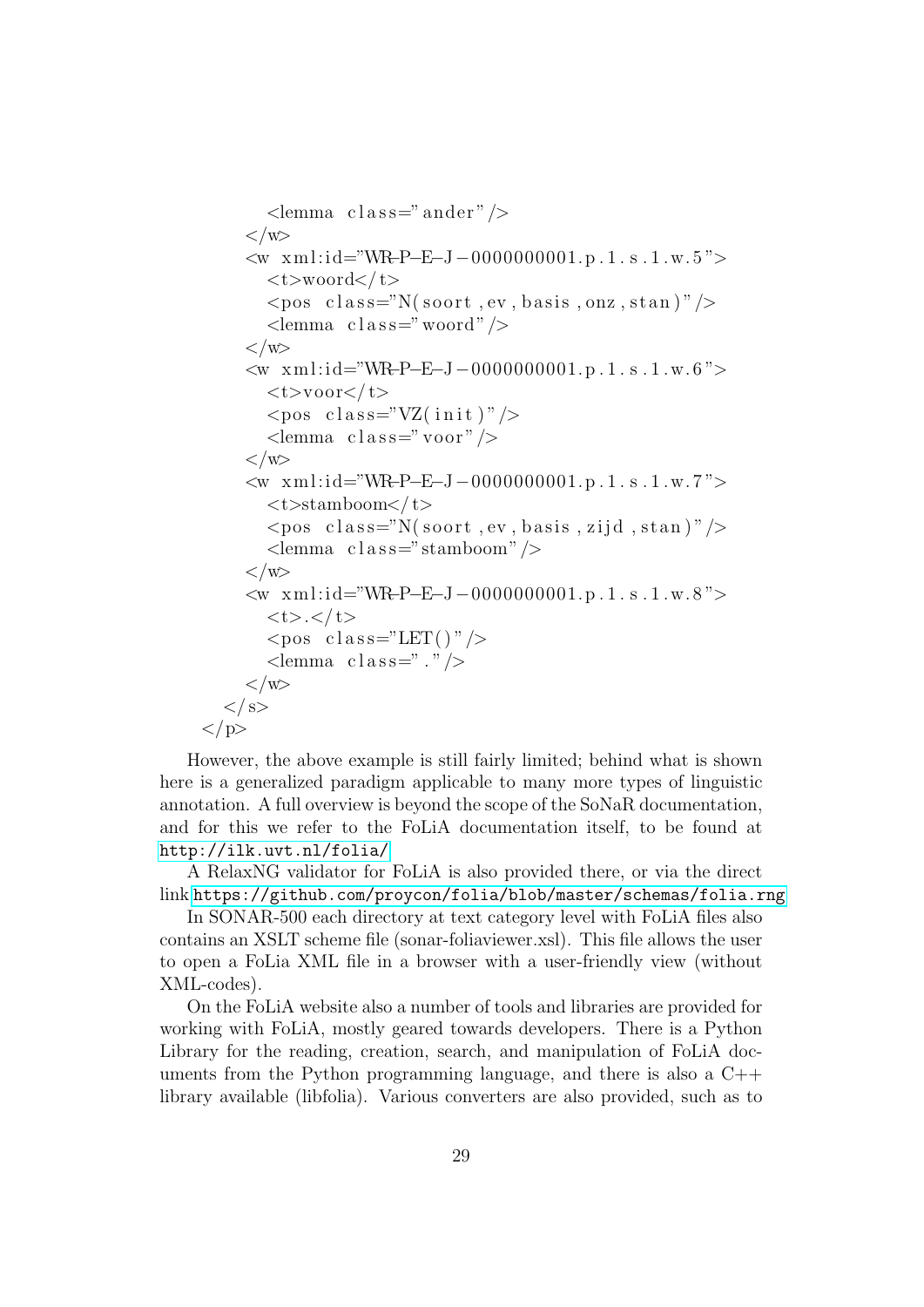the D-Coi format or to xhtml/css for instant visualisation of a FoLiA document in your browser.

## <span id="page-30-0"></span>4.2 SoNaR-1 File Formats

The annotations for the SoNaR-1 corpus are currently only available in the formats as they were produced, i.e. MMAX for co-reference and named entities, TrEd for semantic roles, STEx XML for temporal and spatial entities.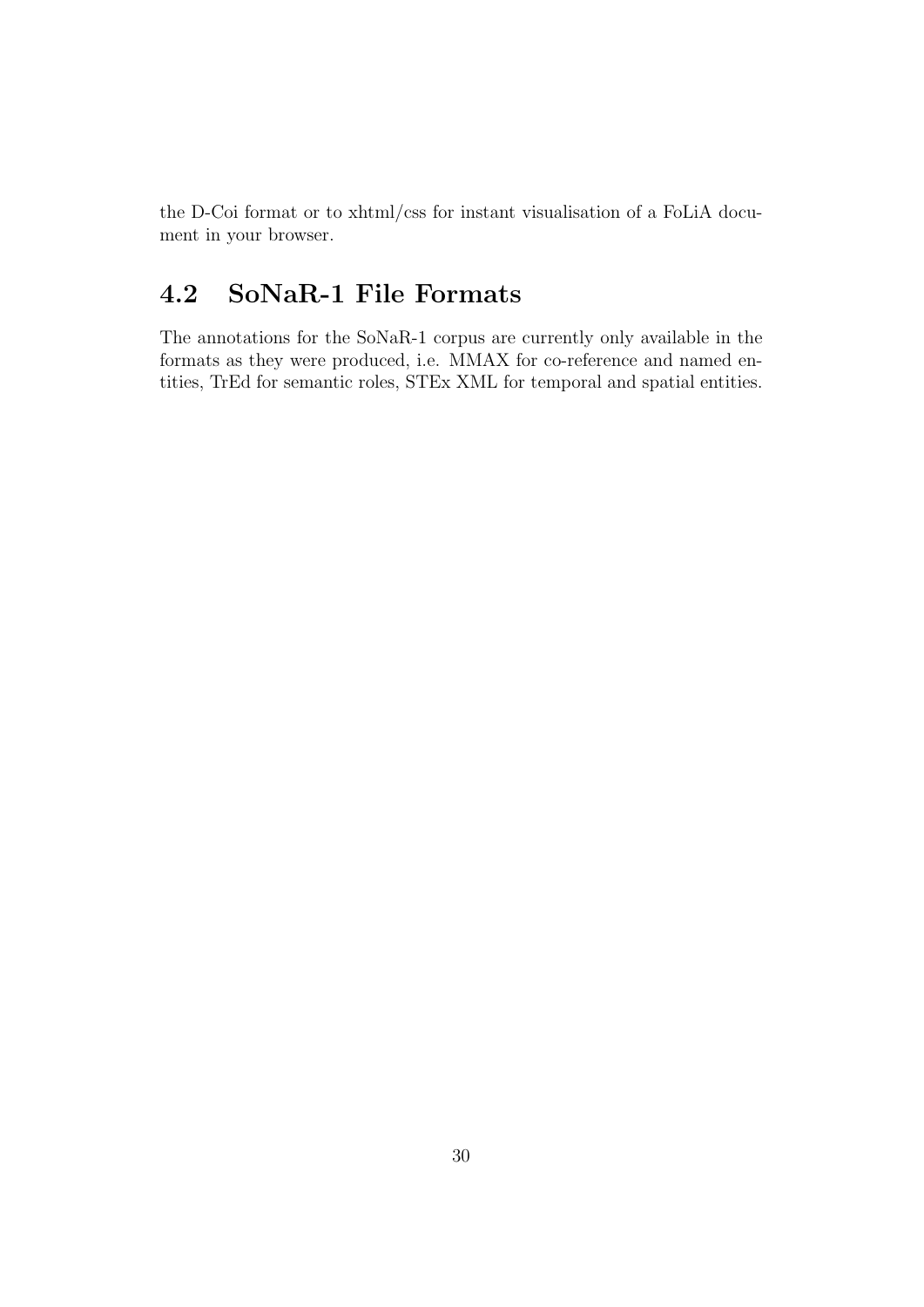# <span id="page-31-0"></span>Chapter 5

# SoNaR-500 Linguistic Annotations

## <span id="page-31-1"></span>5.1 Introduction

## <span id="page-31-2"></span>5.2 Normalization and correction

Where diacritics were missing and the word form without diacritics was not a valid word in its own right, fully automatic replacement was mostly possible and has been effected. This was performed for the words requiring diacritics which are listed in the Woordenlijst Nederlandse Taal [\[35\]](#page-64-3) and [\[36\]](#page-64-4), i.e. the official Word list of the Dutch Language. Also, on the basis of a list of about 16,500 known typos for Dutch most of the texts in the corpus have been screened for these.

Text correction was performed by extracting all the word pairs from a corpus that display a particular difference in the bag of characters making up the words in the pairs. This was done exhaustively for all the possible character differences given a particular target edit distance, e.g. an edit distance of 2 edits means that there are about 120K possible differences or what we call character confusions to be examined. The method is described in more detail in [\[21\]](#page-63-6).

## <span id="page-31-3"></span>5.3 Language recognition

Where deemed necessary or desirable during processing, the  $TextCat<sup>1</sup>$  tool for language recognition was applied. Depending on the source and origin

<sup>1</sup>TextCat is available from <http://www.let.rug.nl/vannoord/TextCat/>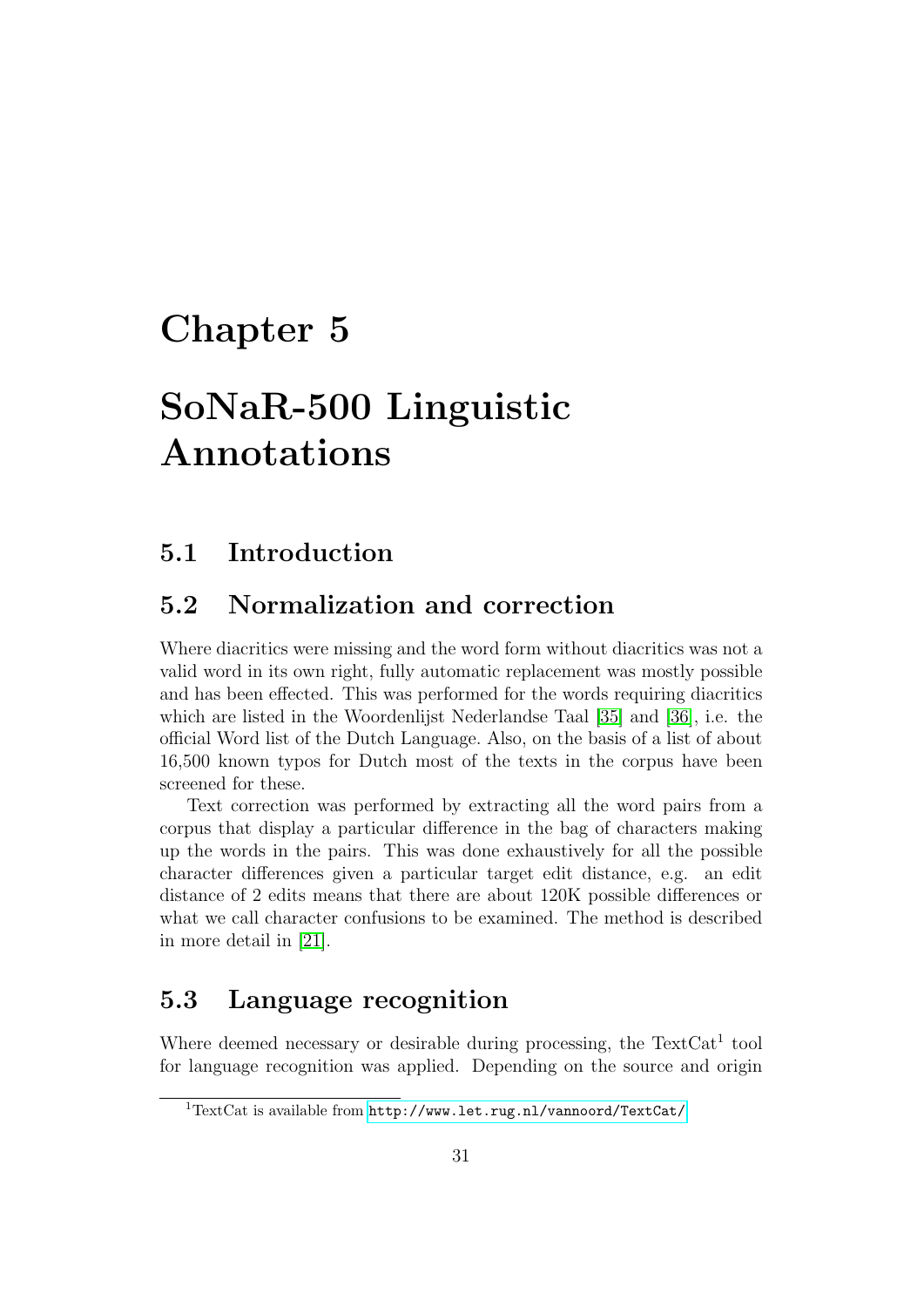of the texts this was variously done at document or paragraph level. Language recognition was never applied at sub-sentential level. However, in the Wikipedia texts, paragraphs containing foreign UTF-8 characters above a certain threshold were summarily removed, not on the basis of a TextCat classification but on encoding alone.

For some batches, notably the posts from a Flemish internet forum primarily dedicated to popular music and thus mainly to adolescents, TextCat was used to classify all posts separately. We found that over half received the following TextCat verdict: "I do not know this language". The language in question almost infallibly being a dialectical variety of the poster's specific internet idiolect. These posts were included and their TextCat categorization was included in the metadata.

## <span id="page-32-0"></span>5.4 Corpus annotation

Except for data from the social media (chat, twitter, and SMS), the SoNaR-500 corpus was tokenized by means of ILKTOK, automatically annotated for part of speech and lemmatized by means of FROG [\[3\]](#page-61-3), while the data was also annotated for named entities by means of Nerd [\[8\]](#page-62-7).

### <span id="page-32-1"></span>5.4.1 Part-of-speech tagging and lemmatization

For the tagging and lemmatization of the reference corpus we aimed to yield annotations that were compatible to those in the CGN project. The tag set used to tag the reference corpus is essentially the same as that used for the Spoken Dutch Corpus (CGN), be it that a few tags were added to handle phenomena that do not occur in spoken language such as abbreviations and symbols. Moreover, some tags that already existed in the original CGN tag set in the D-Coi/SoNaR version cover additional phenomena. The tag set is documented in [\[33\]](#page-64-5).

Parts of the corpus were tagged at an earlier stage, either in the DCOI project or in the early stages of the SONAR project. For data tagged in the DCOI project the source of error is the human annotator who manually verified the tagging. Next, in the early stages of the SONAR project, when the DCOI tagger-lemmatizer was no longer available, we used its successor Tadpole. Later on, Tadpole was replaced by FROG<sup>2</sup>. Therefore, towards the end of the project we used FROG to tag the bulk of the corpus.

<sup>2</sup>FROG is available under GPL (online demo: <http://ilk.uvt.nl/cgntagger/>, software: <http://ilk.uvt.nl/frog/>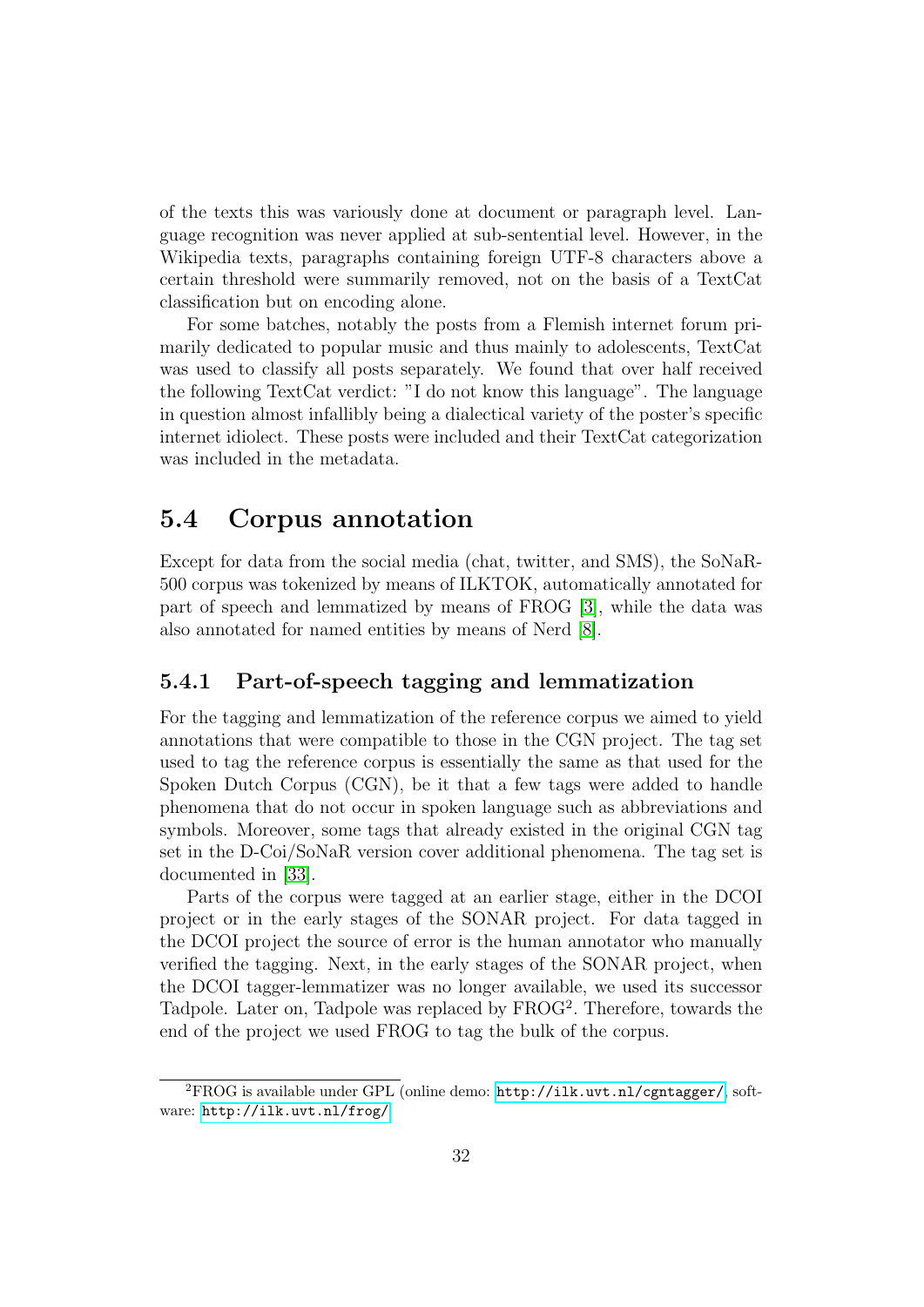In order to overcome the imperfections and inconsistencies of the partof-speech tagging performed over the course of the years the SoNaR project ran, we have in a recent curation phase redone the part-of-speech tagging and lemmatization with a single, consistent recent version of FROG. The legacy annotations are still available for backwards compatibility reasons, but we advise all users to use only the annotations labeled: "frog-mbpos-1.0" for the POS-tagging, "frog-mblem-1.1" for the lemmatization and "frog-mbma-1.0" for the morphological analyses.

If you have a version of SoNaR in which the FoLiA xml files do not have the following lines in the metadata header, you have an older, uncurated version of the corpus and we strongly advise you to apply to the Ducth HLT agency, TST-Centrale, for the curated release.

Metadata header lines:

<pos−a n no ta tio n a n no ta to r=" f rog−mbpos−1.0"  $\text{annotatortype} = \text{"auto"} \text{ datetime} = \text{"}$  $2013-02-14T22:24:20"$  set="http://ilk.uvt.nl/folia/sets/ frog—mbpos—cgn" $\geq$ <lemma−a n no ta tio n a n no ta to r=" f r o g " a n no ta to r t y p e= " auto" set=" hdl:1839/00-S  $CHM-0000-0000-000E-3"$ <lemma−a n no ta tio n a n no ta to r=" f rog−mblem−1.1" annotatortype="auto" datetime ="2013-02-14T22:24:20" set="http://ilk.uvt.nl/folia/  $sets / frog-mblem-nl"$ <mo r p hologi cal−a n no ta tio n a n no ta to r=" f rog−mbma  $-1.0$ " annotatortype="auto" datetime="  $2013-02-14T22:24:20"$  set="http://ilk.uvt.nl/  $f \cdot \text{olia}/\text{sets}/\text{frog}-\text{mbma}-\text{nl}''/>$ 

### <span id="page-33-0"></span>5.4.2 Named entity annotation

For the annotation of named entities in SoNaR, a new annotation scheme was developed for Dutch. The intuition and motivation for this scheme is discussed in [\[8\]](#page-62-7). In brief, the annotation scheme allows for the annotation of six main named entity types, subtype annotation, and the annotation of metonymic usage. The six main named entity types are the following:

- 1. Persons (PER)
- 2. Organizations (ORG)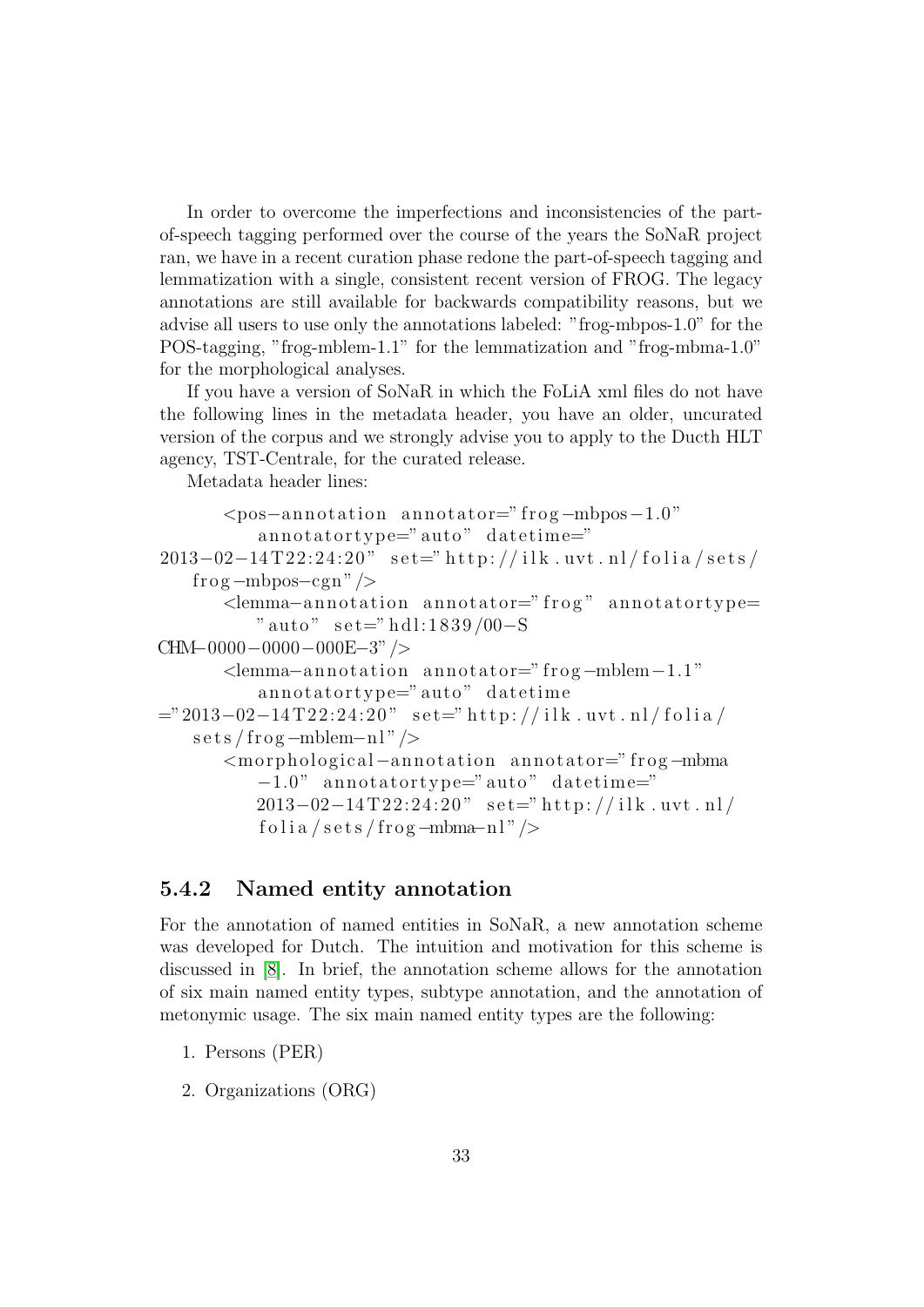- 3. Locations (LOC)
- 4. Products (PRO)
- 5. Events (EVE)
- 6. Miscellaneous named entities (MISC)

The Named Entity Recognition for Dutch (NERD) classifier is available in the NERD directory (cf. Section [3.2.4\)](#page-18-0).

It does named entity recognition of the 6 main types, and returns IOBformatted output.

The classifier uses CRF++ for classification, and the following 22 features:

- basic features: token, part-of-speech-tag (CGN tagset)
- morphological features (binary): firstCap, allCaps, internalCaps, all-Lowercase, containsDigit, containsDigitAndAlpha, onlyDigits, isPunctuation, containsPunctuation, isHyphenated
- regular expressions (binary): does the token match regular expression describing initials or URLs?
- word length in characters
- prefix and suffix information: character n-grams of length 3 and 4 at the beginning and end of the token
- function word (binary): is the token present in a predefined list of function words?
- first token (binary): is this the first token of a sentence?
- word shape (discrete): to which form of a predefined set of word forms does the token belong?

The classifier was trained on the manual annotations of the entire SONAR-1 corpus.

### <span id="page-34-0"></span>5.4.3 Morphological analysis

During the final curation phase of SoNaR-500 we decided to add an extra layer of linguistic annotation, i.e. morphological analysis. This was performed by MBMA which is a part of Frog.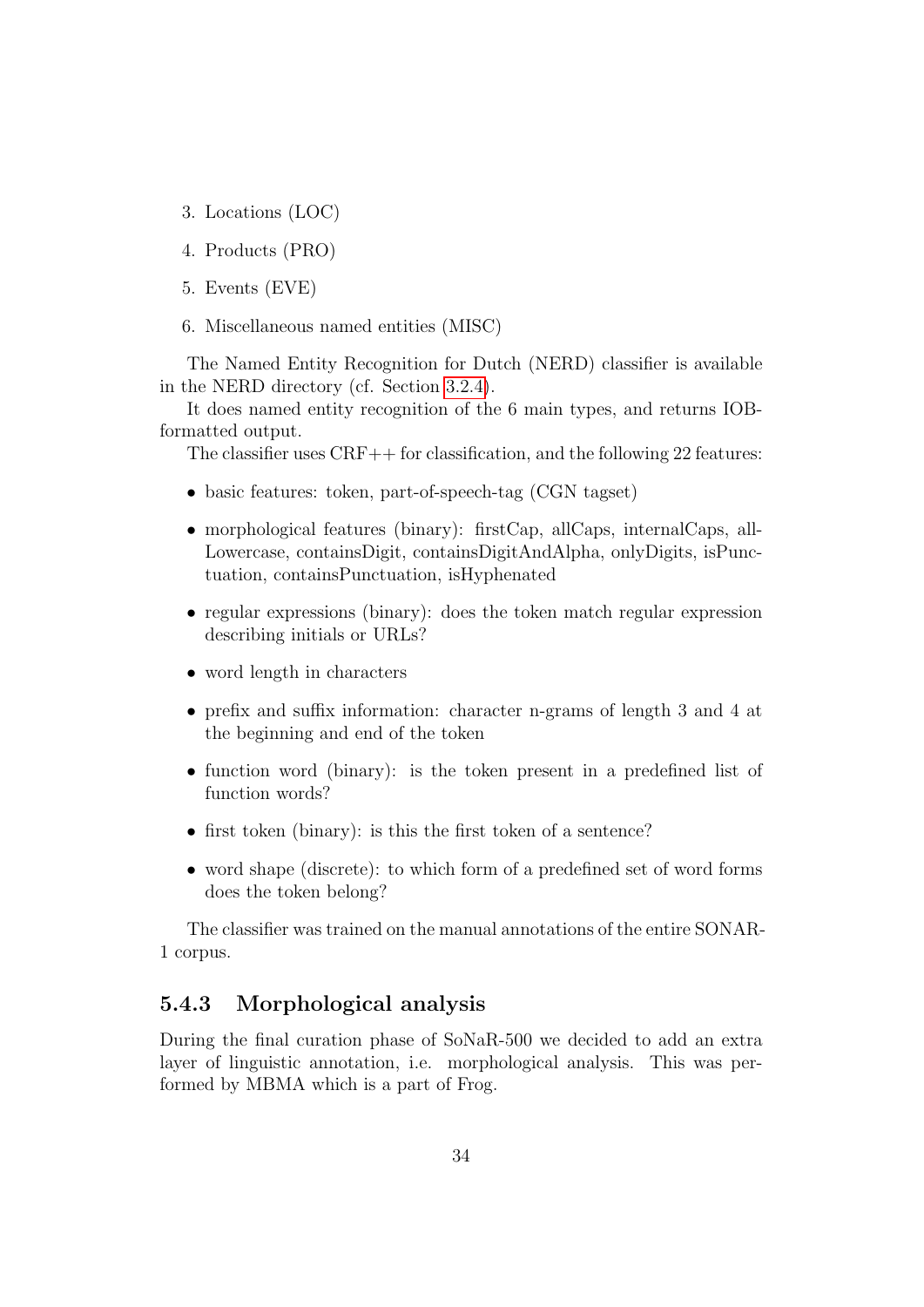# <span id="page-35-0"></span>Chapter 6

# Metadata

## <span id="page-35-1"></span>6.1 Introduction

Metadata provided with the corpus relates to the text itself (e.g. Text type, Collection name, Place and date of publication). Also included is information pertaining to the type of IPR license that applies. IPR has been arranged for (nearly) all data. How this was achieved is described in [\[7\]](#page-61-4).

IPR License Codes for texts acquired in the Netherlands or Belgium typically have the following format:

SoNaR. < 1-7> . < NL, VL> -< A, B, C> .< nr>

- Texts acquired within the pilot project D-Coi may have D-Coi/SoNaR as their first element.
- The numerical codes 1-7 detailing the types of IPR agreements that were used are described in Table [6.1.](#page-37-0)
- The second numerical code, preceded by a hyphen, details whether or not restrictions on use of the text for commercial purposes apply to the particular text. Whether or not the text has IPR restrictions is encoded by:
	- -0 : no restriction on use for commercial purposes applies to the text
	- -1 : restrictions on use for commercial purposes apply to the text
- NL, VL indicate if the text was acquired in The Netherlands (NL) or Flanders (VL).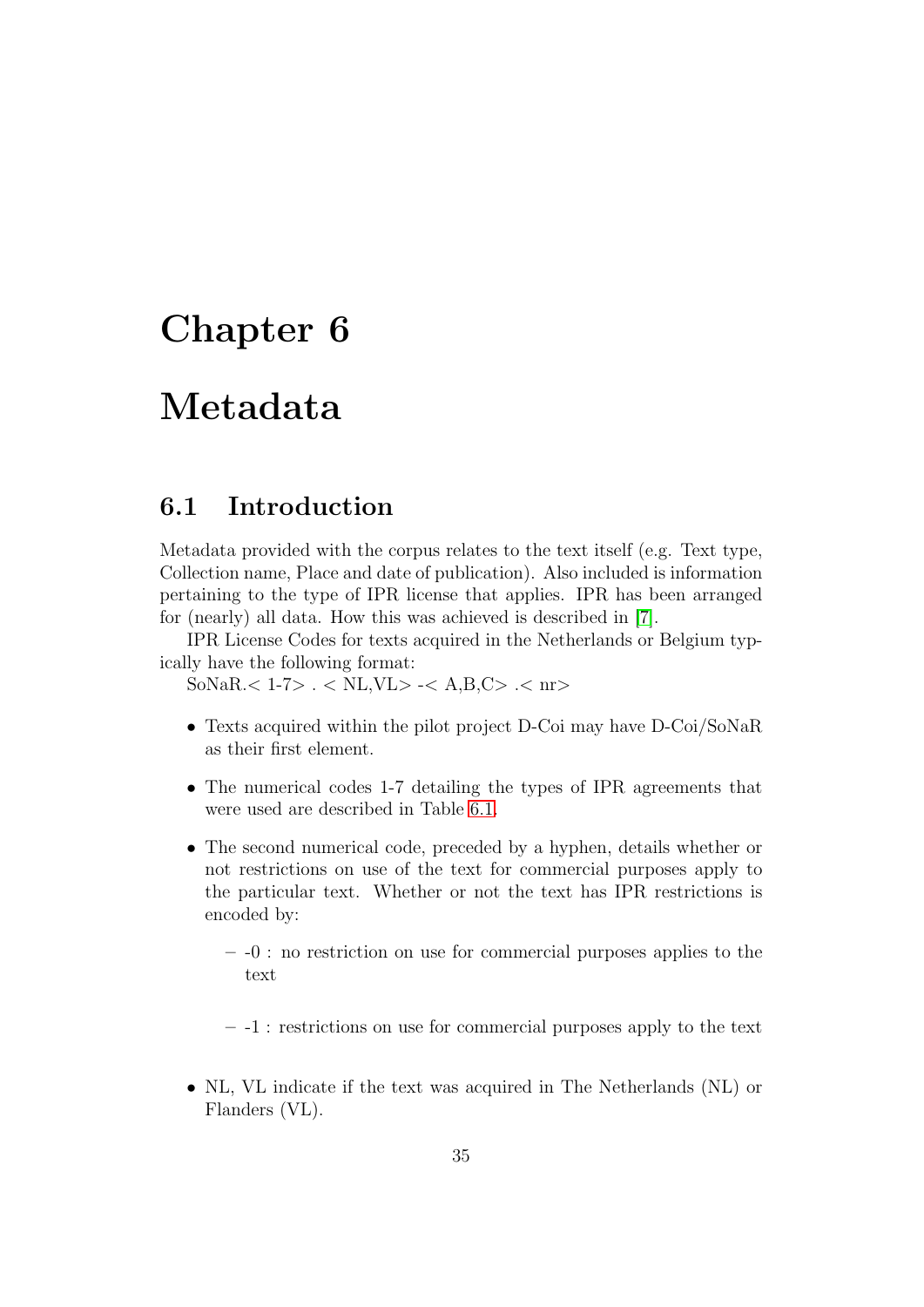- A refers to acquisition done by Twente University
- B refers to acquisition done by Tilburg Unversity
- C refers to acquisition done by Radboud University Nijmegen
- nr is the number assigned to the license in the respective category.

Not all elements are necessarily contained in every license code.

Every IPR agreement has been assigned a code, which encodes a lot of valuable metadata about the agreement/donation. Thus each snippet of text can be traced back to its origin.

For example: the license agreement code SoNaR.2-1.NL-B.00015 indicates that this is an agreement reached within SoNaR, that a standard agreement for publishers (2) has restrictions ('-1': No agreement concerning commercial use, i.e. texts were donated for research purposes only)

The code further indicates that this is an agreement concerning texts from The Netherlands (NL), acquired by project partner (B) Tilburg University. It was the 15th (00015) agreement reached by this partner.

All metadata is contained in so called CMDI files, which we describe in the next section. The files in D-Coi+ format do not contain any metadata. CMDI metadata files are currently only available for SoNaR-500, not for SoNaR-1.

## <span id="page-36-0"></span>6.2 Metadata format: CMDI

For registering the metadata in SoNaR, we chose to adopt the CMDI format. CMDI is dynamical and it fits well in the CLARIN infrastructure. The CMDI structure enables the provider of the corpus to add or remove metadata categories in the future. For this purpose, a profile named SoNaRcorpus was composed for the SoNaR corpus. In this profile existing ISOcat elements and adaptations of existing CMDI components were combined with newly created components and elements.

A profile contains several components. Components can contain components and/or elements. A component or an element can occur a minimum and a maximum number of times, depending on the limitations as defined in the profile. As for the SoNaR corpus profile, one element (Annotation-Type-SoNaR) may contain one of seven different annotation types, used in SoNaR:

• token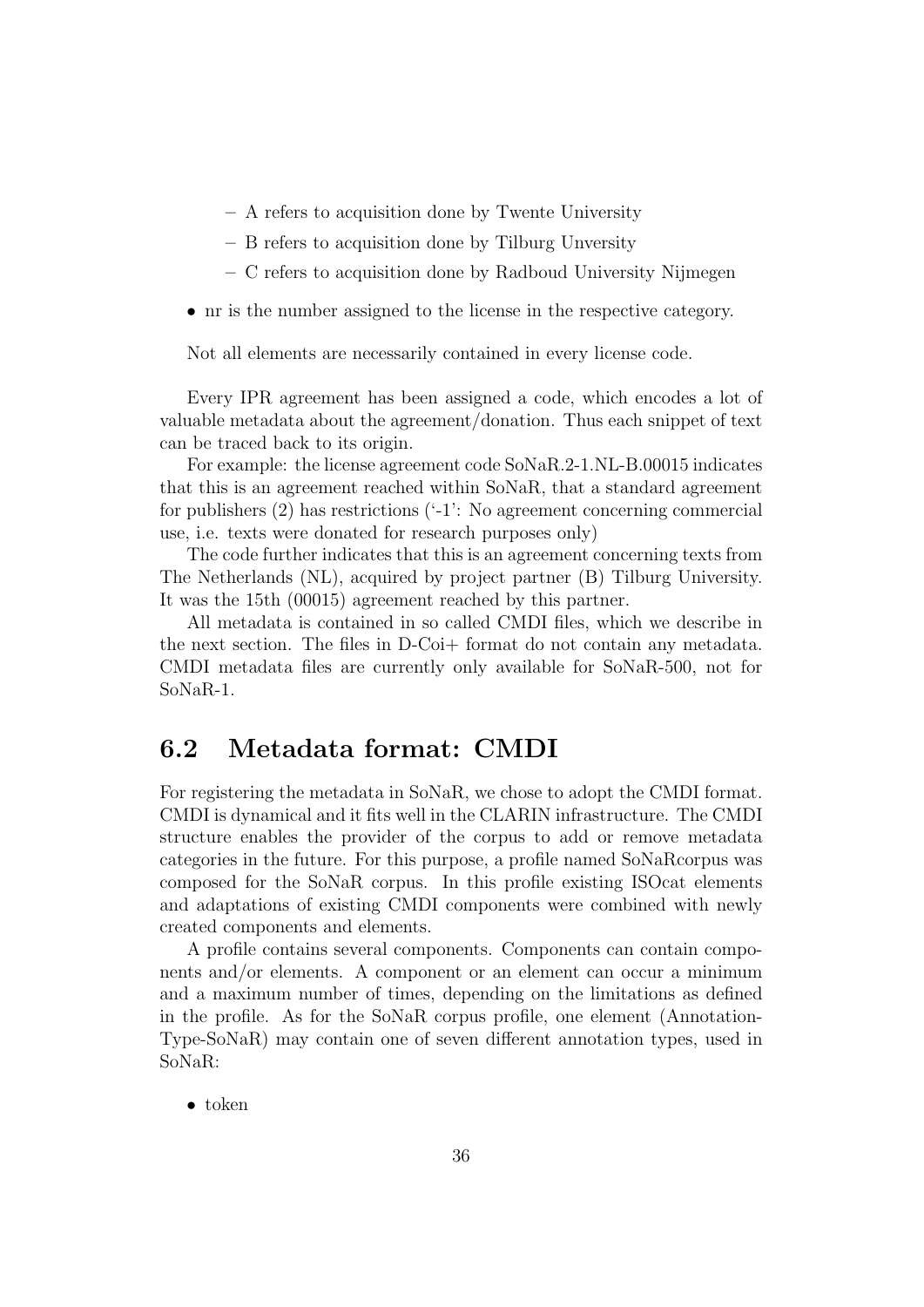| $\rm Code$     | IPR-agreement      | <b>Type</b>                                  |
|----------------|--------------------|----------------------------------------------|
| $\mathbf{1}$   | Standard agreement | Paper copy in threefold, signed              |
|                | for individuals    | by all parties                               |
| $\overline{2}$ | Standard agreement | Paper copy in threefold, signed              |
|                | for publishers     | by all parties                               |
| 3              | Email agreement    | Email received from donator saying           |
|                |                    | we could use such and such texts             |
| 4              | Explicit agreement | Texts are publicly available online          |
|                |                    | and identified as such by the website of     |
|                |                    | origin by e.g. an appropriate Creative       |
|                |                    | Commons License or near-equivalent           |
|                |                    | statement: ('Reproduction permitted          |
|                |                    | with due acknowledgement.')                  |
| 5              | Online agreement   | Sent to donator upon donation via the        |
|                |                    | drop-box                                     |
| 6              | Implicit agreement | Donator has used one of the online           |
|                |                    | channels for donation of e.g. email, SMS     |
|                | No agreement       | Text widely available online, no possibility |
|                |                    | of reaching author(s) for settling IPR.      |
|                |                    | Texts are often anonymous (e.g. SPAM)        |

<span id="page-37-0"></span>Table 6.1: Types of IPR-agreements used in SoNaR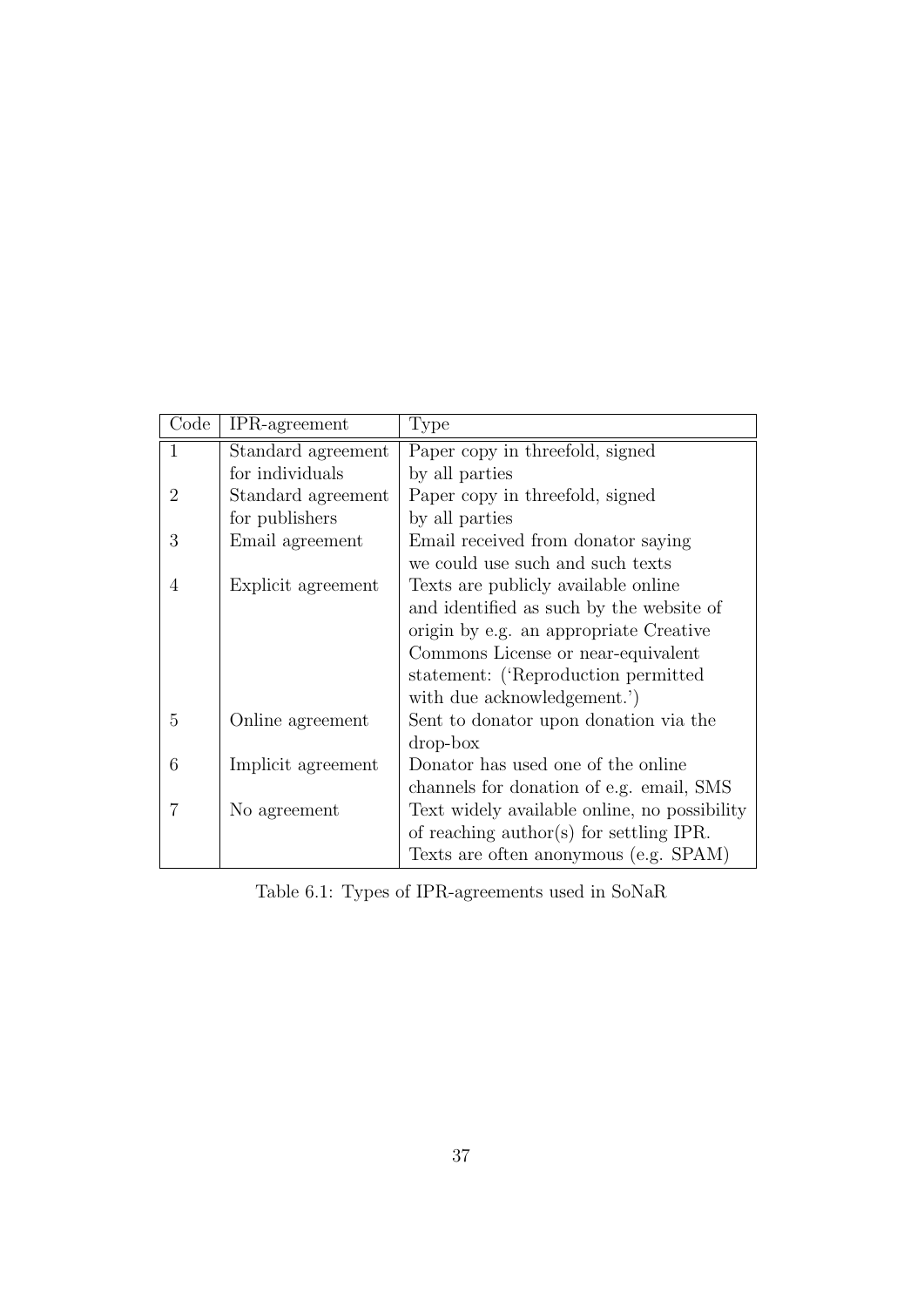- lemma  $[3]$
- $\bullet$  POS [\[3\]](#page-61-3)
- named entity [\[8\]](#page-62-7)
- coreference relations [\[6\]](#page-61-5) and [\[11\]](#page-62-4) and [\[12\]](#page-62-3)
- semantic roles [\[32\]](#page-64-6) and [\[16\]](#page-62-8)
- spatiotemporal relations [\[25\]](#page-63-3) and [\[26\]](#page-63-4)

The maximum number of times this field can be added, is defined as unbounded.

In fact in the current version of SoNaR we have two distinct lemma and POS annotation layers. The first was the original lemmatisation (identified by reference 'hdl:1839/00-SCHM-0000-0000-000E-3') and POS-tagging (identified by reference 'hdl:1839/00-SCHM-0000-0000-000B-9') added throughout the years the corpus was built. In so far as the tool used underwent a gradual transformation as it was being further developed and improved from Tadpole to its current incarnation Frog these original layers are of unequal quaility and consistency. To remedy this, after the project ended and both internal and external evaluations had brought to light certain shortcomings, a new and uniform lemmatization and POS-tagging layer was added to the whole of the corpus. The original layers ensure compatibility with the results of the Lassy and DutchSemCor projects. The new layers are recommended to corpus users who have no need for this backward compatibility, in the latter curation phase SoNaR underwent several million known errors were remedied. These newer annotations are identified by the references:

- POS: pos-annotation annotator="frog-mbpos-1.0"
- Lemmatization: lemma-annotation annotator="frog-mblem-1.1"
- Morphological analysis: morphological-annotation annotator="frog-mbma- $1.0"$

In the following Section we give the complete list of components available in the SoNaRcorpus CMDI profile. The structure of this overview is as follows:

<ComponentName>

[Description of component]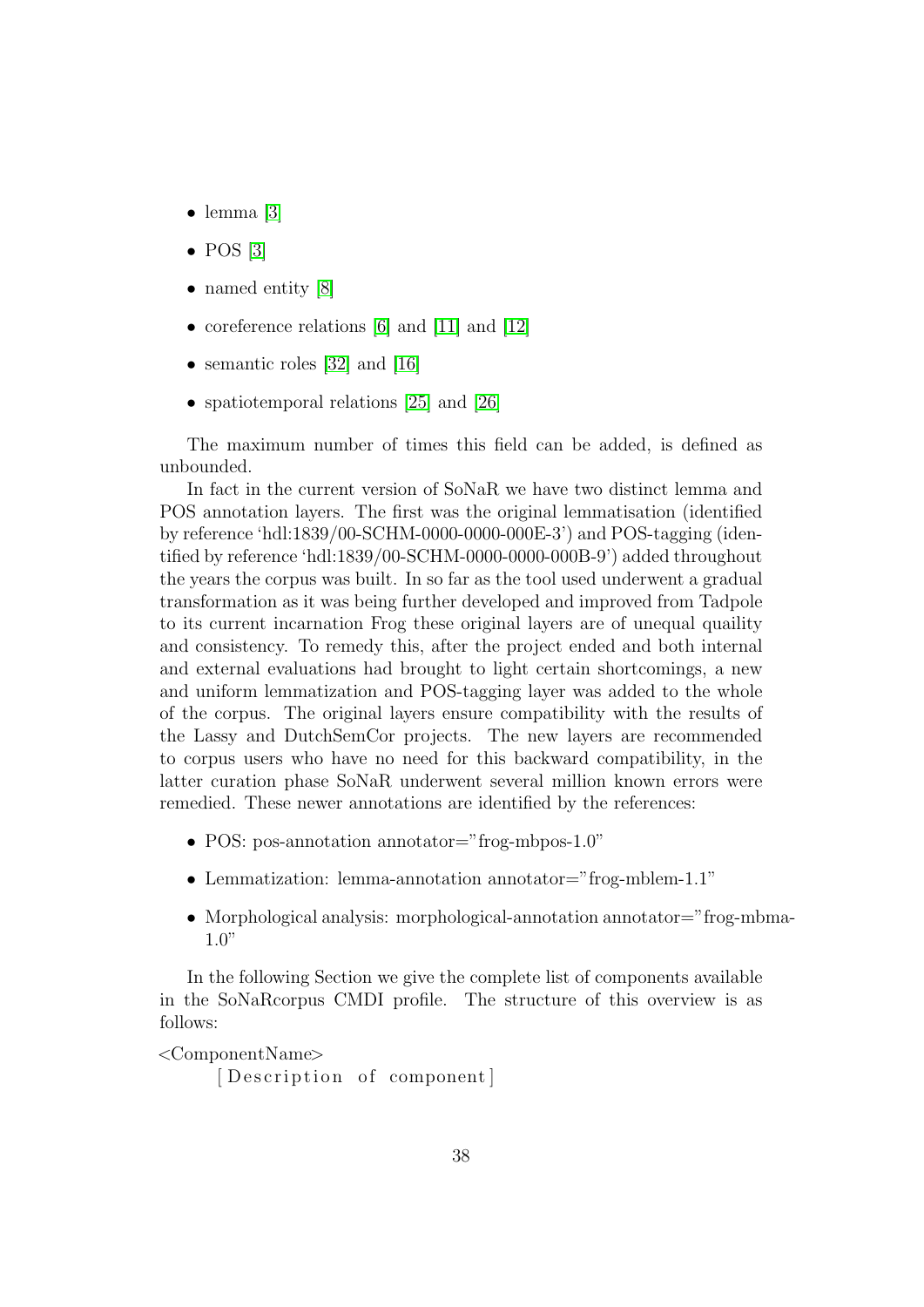## <span id="page-39-0"></span>6.2.1 Complete list of components available in the SoNaR corpus CMDI profile

 $<$ Text $>$ <ProjectName> [Majority of the texts result from the SoNaR p r oj e c t ]  $\langle$ CollectionName> [Name of a collection the text belongs to]  $\langle$ CollectionCode> [Administrative code for collection of text]  $<$ Collection Description > [Description of the collection text belongs to]  $<$ Text Title $>$  $\lceil$  Title of the text  $\rceil$  $<$ TextSubTitle> [Subtitle of the text]  $<$ TextIntro $>$ [Short introduction or abstract pertaining to the text]  $<$ TextDescription> [Description of the text]  $<$ TextType $>$ /TextType $>$  $[Category of the text]$  $<$ TextClass> [ General domain information (if at all  $a validable$ ] <TextKeyword> [Keywords pertaining to the text]  $<$ TotalSize> <Number> [Number of units]  $\langle$ SizeUnit $\rangle$ [Definition of unit, i.e. tokens, bytes etc.] <Language> <LanguageName>  $<$ ISO639>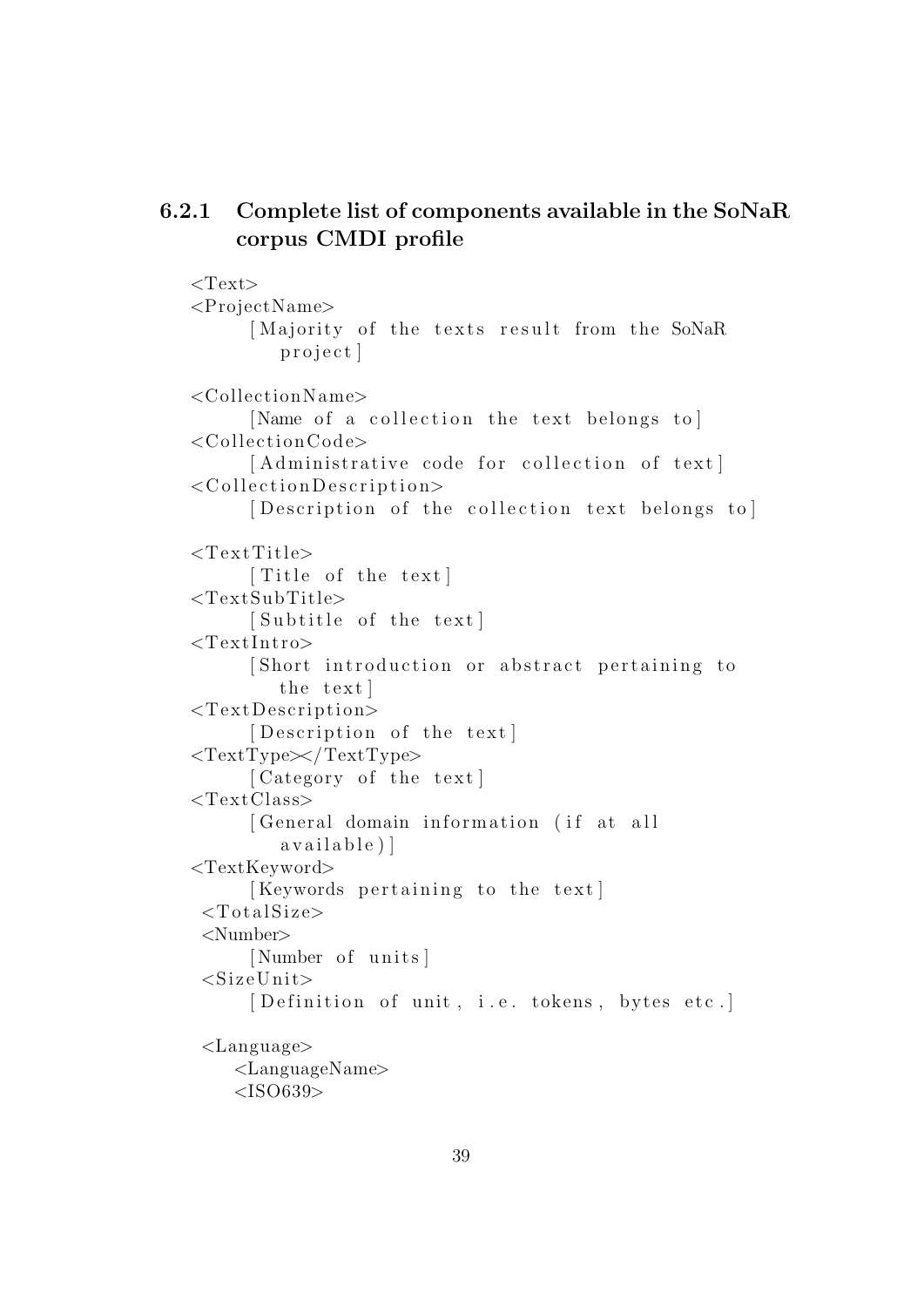```
\langleiso -639 - 3 - \text{code}[Language of text according to ISO 639-3]
<License><Licen seCode>
    [Administrative code, ascribed to license.]
   <LicenseType>
     [Type of IPR license, cf. Table~\ref{IPR}.]
   \langleLicenseDetails>
    [Details or exceptions on above named license.]
   <LicenseDate>
    [License conclusion s date.]
<Source><SourceName>
    [Name of the source of text, e.g. name of
        publisher s house that donated a text. For
        new media it can contain the source chatbox
        of chats or the donation channel for SMS.
 \langleContinent\rangle[ Continent of origin of the text]
 \langleCountry\rangle[Country of origin of the text]
 \langleOutputTextcat>[ Output of language classification software
       TextCat for the text]
 \leqSourceLanguageIdentifications>
    [Language of source of text]
 <Original File>*
   \langleOriginalFileName>[Name of original file]
   \langleOriginalFileDate>
    [Date of original file]<OriginalFileAcquisitionDate>
    [Date of acquisition of original file.]
   <TotalSize>
      <Number>
    [Number of units]
      <SizeUnit>[Definition of unit, i.e. tokens, bytes etc. of
         original file.
```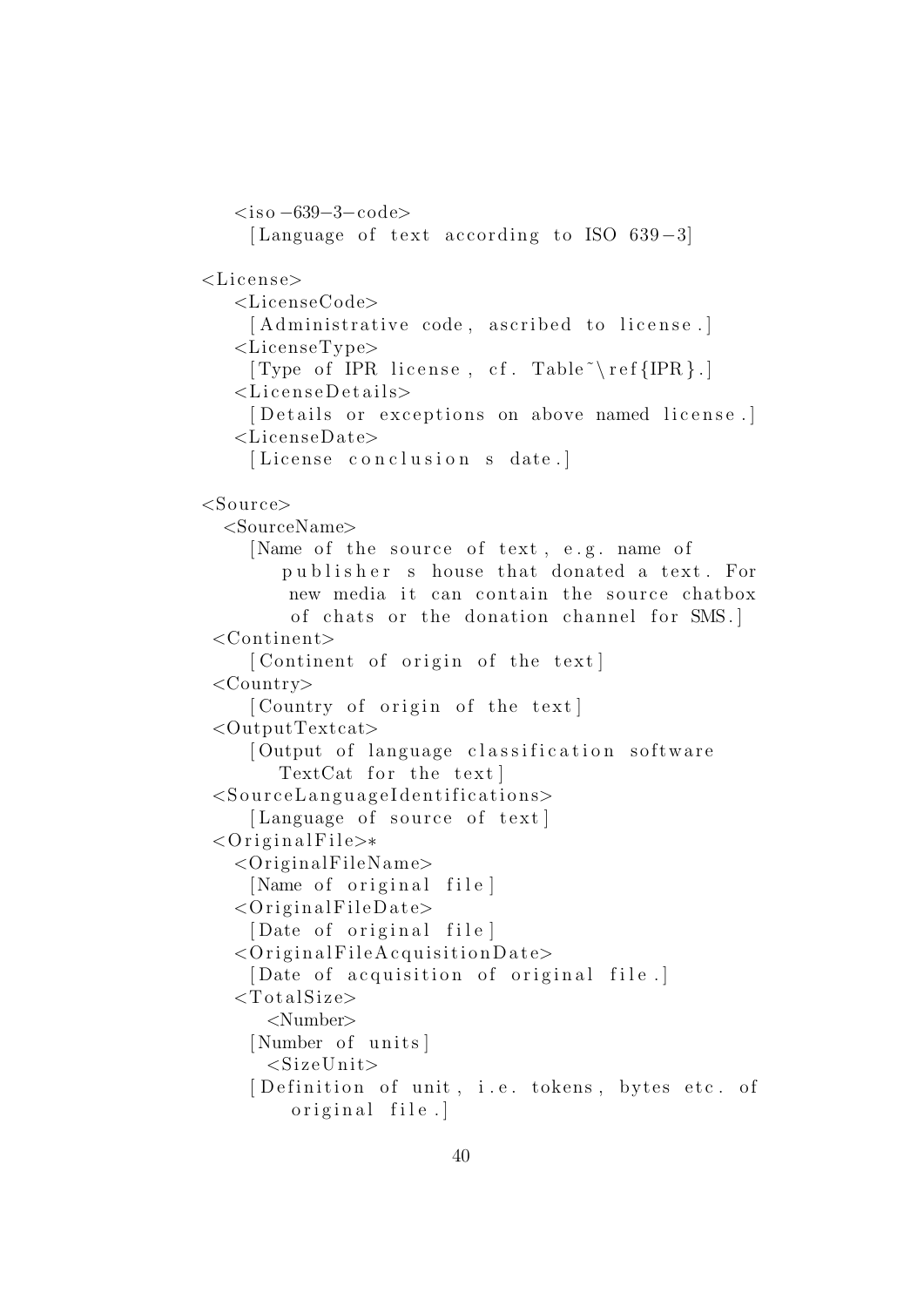$\langle$ Publication $\rangle$  $\langle$ Published $\rangle$ [Indicates if a text was published or not]  $<$ Publisher> [Name of publishing house] <PublicationName> [Name of publication]  $\langle$ PublicationPlace> [ Place of publication]  $\langle$ PublicationDate> [Date of publication]  $\langle$ PublicationTime $\rangle$ [Time of publication]  $\langle$ PublicationVolume $\rangle$ [Volume of edition in which text was published ] <PublicationNumber> [Number of issue]  $\langle$ PublicationIssue> [Issue of publication]  $\langle$ PublicationSection $>$ [Section of edition/issue that contained the t e x t ]  $\langle$ PublicationSubSection> [Subsection of edition/issue that contained the  $text.$  $\langle$ PublicationPage> [Page number on which text was published]  $\langle$ PublicationId $\rangle$ [Code ascribed for publication, e.g. at publisher s house]  $\langle$ PublicationLanguage $\rangle$ [Language of text, as named in original file.]  $\langle$ PublicationScope $\rangle$ [Scope of the publication]  $\langle$ PublicationGenre> [Type of movie or TV serial (typical for movie  $subtitle$ )]

 $\langle$ BroadcastPublication>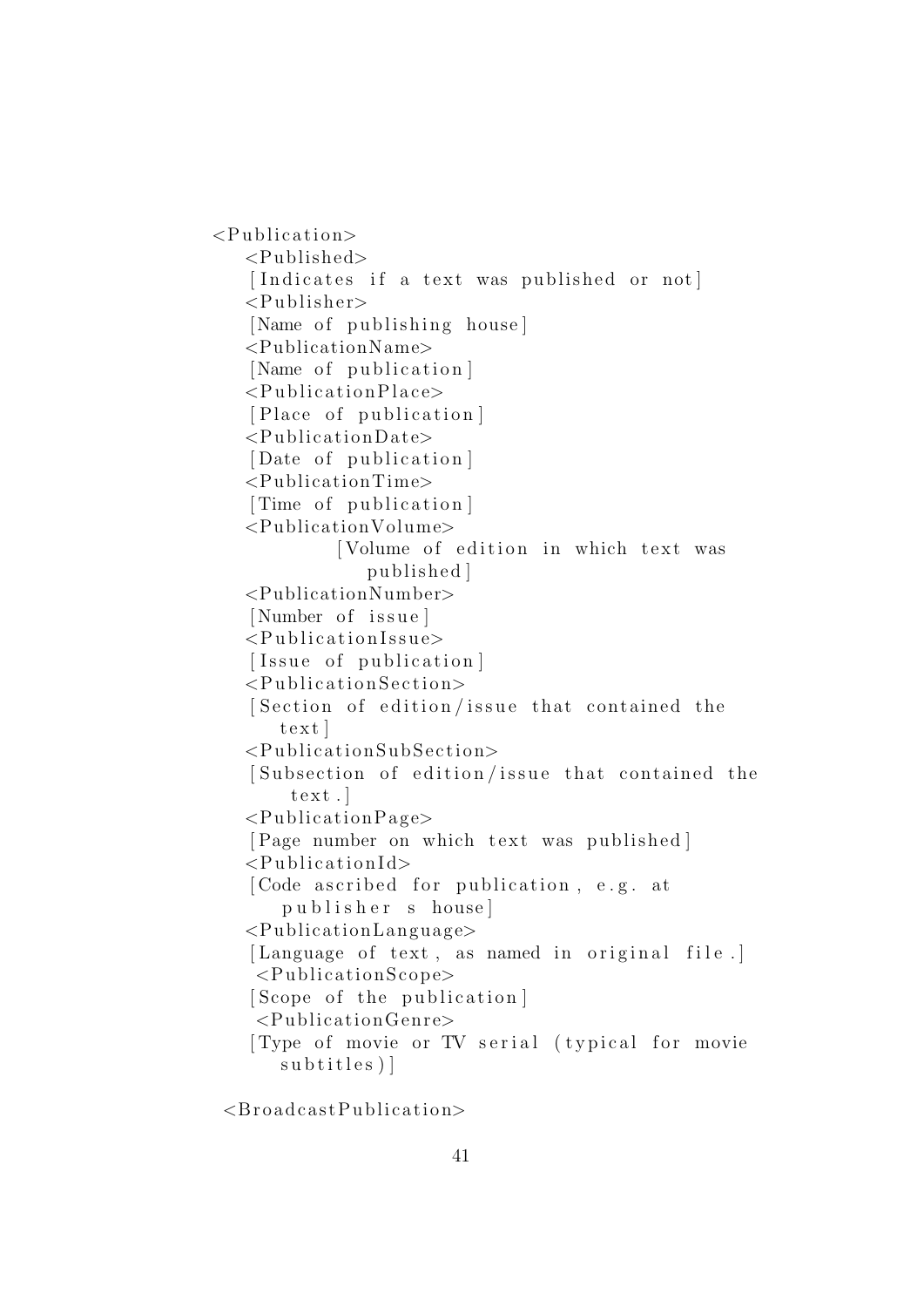$<$ BroadcastId $>$ <BroadcastDate>  $\langle$ BroadcastTotalDuration>  $\langle$ BroadcastAudioDuration>  $\langle$ BroadcastAirtime $\rangle$  $\langle$ BroadcastPresenter>  $\langle$ BroadcastModificationDate>  $\langle$ BroadcastModifier>  $\langle$ Author $\rangle$ <Name>∗∗ [Name of author] <Pseudonym> [ Pseudonym of author. For new media this field is used for 'nickname' in for example chatbox ]  $<$ Sex $>$ [Gender of author]  $\langle$ Age $>$ [Age of author] <MotherTongue> [Mother tongue of author]  $<$ ResidencePlace> [ Place of residence of author]  $\langle$ Country $\rangle$ [ Country of residence of author] <Town> [ Town of residence of author]  $\langle$ Translation $\rangle$  $<$ Translated> [Whether a text is translated or not]  $\langle$ TranslatorName> [Name of translator]  $\langle$ OriginalLanguage $>$ [ Original language before translation] <Anno ta tion type s−SoNaR> <AnnotationType−SoNaR></AnnotationType−SoNaR> [Levels of annotations: − token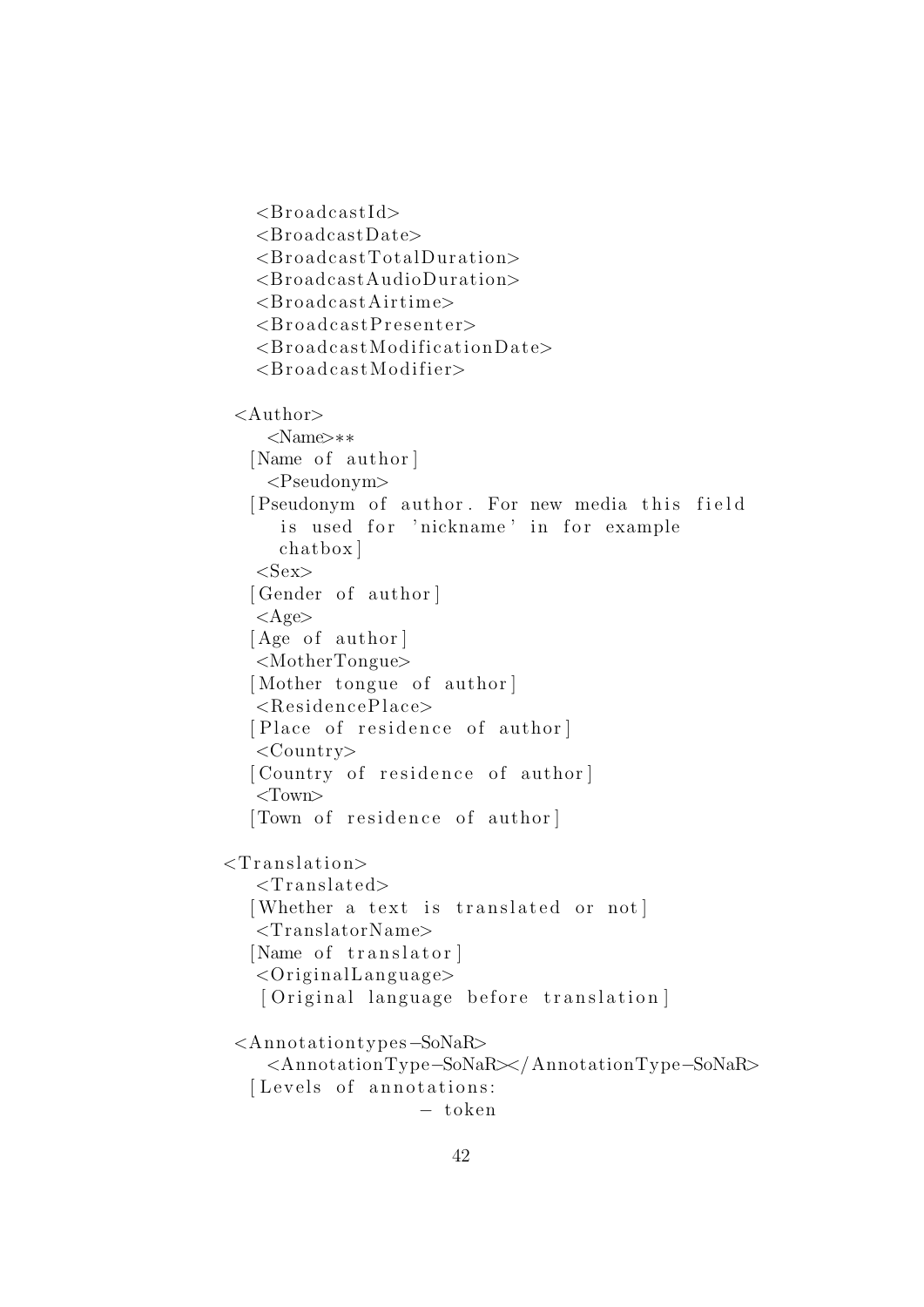- − lemma
- − POS
- − morphological analysis
- − named e n t i t y

 $(SoNaR-1)$  only: − coreference relations − seman tic r o l e s

− spatiotemporal relations) |

Elements with an asterix (\*) are not provided to the users of the corpus. Elements with double asterix  $(**)$  are not provided to the users of the corpus in the case of chats, tweets and SMS.

All components are incorporated in a component called Text and this component is included in the ISOcat profile SoNaRcorpus.

```
\langle \text{Language ComponentId} = \text{"client}. eu: cr1: c_1271859438111">
            <LanguageName>Dutch</LanguageName>
            <ISO639 ComponentId=" clarin.
                eu: cr1: c_1271859438110">
               <i s o −639−3−code>nld</ i s o −639−3−code>
            \langle/ISO639>
          \langleLanguage\rangle
```
If known, the country of origin is also stated in the field:

<Country>NL/B</ Country>

Below an example is given of a metadata scheme according to this CMDI profile.

```
\langle \text{2cm} \rangle version="1.0" encoding="UTF-8" ?>
− <CMD xmlns=" h t t p : //www. c l a r i n . eu/cmd/" xml n s: x si="
   http://www.w3.org/2001/XMLSchema-instance"
   CMDVersion="1.1" xsi:s chemaLocation="http://www.clarin.eu/cmd/\text{http://catalog.clarin.eu/ds/}ComponentRegistry/rest/registry/profiles/clarin.
   eu: cr1:p_1328259700943/xsd"<Header />
− <Re sou rce s>
\langleResourceProxyList \rangle\langleJournalFileProxyList \rangle\langleResourceRelationList \rangle\langle Resources>
```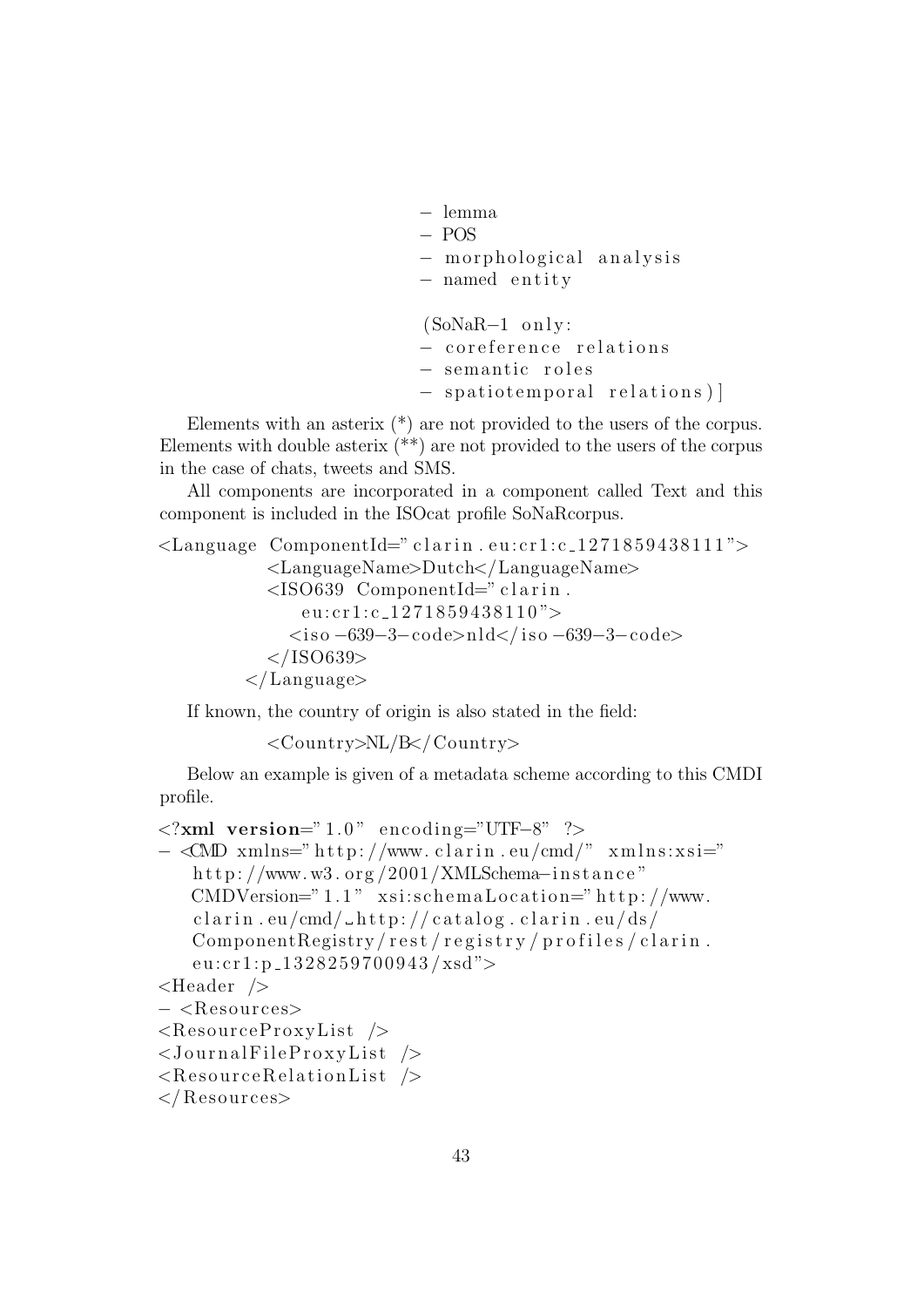− <Components>

- − <SoNaRcorpus>
- − <Text ComponentId=" c l a r i n . e u: c r 1: c 1 3 2 8 2 5 9 7 0 0 9 4 2 ">
- <ProjectName>SoNaR</ProjectName>
- <CollectionName>Books</CollectionName>
- <CollectionCode>Book published by Uitgeverij Maarten  $Muntinga < /^\circ$ Collection Code>
- $\langle$  Collection Description  $\rangle$
- $<$ TextTitle>Stille wateren</TextTitle>
- $\langle$ TextSubTitle  $\rangle$
- $<$ TextIntro  $\ge$
- $\langle$ TextDescription>Information collected from the book's.  $\text{title}\_\text{pages}\text{:} \_\text{Stille}\_\text{wateren}\_\text{max}\_\text{Barbara}\_\text{Nadel}\_\text{S}\text{title}$ wateren | Een i n s p e c t e u r s Ikmen & Suleyman− d e t e c t i v e  $\lfloor \bot$  Sirene  $\lfloor \bot$  O or spronkelijke  $\bot$  titel  $\bot$  Deep $\bot$ waters  $\lfloor \frac{\square}{2}$  O or spronkelijk  $\lfloor$  verschenen  $\lfloor$  bij  $\lfloor$  Headline  $\lfloor$  Book  $L$ Publishing, London  $L$   $L$  2002 Barbara Nadel  $L$ .  $2004$  Nederlandse vertaling Uitgeverij Sirene, Amsterdam | Vertaald door Noor Koch | Omslagontwerp |  $Studio$   $Eric$   $Wondergem$   $BNO$   $|$   $Foto$   $voorzijde$   $comslag$   $\Box$ Corbis \_ | \_Foto \_ a chterzijde \_ Paul's Studio | Zetwerk Stand By, Nieuwegein | Druk Bercker, Kevelaer | Uitgave in Sirene juni 2004 | Alle rechten voorbehouden | Uitgeverij Sirene is een onderdeel van Uitgeverij Maarten Muntinga bv | www.sirene.nl | isbn 90 5831 309 3 | nur 331 | ||| Online book description (in Dutch): Het inspecteursduo Cetin Ikmen en Mehmet Suleyman moet in Istanbul de moord op Rifat Berisha oplossen. Zijn familie is niet geneigd te helpen bij het onderzoek, omdat de familie met de daders in "bloedwraak" zijn. | Source: URL:  $http://www.inejacet.nl/$  $GerdBoerenrecensies/BarbaraNadelrecensies.html$ TextDescription>
- <TextType>WR−P−P−B books</TextType>
- $\langle$ TextClass  $\rangle$
- <TextKeywords ComponentId=" c l a r i n .

eu: cr1: c\_1328259700939" />

- − <T o t al Si z e ComponentId=" c l a r i n . e u: c r 1: c 1 2 7 1 8 5 9 4 3 8 1 1 4 ">
- <Number>137670</Number>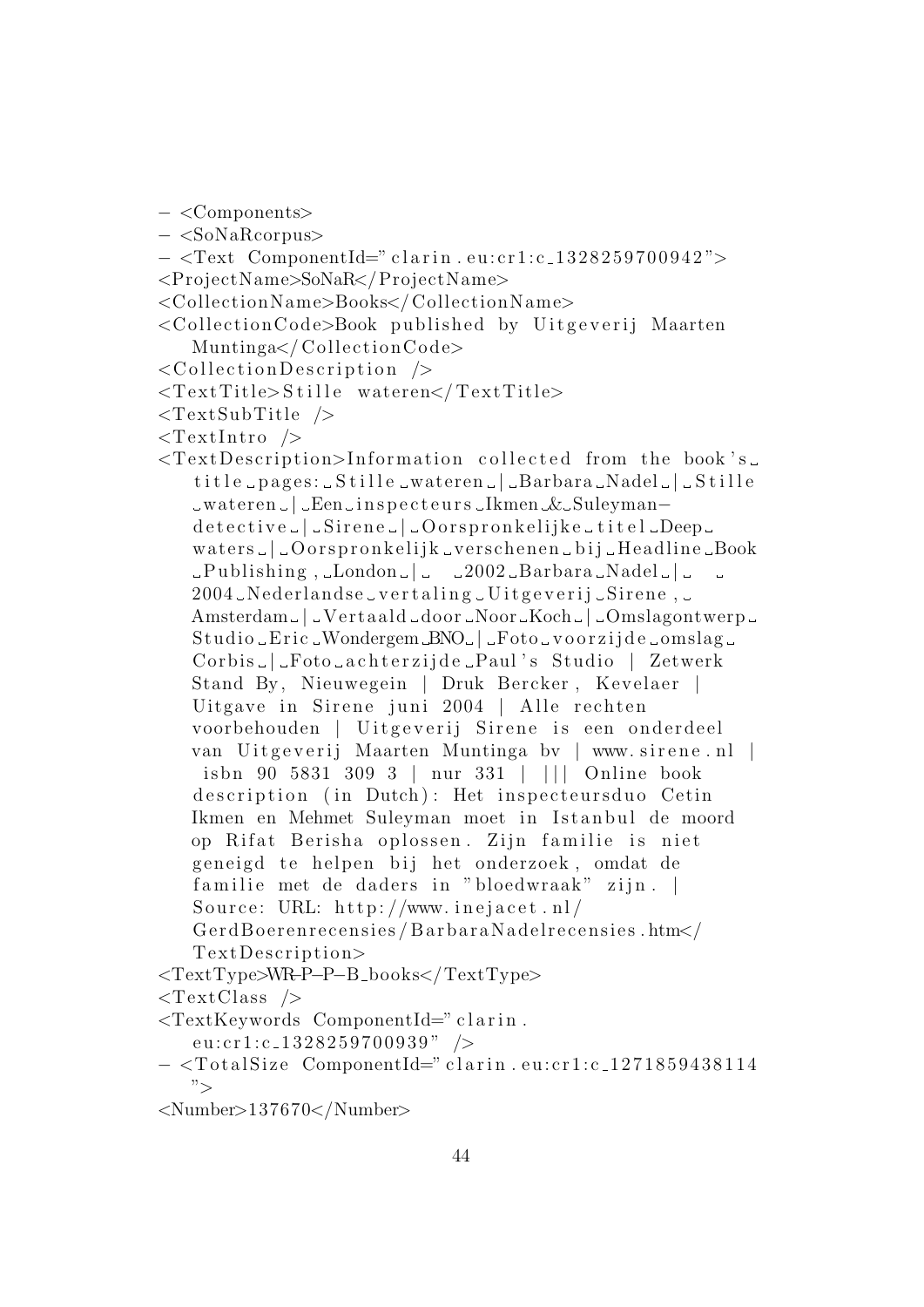```
<Si z eU ni t>word to k e n s</ Si z eU ni t>
\langle/TotalSize>
- <Language ComponentId=" clarin.eu: cr1: c_1271859438111"
   \geq<LanguageName>Dutch</LanguageName>
+ <ISO639 ComponentId=" clarin.eu:cr1:c_1271859438110">
\langleiso –639 - 3 - \text{code}ld\langleiso –639 - 3 - \text{code}\langle/ISO639>
\langleLanguage\rangle− <License ComponentId=" clarin.eu:cr1:c_1328259700915">
<Licen seCode>SoNaR . 2 . NL−B.012</ Licen seCode>
<LicenseType />
<L i c e n s e D e t a i l s>U i t g e v e r i j Maarten Muntinga , h t t p: //www
    s irene.nl</LicenseDetails>
\langleLicenseDate \rangle\langleLicense>− <Sou rce ComponentId=" c l a r i n . e u: c r 1: c 1 3 2 8 2 5 9 7 0 0 9 4 0 ">
<SourceName /\langleContinent\rangleEurope\langle/Continent\rangle<Country>NL</ Country>
\leqSourceLanguageIdentification \geq− <P u bli c a ti o n ComponentId=" c l a r i n .
    eu: cr1:c_1328259700917">\langlePublished \rangle<Publisher>Uitgeverij Maarten Muntinga URL: http://www.
    s irene. nl/\lt/ Publisher>
\langlePublicationName \rangle\langlePublicationPlace \rangle<P u bli ca tio nDa t e>2004−06</ P u bli ca tio nDa t e>
\langlePublicationTime \rangle\langlePublicationVolume \rangle<PublicationNumber />
\langlePublicationIssue \rangle\langlePublicationSection \rangle\langlePublicationSubSection \rangle\langlePublicationPage \rangle\langlePublicationId \rangle\langlePublicationLanguage \rangle\langlePublicationScope \rangle\langlePublicationGenre \rangle\langle Publication >
```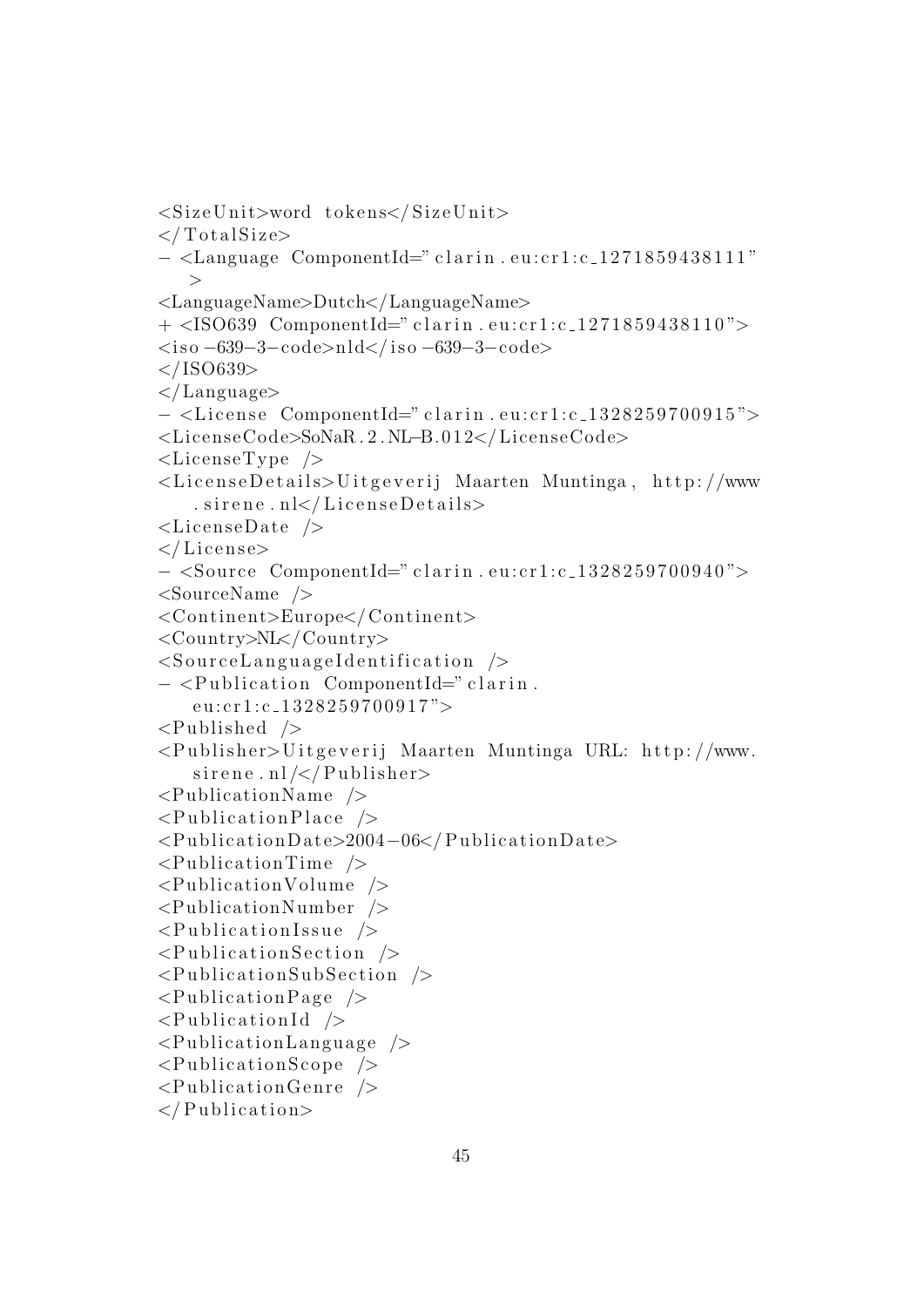```
− <BroadcastPublication ComponentId="clarin.
    eu: cr1:c_1328259700914"\langleBroadcastId \rangle\langleBroadcastDate \rangle\langleBroadcastTotalDuration \rangle\langleBroadcastAudioDuration \rangle\langleBroadcastAirtime \rangle\langleBroadcastPresenter \rangle\langleBroadcastModificationDate \rangle\langleBroadcastModifier \rangle\langle/BroadcastPublication>
\langle Source>
− <Author ComponentId=" c l a r i n . e u: c r 1: c 1 3 2 8 2 5 9 7 0 0 9 1 3 ">
<Name>Nadel , Barbara</Name>
<Pseudonym />
\langleSex \rangle\langleAge \rangle<MotherTongue />
− <R e si d e n c ePla c e ComponentId=" c l a r i n .
    eu: cr1: c_1324638957682">
\langleCountry \rangle<Town \ge\langle ResidencePlace>
\langle Author
− <Translation ComponentId=" clarin.
    eu: cr1:c_1328259700921">\langleTranslated>Y\langleTranslated>
<\!\!{\rm TranslatorName}\!\!>\!\!{\rm Noor\;\;Koch}\!\! <\!\!/{\rm TranslatorName}\!\!>\langleOriginalLanguage \rangle\langle/Translation>
− <Annotationtypes–SoNaR ComponentId=" clarin.
    eu: cr1: c_1328259700912">
<AnnotationType−SoNaR>Token</AnnotationType−SoNaR>
<AnnotationType−SoNaR>Lemma</AnnotationType−SoNaR>
<AnnotationType−SoNaR>POS</AnnotationType−SoNaR>
<AnnotationType−SoNaR>NER</AnnotationType−SoNaR>
</ Anno ta tion type s−SoNaR>
\langleText>\langleSoNaRcorpus>
</Components>
```

```
\langle (ND>
```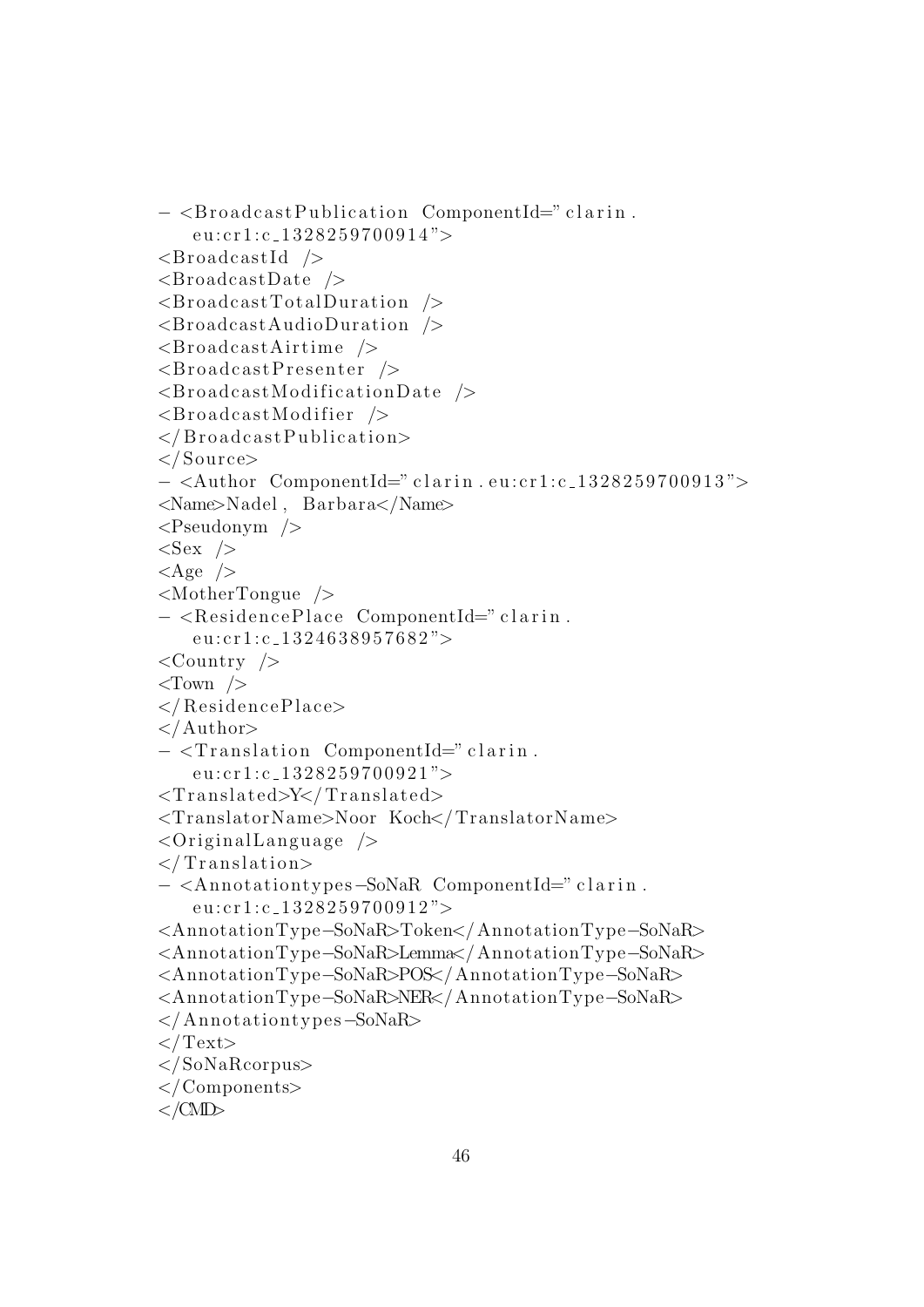### <span id="page-47-0"></span>6.2.2 Domain information

For at least some large subcollections of particular text types we have domain information. This information is not necessarily only available in the most obvious metadata field, but the field 'TextClass' is the most likely place to find this information. Domain information per text nevertheless is not available for large parts of SoNaR-500 as it was not even available in the original text collections provided to us by our donators.

In the project DutchSemCor the full SoNaR-500 corpus has undergone automatic domain labeling per text. This further enhanced version of the corpus may also become available through the HLT Agency TST-Centrale.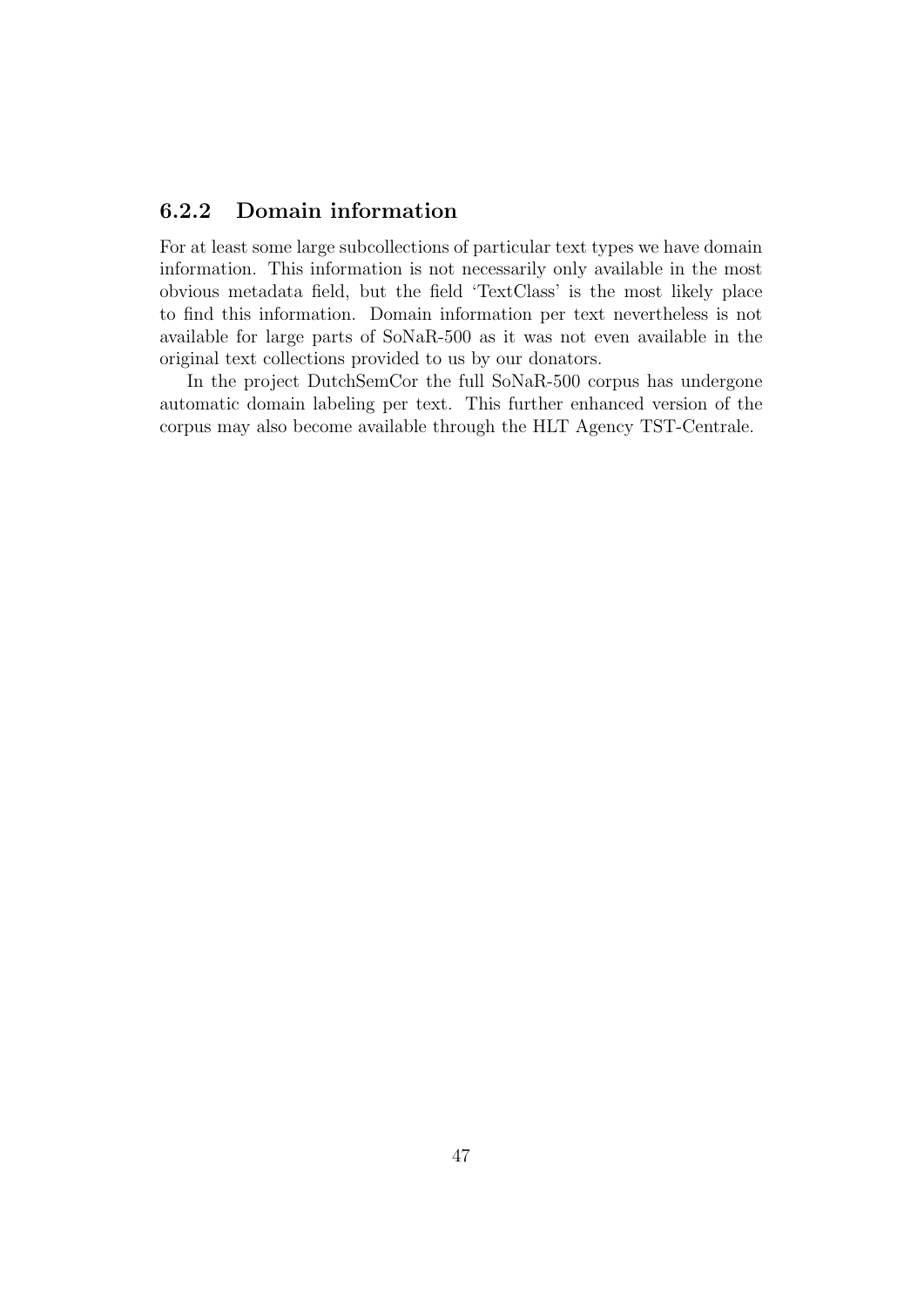# <span id="page-48-0"></span>Chapter 7

# SoNaR Frequency lists

SONAR-500 comes with various frequency lists. There are word frequency lists, lemma frequency lists, and lemma+POS frequency lists. These are contained in simple tab-separated values or TSV files. These files are provided for each text type and aggregated over the full corpus.

The frequency files contain four TAB delimited columns:

- word OR lemma OR Lemma+Pos
- absolute frequency
- accumulated frequency
- accumulated frequency in rounded percentages

In the case of the frequency files aggregated over all the distinct text types, i.e. over the whole SoNaR-500 corpus, the hapaxes have been omitted due to computer memory restrictions. The hapaxes are those items that have frequency 1 in the distinct frequency lists per text type.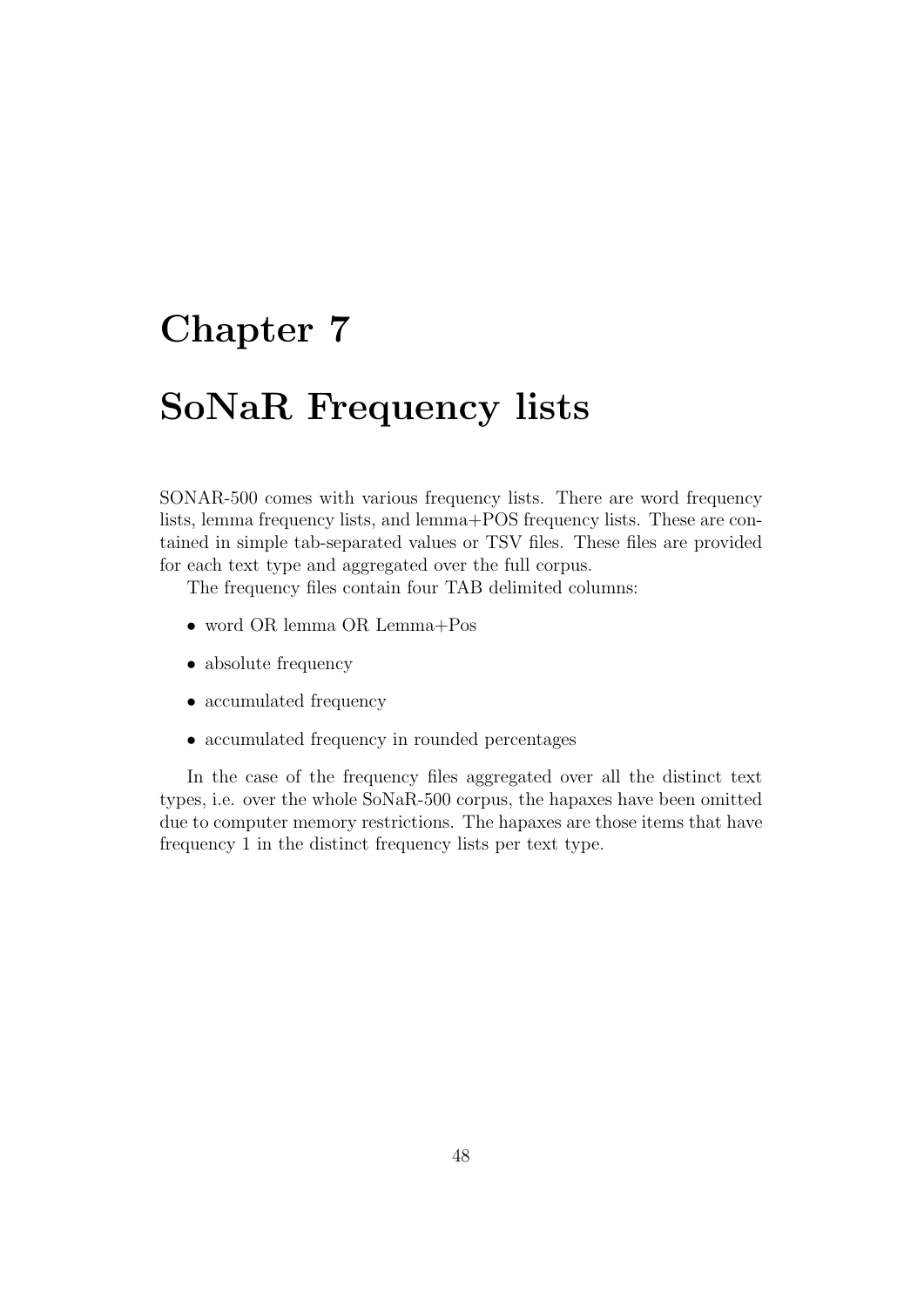# <span id="page-49-0"></span>Chapter 8

# SoNaR-500: Contents

## <span id="page-49-1"></span>8.1 Older media

We refer the interested user to the SQL-database or to the CMDI metadatafiles for descriptions of the actual contents of the older media sections of SoNaR-500.

We have subtitles for 1275 films, offering over 9.5MW from OpenSubtitles. These were obtained from the Opus Corpus (URL: [http://opus.lingfil.](http://opus.lingfil.uu.se/) [uu.se/](http://opus.lingfil.uu.se/)), who originally obtained these from [http://www.opensubtitles.](http://www.opensubtitles.org/) [org/](http://www.opensubtitles.org/). We gratefully acknowledge this contribution.

## <span id="page-49-2"></span>8.2 New media

Texts from the social media have a somewhat special status in the corpus. The texts and metadata were collected from a variety of social media, viz. chat, twitter, SMS. Special issues for this material are:

- the source and collection method of the data;
- the reliability of author information;
- anonymization of texts;
- the occurrence of time stamped events

For these reasons the various texts from the social media included in SONAR-500 are described in more detail below.

Due to the irregularities in spelling typically encountered in these texts, automatic POS tagging, lemmatization and labeling of Named Entities was not at first performed in SoNaR. At the time of refrogging the corpus this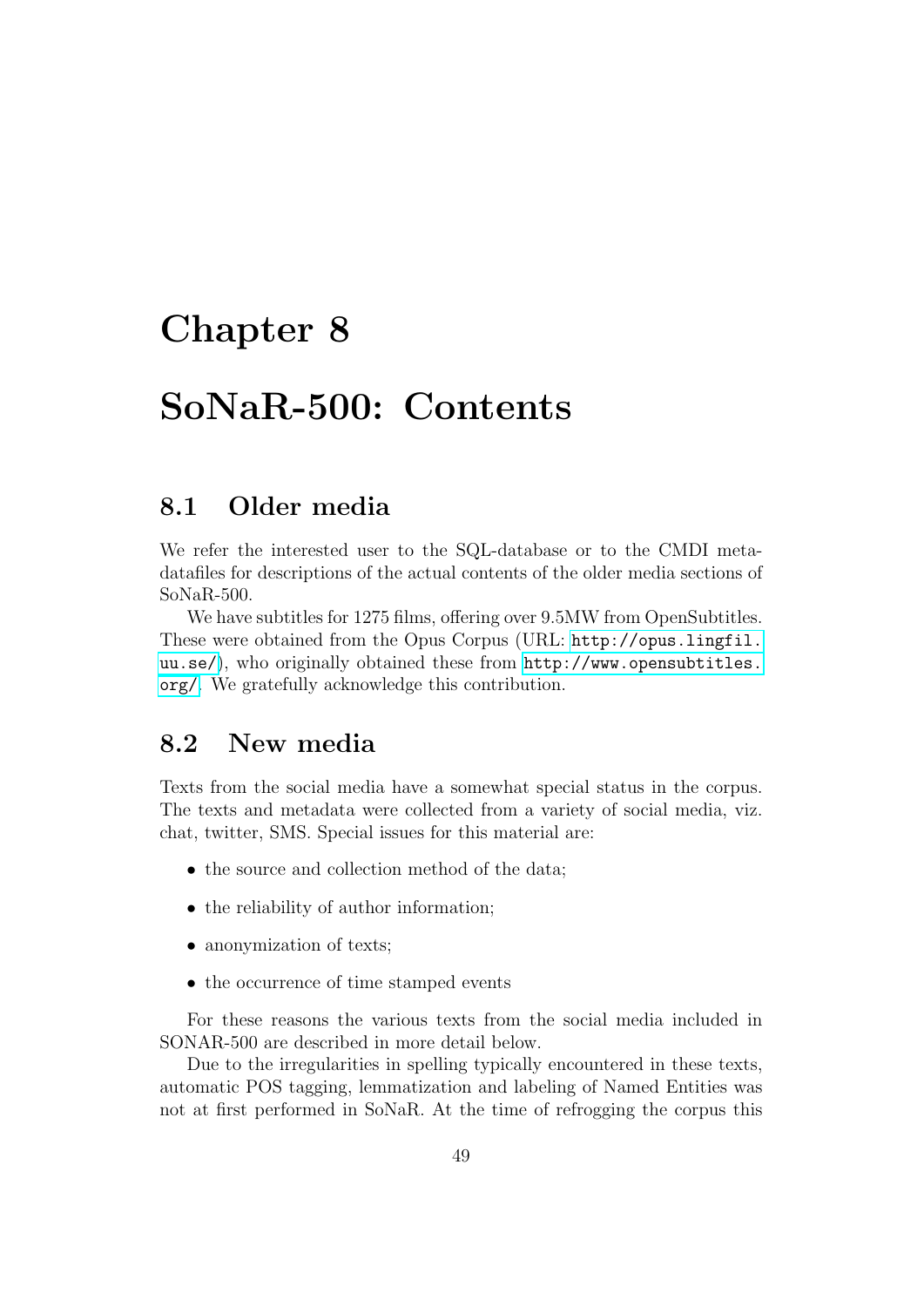was nevertheless performed, but no guarantees are given nor claims made as to the quality of these automatic annotations. Note that for these media only a single, new, layer of lemmatization and pos-tagging annotations are available. Named entity labeling is still not available.

### <span id="page-50-0"></span>8.2.1 Chat

By chats we mean real time typed conversations over a computer network between two or more people.

With chats three possible events are possible:

- 1. a user enters a message (concluded by pressing the send button or typing the enter key)
- 2. a user joins or leaves a chat room (collection of users who can see each other's messages)
- 3. a user changes his/her nick name (users often use an invented name, other than their own)

In general, each event is represented with a date and time stamp, the nick name of the user and in case of a message, the content of the message.

The chats were collected from different sources. For some sources, date and time stamps are not available or imprecise as well as information about joining/leaving the chat room.

Messages have been tokenized by means of UCTO . Counts of the number of tokens, as presented in Table [8.1,](#page-51-0) are based upon the tokenization.

There is a clear distinction in the chat data from Dutch users and from Flemish users. The data collected in the Netherlands come from four different sources, described below. Of all these chats, the users gave individually permission for the data to be republished (though not always with SoNaR in mind). Of most users metadata (age, sex and residence) are known. Although a nick name in chat seldom reflects the users real identity, all nick names have been anonymized, both in the field that indicates the sender of the message, as in the messages themselves. No further anonymization has been done of e.g. other names, addresses, telephone numbers. In an internal study carried out to investigate the possibilities of (automatic) anonymization, this seemed not feasible.

Table [8.1](#page-51-0) shows the number of word tokens for the different gender and age categories for all chat data of Dutch users.<sup>1</sup>

<sup>1</sup>For the Flemish (BEL) data no metadata are available. In case no (reliable) information was available for Sex and/or Age the data have been listed as Unknown (Unkn.)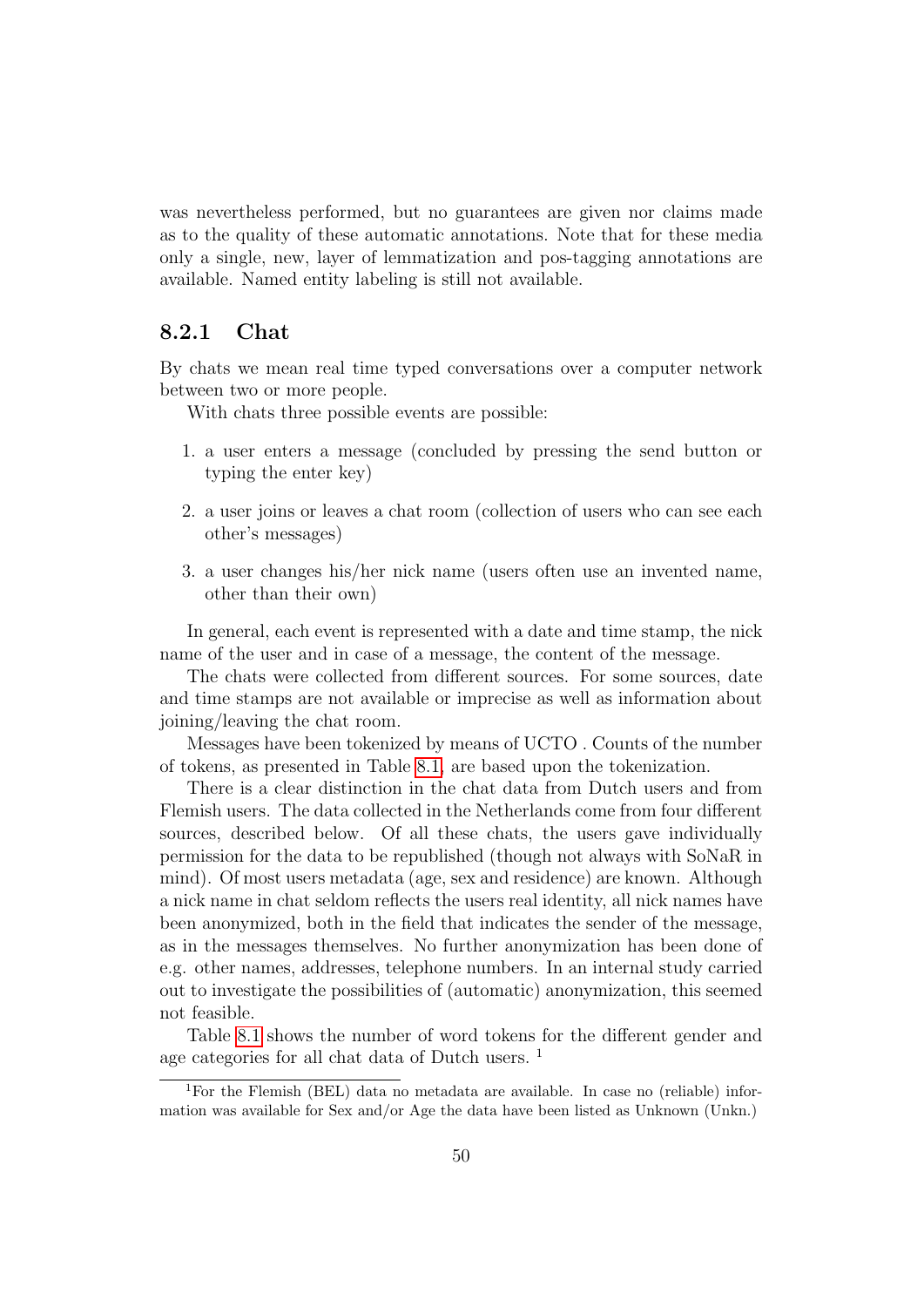| <b>Sex</b> | Male     |       | Female   |       | Unknown  |      | Total    |        |
|------------|----------|-------|----------|-------|----------|------|----------|--------|
| Age        | $#$ wrds | %     | $#$ wrds | $\%$  | $#$ wrds | $\%$ | $#$ wrds | $\%$   |
| $0 - 20$   | 91,776   | 12.44 | 127,404  | 17.27 |          |      | 219,180  | 29.72  |
| 21-40      | 69,333   | 9.40  | 178,739  | 24.24 |          |      | 248,072  | 33.64  |
| $41 - 60$  | 138,690  | 18.80 | 6,308    | 0.86  |          |      | 144,998  | 19.66  |
| 61-99      |          |       |          |       |          |      |          |        |
| Unkn.      | 39,763   | 5.39  | 55,718   | 7.55  | 29,789   | 4.04 | 125,270  | 16.99  |
| total      | 339,562  | 46.04 | 368,169  | 49.92 | 29,789   | 4.04 | 737,520  | 100.00 |

<span id="page-51-0"></span>Table 8.1: Composition of the Dutch (NLD) chat data. The number of words and percentage per age/sex category of all Dutch chats

| Sex       | Male            |       | Female          |       | Unknown   |      |           | Total  |  |
|-----------|-----------------|-------|-----------------|-------|-----------|------|-----------|--------|--|
| Age       | $^{\#}$<br>wrds | $\%$  | $^{\#}$<br>wrds | %     | #<br>wrds | %    | #<br>wrds | $\%$   |  |
| $0 - 20$  |                 |       |                 |       |           |      |           |        |  |
| $21 - 40$ | 34,412          | 9.73  | 178,739         | 50.56 |           |      | 213,151   | 60.29  |  |
| $41 - 60$ | 134,378         | 38.01 | 5,932           | 1.68  |           |      | 140,310   | 39.69  |  |
| 61-99     |                 |       |                 |       |           |      |           |        |  |
| Unkn.     |                 |       |                 |       | 80        | 0.02 | $-80$     | 0.02   |  |
| total     | 168,790         | 47.74 | 184,671         | 52.23 | 80        | 0.02 | 353,541   | 100.00 |  |

<span id="page-51-1"></span>Table 8.2: Composition of the Dutch #lands chat data. The number of words and percentage per age/sex category of all #lands chats

What follows is a more detailed description of the different sources of the chat data.

#lands Staff from the linguistics department at the Radboud University Nijmegen used a chatbox that was set up for SoNaR, after the coffee break in the morning. Data was collected between December 8, 2010 and February 17, 2012. During this period, a reminder e-mail was sent to the participants on each workday. After entering the chatbox, a statement was shown, to make clear that the data in this chatbox would be made available for the SoNaR corpus. The chatbox was used by 30 participants. From all users gender, age and country and town of residence were registered. The size of this subcorpus is 353,541 word tokens. Its composition is given in Table [8.2.](#page-51-1)

What follows is a more detailed description of the different sources of the chat data.

Unknown (Unkn.) data result from a chatter who disguised his/her identity by changing nicknames several times.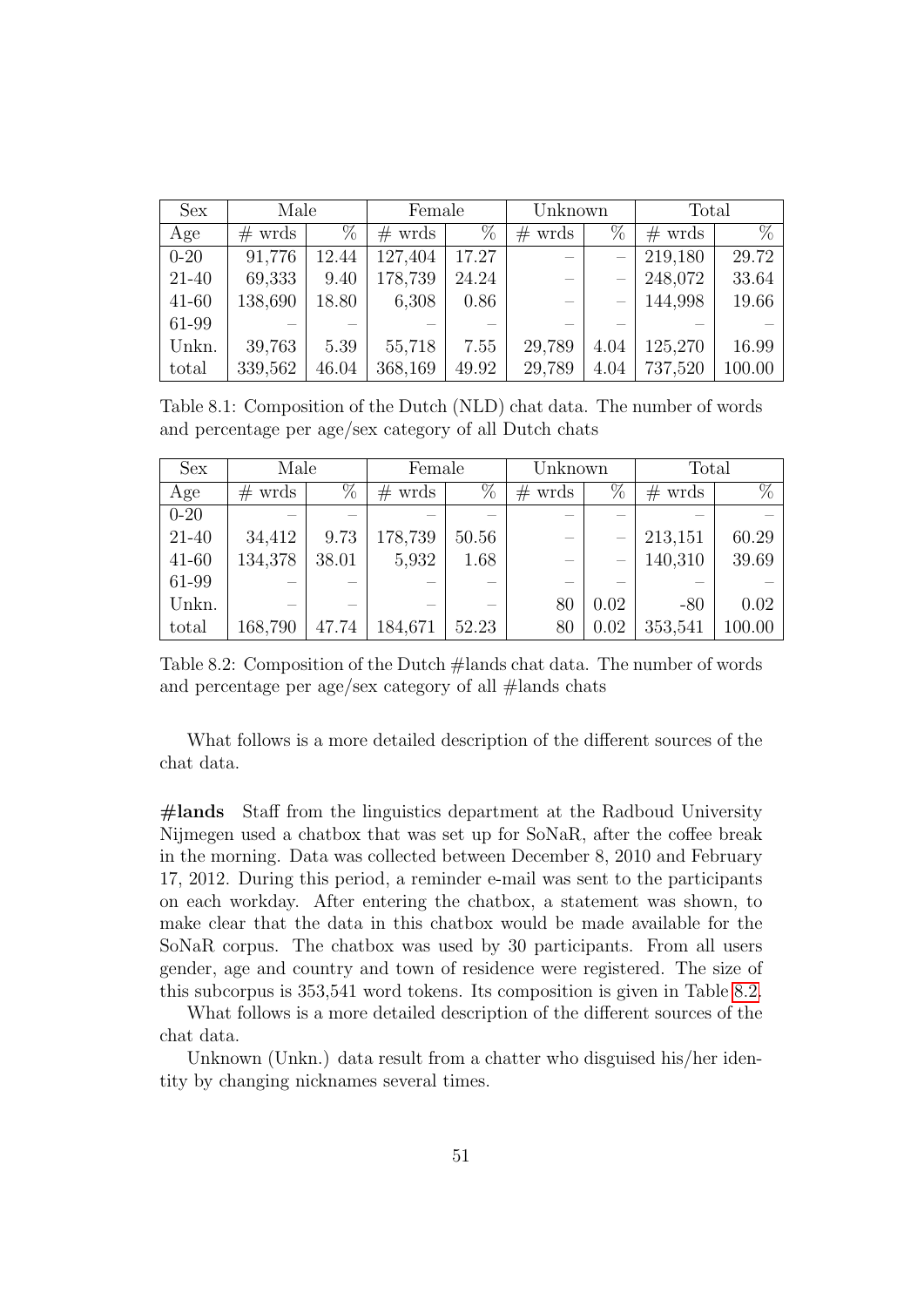| <b>Sex</b> | Male      |       | Female    |       | Unknown   |       | Total    |        |
|------------|-----------|-------|-----------|-------|-----------|-------|----------|--------|
| Age        | #<br>wrds | $\%$  | #<br>wrds | $\%$  | #<br>wrds | $\%$  | $#$ wrds | %      |
| $0 - 20$   | 30,415    | 36.29 | 25,227    | 30.10 |           |       | 55,642   | 66.39  |
| $21 - 40$  |           |       |           |       |           |       |          |        |
| $41 - 60$  |           |       | 376       | 0.45  |           |       |          |        |
| 61-99      |           |       |           |       |           |       |          |        |
| Unkn.      | 712       | 0.85  | 534       | 0.64  | 26.542    | 31.67 | 376      | 0.45   |
| total      | 31,127    | 37.14 | 26,137    | 31.19 | 26,542    | 31.67 | 83,806   | 100.00 |

<span id="page-52-0"></span>Table 8.3: Composition of the Dutch #ChatIG chat data. The number of words and percentage per age/sex category of all #ChatIG chats. (For the 2nd year no metadata are available.)

 $\#$ chatig The chatIG corpus is a corpus of chat language of Dutch teenagers. It was collected by Wilbert Spooren between 2004 and 2006, i.e. prior to the SoNaR project. Different classes from secondary schools in Amsterdam came to the VU to chat via the chat room tool in Blackboard. These chat conversations were regulated and topics were provided. The groups consisted of boys only or girls only, while some groups were mixed. After the sessions the pupils filled in a survey, in which they provided demographical information and information about their use of social media. Because of the demographics it was possible to set up a scheme which matched students who were intimate with each other and students who are not. (Students were asked to fill in the names of approximately five other students from their class whom they spent the most time with.)

The parents of the pupils gave permission for the chats to be published.

For the data of 2004-2005 a database with metadata was created. It contains information about the participating pupils, their classes, the chat sessions and the subjects of the chat sessions. Of this information, only age, gender and residence have been included in the SoNaR metadata. For the years 2005-2006 and 2007 no metadata are available.

The size of this subcorpus is 83,806 word tokens. Its composition is given in Table [8.3.](#page-52-0)

For the sessions from 2004-2005; 2005-2006 a detailed description can be found in Charldorp (2005).

The task used in the 2007 sessions is described in Spooren (2009).

#bonhoeffer The Bonhoeffer subcorpus was collected at a secondary school in Enschede, The Netherlands, in April 2010. In cooperation with the teach-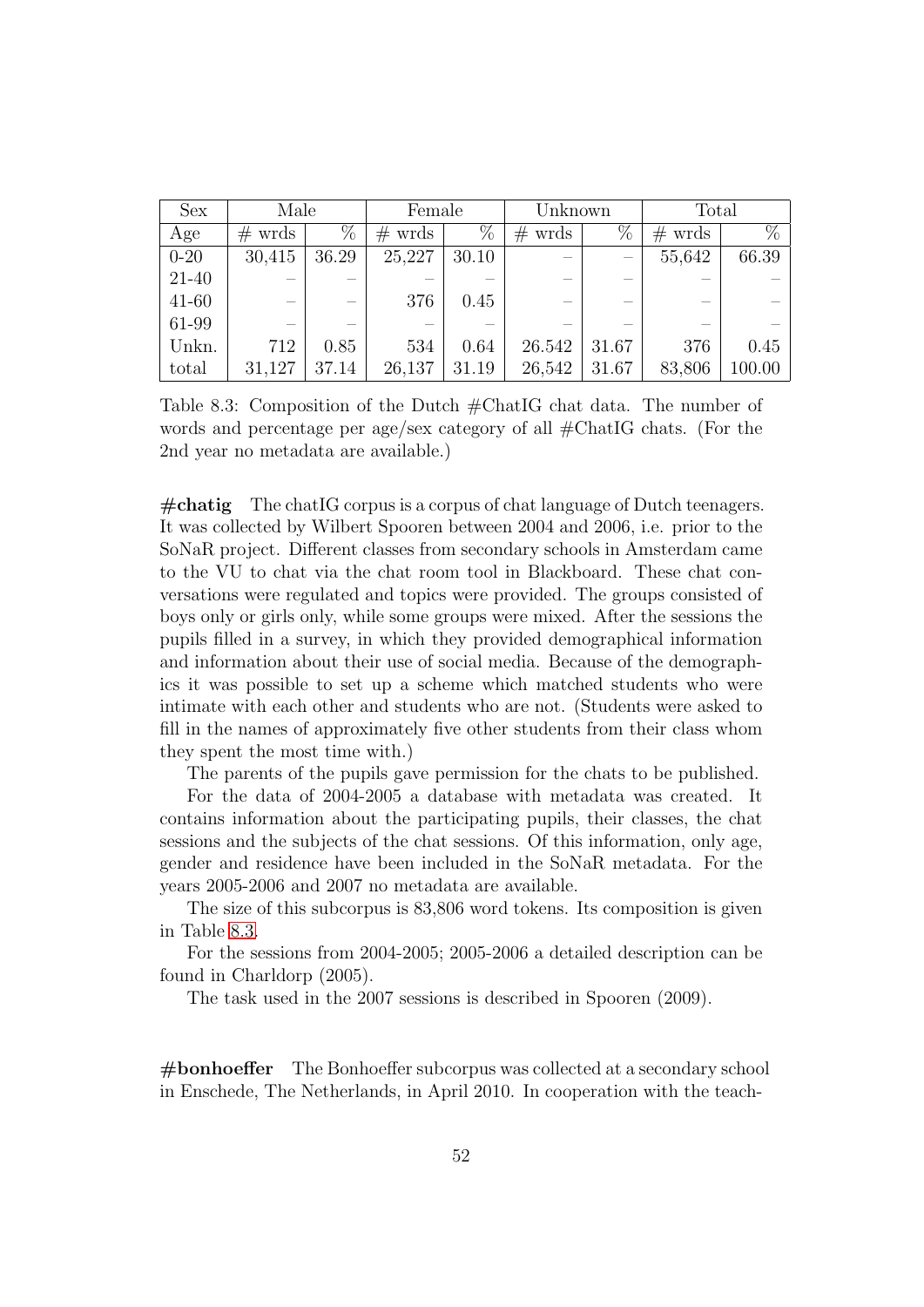| <b>Sex</b> | Male      |                 | Female    |                 | Unknown   |                 |          | Total      |  |
|------------|-----------|-----------------|-----------|-----------------|-----------|-----------------|----------|------------|--|
| Age        | #<br>wrds | $\overline{\%}$ | wrds<br># | $\overline{\%}$ | wrds<br># | $\overline{\%}$ | $#$ wrds | %          |  |
| $0 - 20$   | 8.780     | 31.43           | 16,181    | 57.92           |           |                 | 24,961   | 89.35      |  |
| $21 - 40$  |           |                 |           |                 |           |                 |          |            |  |
| $41 - 60$  |           |                 |           |                 |           |                 |          |            |  |
| 61-99      |           |                 |           |                 |           |                 |          |            |  |
| Unkn.      |           |                 |           |                 | 2,975     | 10.65           |          |            |  |
| total      | 8.780     | 31.43           | 16,181    | 57.92           | 2,975     | 10.65           | 27,936   | $100.00\,$ |  |

<span id="page-53-0"></span>Table 8.4: Composition of the Dutch #bonhoeffer chat data. The number of words and percentage per age/sex category of all #bonhoeffer chats.

ers, a class of students was divided in groups of four students, who had chat conversations in a chatbox, set up for SoNaR. In each group, there were two chat sessions with two persons participating and one chat session with four students. Each session lasted 10 minutes and topics for the chats were provided, although students were allowed to chose their own topic as well.

The parents of the students gave permission for the chats to be published.

The size of this subcorpus is 27,936 word tokens. Its composition is given in Table [8.4.](#page-53-0)

Unknown data result from a couple of chatters who disguised their identities by changing nicknames several times.

More information about the Bonhoeffer chat corpus can be found in Uittenhout (2010).

 $\#$ msn A total of 1,056 chat sessions (64,116 lines) of different kinds, including for example MSN and organized chat sessions were collected by Remy van Rijswijk and Sonja van der Hoek in the framework of the NEWSPEAK project . The collection of the data took place between October 2009 and April 2010.

Recruitment was organized through a chain letter sent to friends and family. All participants signed a form in which they gave permission to use the data for scientific research. The same form was used to add metadata to the corpus, like age, gender and region of birth. 452 sessions were included in the SoNaR corpus.

The size of this subcorpus is 272,237 word tokens. Its composition is given in Table [8.5.](#page-54-1)

Unknown data result from a chatter who disguised his/her identity by changing nicknames several times.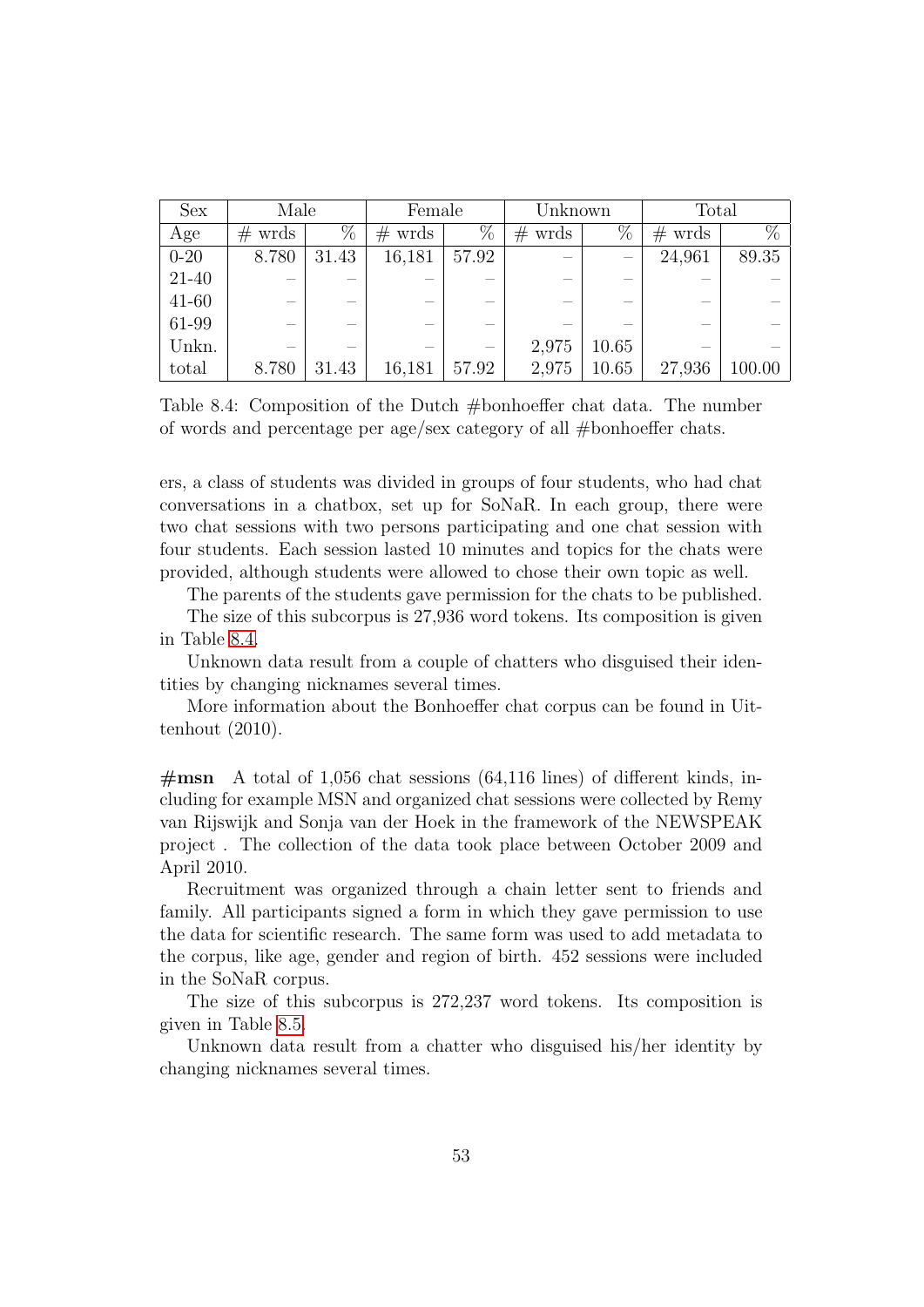| <b>Sex</b> |          | Male  |          | Female |          | Unknown |          | Total  |  |
|------------|----------|-------|----------|--------|----------|---------|----------|--------|--|
| Age        | $#$ wrds | $\%$  | $#$ wrds | $\%$   | $#$ wrds | $\%$    | $#$ wrds | $\%$   |  |
| $0 - 20$   | 52.581   | 19.31 | 85,996   | 31.59  |          |         | 138,577  | 50.90  |  |
| $21 - 40$  | 34,921   | 12.83 |          |        |          |         | 34,921   | 12.83  |  |
| $41 - 60$  | 4,312    | 1.58  |          |        |          |         | 4,312    | 1.58   |  |
| 61-99      |          |       |          |        |          |         |          |        |  |
| Unkn.      | 39.051   | 14.34 | 55,184   | 20.27  | 192      | 0.07    | 94,427   | 34.69  |  |
| total      | 130,865  | 48.07 | 141180   | 51.86  | 192      | 0.07    | 272,237  | 100.00 |  |

<span id="page-54-1"></span>Table 8.5: Composition of the Dutch #msn chat data. The number of words and percentage per age/sex category of all  $\#$ msn chats.

 $\#$ chat.be The Flemish website www.chat.be gave permission to use chats from its website. Chats were (not continuously) collected between March 4, 2011 and February 11, 2012. The chats are from the main chat channel of the site (named chat.be). Participants did not give permission individually and no metadata of the participants is available. No anonymization of the data has been carried out.

The size of this subcorpus is 11,135,664 word tokens.

### <span id="page-54-0"></span>8.2.2 Twitter

Tweets are messages published via twitter.com. Only tweets that were publicly available are collected. The Guidelines for Use of Tweets in Broadcast or Other Offline Media<sup>2</sup> state that it is allowed to republish tweets, but only unchanged. Therefore the tweets have not been anonymized or altered in any other way.

Some twitterers publish tweets both in Dutch and in another language, primarily English. Twitterers who only publish in non-Dutch were removed from the corpus, but no language detection was done to remove single tweets that are non-Dutch. As a consequence quite a few English tweets ended up in the SoNaR corpus.

All tweets have been tokenized with UCTO. Counts of the number of tokens, as presented in Table [8.6,](#page-55-0) are based upon the tokenization.

Table [8.6](#page-55-0) shows the number of word tokens for the different gender and age categories for all twitter data.

The tweets in the SoNaR corpus can be divided in two subcorpora: Submitted and Found. A description of each of these can be found below.

<sup>2</sup><https://support.twitter.com/entries/114233>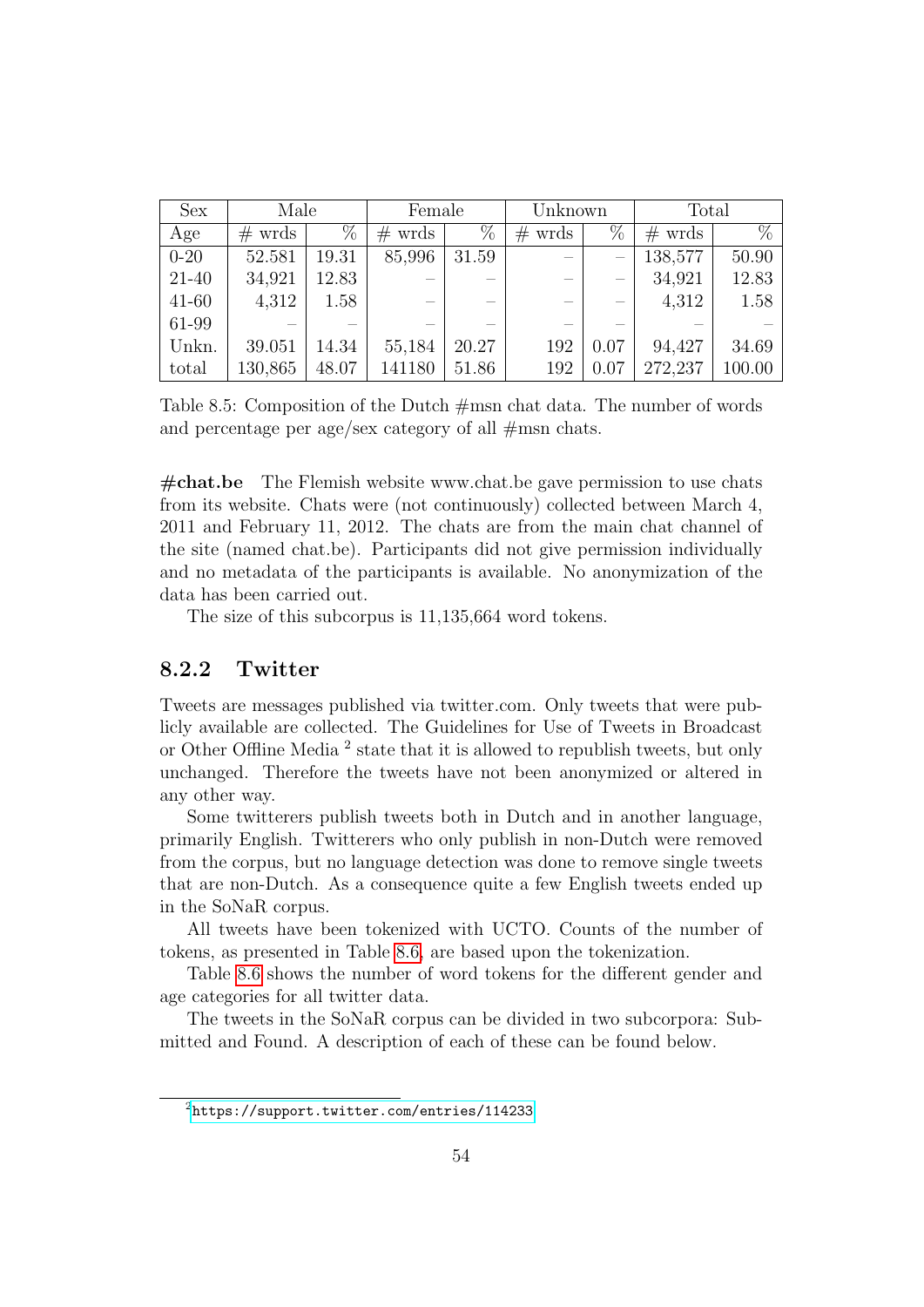| Sex       | Male       |       | Female    |       | Unknown                         |      | Total        |        |
|-----------|------------|-------|-----------|-------|---------------------------------|------|--------------|--------|
| Age       | $#$ wrds   | %     | $#$ wrds  | $\%$  | #<br>wrds                       | $\%$ | $#$ wrds     | $\%$   |
| $0 - 20$  | 1,790,502  | 7.72  | 664,354   | 2.86  | $\overline{\phantom{m}}$        |      | 2,454,856    | 10.58  |
| $21 - 40$ | 8,011,061  | 34.53 | 4,698,220 | 20.25 | $\hspace{0.1mm}-\hspace{0.1mm}$ |      | 1,270,928    | 54.79  |
| $41 - 60$ | 4,031,100  | 17.38 | 2,295,901 | 9.90  | —                               |      | 6,327,001    | 27.27  |
| 61-99     | 188,069    | 0.81  | 202,856   | 0.87  |                                 |      | 390,925      | 1.69   |
| Unkn.     | 887,470    | 3.83  | 427,678   | 1.84  |                                 |      | 1,315,148    | 5.67   |
| total     | 14,908,202 | 64.27 | 8,289,009 | 35.73 |                                 |      | 23, 197, 211 | 100.00 |

<span id="page-55-0"></span>Table 8.6: Composition of the twitter subcorpus. The number of words and percentage per age/sex category of all tweets.

| Sex       | Male       |       |           | Female |           | Unknown | Total      |        |
|-----------|------------|-------|-----------|--------|-----------|---------|------------|--------|
| Age       | $#$ wrds   | $\%$  | $#$ wrds  | $\%$   | #<br>wrds | $\%$    | $#$ wrds   | $\%$   |
| $0 - 20$  | 1,729,492  | 10.35 | 663,471   | 3.97   |           |         | 2,392,963  | 14.32  |
| $21 - 40$ | 5,837,721  | 34.94 | 3,500,732 | 20.96  | -         |         | 9,338,453  | 55.90  |
| $41 - 60$ | 2,682,420  | 16.06 | 1,906,634 | 11.41  |           |         | 4,589,054  | 27.47  |
| 61-99     | 182,392    | 1.09  | 202,856   | 1.21   | -         |         | 385,248    | 2.31   |
| Unkn.     |            |       |           |        | -         |         | $\cdot$ .  |        |
| total     | 10,432,025 | 62.45 | 6,273,693 | 37.55  |           |         | 16,705,718 | 100.00 |

<span id="page-55-1"></span>Table 8.7: Composition of the submitted tweets subcorpus. The number of words and percentage per age/sex category of all submitted tweets.

Submitted The subcorpus of submitted tweets contains (mainly) Dutch tweets. A tweet about the tweet collection in SoNaR with a request for metadata of twitterers caused a snowball effect. Attention for the tweet collection was spread over twitter, and also a national news website, and the Radboud Universitys homepage reported on the data collection. Twitterers were asked to participate and to submit the name of their Twitter account and metadata to the SoNaR team, either by email of via a webform.

The Twitter API <sup>3</sup> was used to collect the tweets for the corpus. Retweets were not collected. As for the metadata: gender, age and town of residence of the twitterer are available in the corpus.

The size of this subcorpus is 16,705,718 word tokens. Its composition is given in Table [8.7.](#page-55-1)

<sup>3</sup>http://api.twitter.com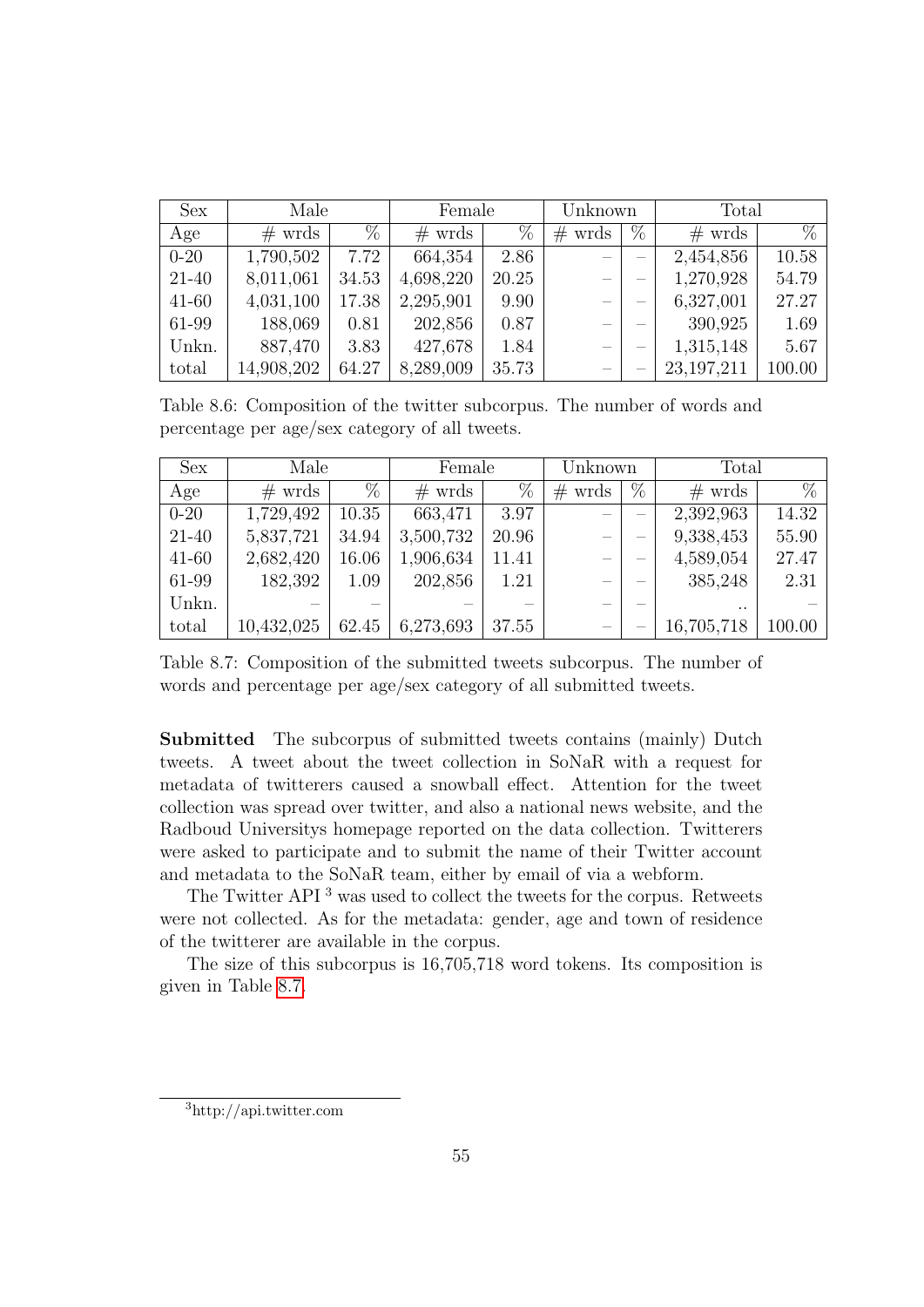| <b>Sex</b> | Male      |       |           | Female |                                | Unknown | Total     |        |
|------------|-----------|-------|-----------|--------|--------------------------------|---------|-----------|--------|
| Age        | $#$ wrds  | $\%$  | $#$ wrds  | %      | $#$ wrds                       | %       | $#$ wrds  | $\%$   |
| $0 - 20$   | 61,010    | 0.94  | 883       | 0.01   |                                |         | 61,893    | 0.95   |
| $21 - 40$  | 2,173,340 | 33.48 | 1,197,488 | 18.45  | $\overline{\phantom{m}}$       |         | 3,370,828 | 51.93  |
| $41 - 60$  | 1,348,680 | 20.78 | 389,267   | 6.00   | $\qquad \qquad \longleftarrow$ |         | 1,737,947 | 26.77  |
| 61-99      | 5,677     | 0.09  |           |        |                                |         | 5,677     | 0.09   |
| Unkn.      | 887,470   | 13.67 | 427,678   | 6.59   |                                |         | 1,315,148 | 20.26  |
| total      | 4,476,177 | 68.95 | 2,015,316 | 31.05  |                                |         | 6,491,493 | 100.00 |

<span id="page-56-1"></span>Table 8.8: Composition of the found tweets subcorpus. The number of words and percentage per age/sex category of all found tweets.

Found The subcorpus of found <sup>4</sup> tweets contains tweets from Dutch and Flemish (semi-)celebrities, such as politicians, actors and sports people. From public websites such as Wikipedia and home- or fan pages the corresponding metadata (gender, age or birth date and either birth town or town of residence) were collected.

The size of this subcorpus is 6,491,493 word tokens. Its composition is given in Table [8.8.](#page-56-1)

### <span id="page-56-0"></span>8.2.3 SMS

The SMS corpus in SoNaR is a collection of Short Message Service messages, collected in Flanders and The Netherlands between September and December, 2011. Only messages that were sent by the contributor are included in the corpus.

One iPad per country was put up for raffle among all contributors of SMS texts to the corpus.

Text messages are tokenized with UCTO. Counts of the number of tokens, as presented in Table [8.9,](#page-57-0) are based upon the tokenization.

Table [8.9](#page-57-0) shows the number of word tokens for the different gender and age categories for all SMS data.

Technically, contributors delivered SMS messages to the corpus through three different channels. The delivery channel results in slightly different properties of the data in terms of transcription and anonymization. Relevant remarks will be explained below.

<sup>&</sup>lt;sup>4</sup>Found: these tweets were not submitted by the creators but collected by the SoNaR team by crawling the twitter pages.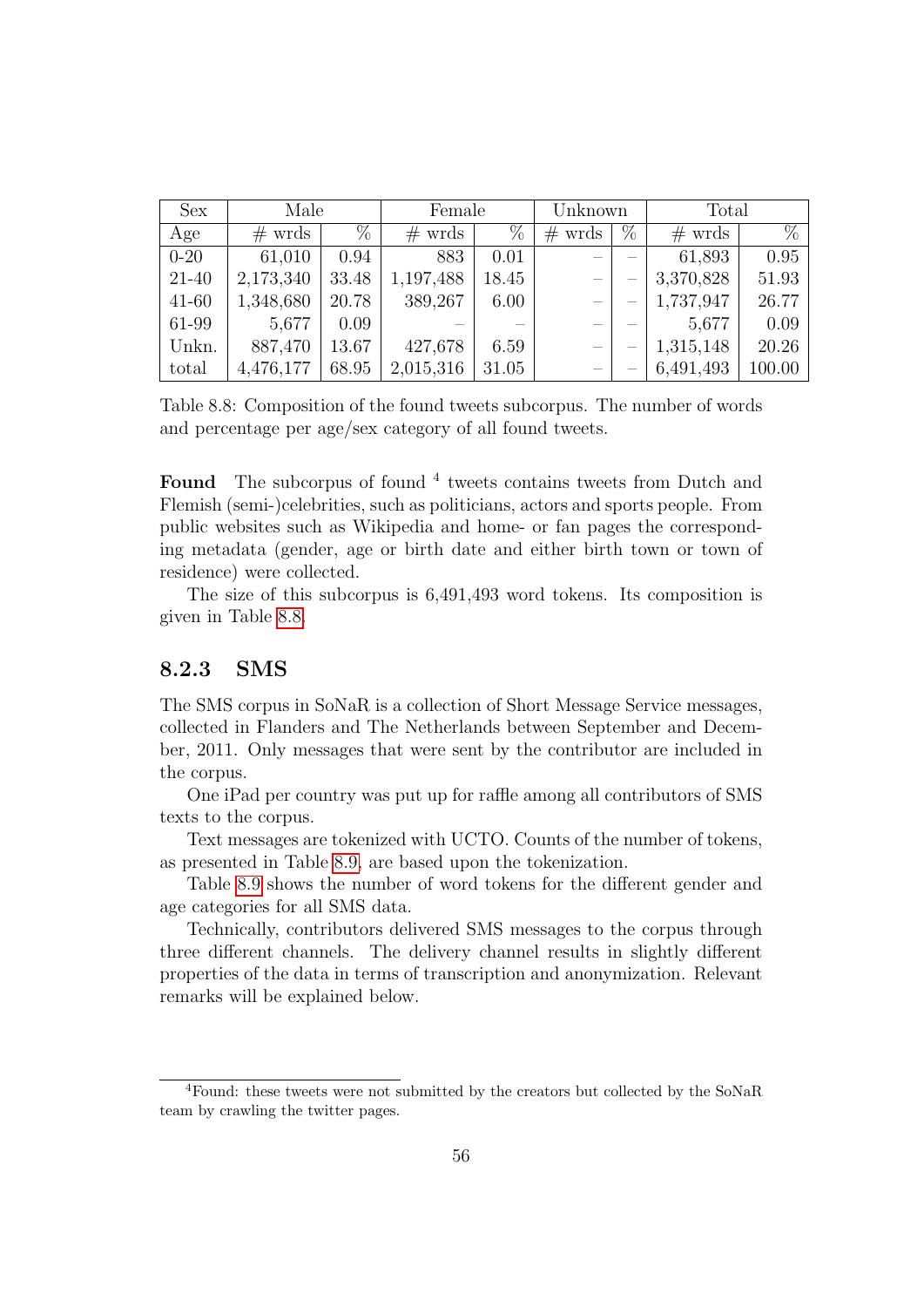| <b>Sex</b> | Male     |       | Female   |       | Unknown  |      | Total    |        |
|------------|----------|-------|----------|-------|----------|------|----------|--------|
| Age        | $#$ wrds | $\%$  | $#$ wrds | %     | $#$ wrds | $\%$ | $#$ wrds | $\%$   |
| $0 - 20$   | 33,000   | 4.56  | 11,036   | 1.52  |          |      | 44,036   | 6.08   |
| $21 - 40$  | 271,819  | 37.55 | 196,867  | 27.20 |          |      | 468,686  | 64.75  |
| $41 - 60$  | 10,226   | 1.41  | 1,867    | 0.26  |          |      | 12,093   | 1.67   |
| 61-99      |          |       | 63       | 0.01  |          |      | 63       | 0.01   |
| Unkn.      | 169,737  | 23.45 | 24,803   | 3.43  | 4,458    | 0.62 | 198,998  | 27.49  |
| total      | 484,782  | 66.97 | 234,636  | 32.41 | 4,458    | 0.62 | 723,876  | 100.00 |

<span id="page-57-0"></span>Table 8.9: Composition of the SMS subcorpus. The number of words and percentage per age/sex category of all SMS texts.

| Sex       | Male      |       |          | Female |                          | Unknown |                 | Total  |  |
|-----------|-----------|-------|----------|--------|--------------------------|---------|-----------------|--------|--|
| Age       | wrds<br># | %     | $#$ wrds | %      | wrds<br>#                | %       | $^{\#}$<br>wrds | $\%$   |  |
| $0 - 20$  | 1,223     | 6.12  | 6,856    | 34.33  |                          |         | 8,079           | 40.46  |  |
| $21 - 40$ | 2,028     | 10.16 | 7,337    | 36.74  | $\overline{\phantom{m}}$ |         | 9,365           | 46.90  |  |
| $41 - 60$ | 337       | 1.69  | 1,820    | 9.11   |                          |         | 2,157           | 10.80  |  |
| 61-99     |           |       | 63       | 0.32   |                          |         | 63              | 0.32   |  |
| Unkn.     | -         |       | 305      | 1.53   |                          |         | 305             | 1.53   |  |
| total     | 3,588     | 17.97 | 16,381   | 82.03  |                          |         | 19,969          | 100.00 |  |

<span id="page-57-1"></span>Table 8.10: Composition of the SMS subcorpus of text messages submitted via the online form. The number of words and percentage per age/sex category of all such SMS texts.

Online submission form On the SoNaR website, an online submission form was available in which text messages could by copied manually. Contributors were asked to transcribe (a maximum of) six SMS messages from their SMS outbox (containing only SMS sent by the owner of that device) and to enter their gender, age, country and town of residence. After submitting the form, a box was showed saying click here if you want to add more messages. By clicking the box, the contributor was sent back to the submission form again. No automatic anonymization was done, but selecting appropriate messages was left to the contributor. No time and date stamp are available for the original text messages and neither is information available about the original recipients identity.

The size of this subcorpus is 19,969 word tokens . Its composition is given in Table [8.10.](#page-57-1)

Android application An application could be installed on mobile devices running on Android, that uploaded the messages from the SMS outbox to a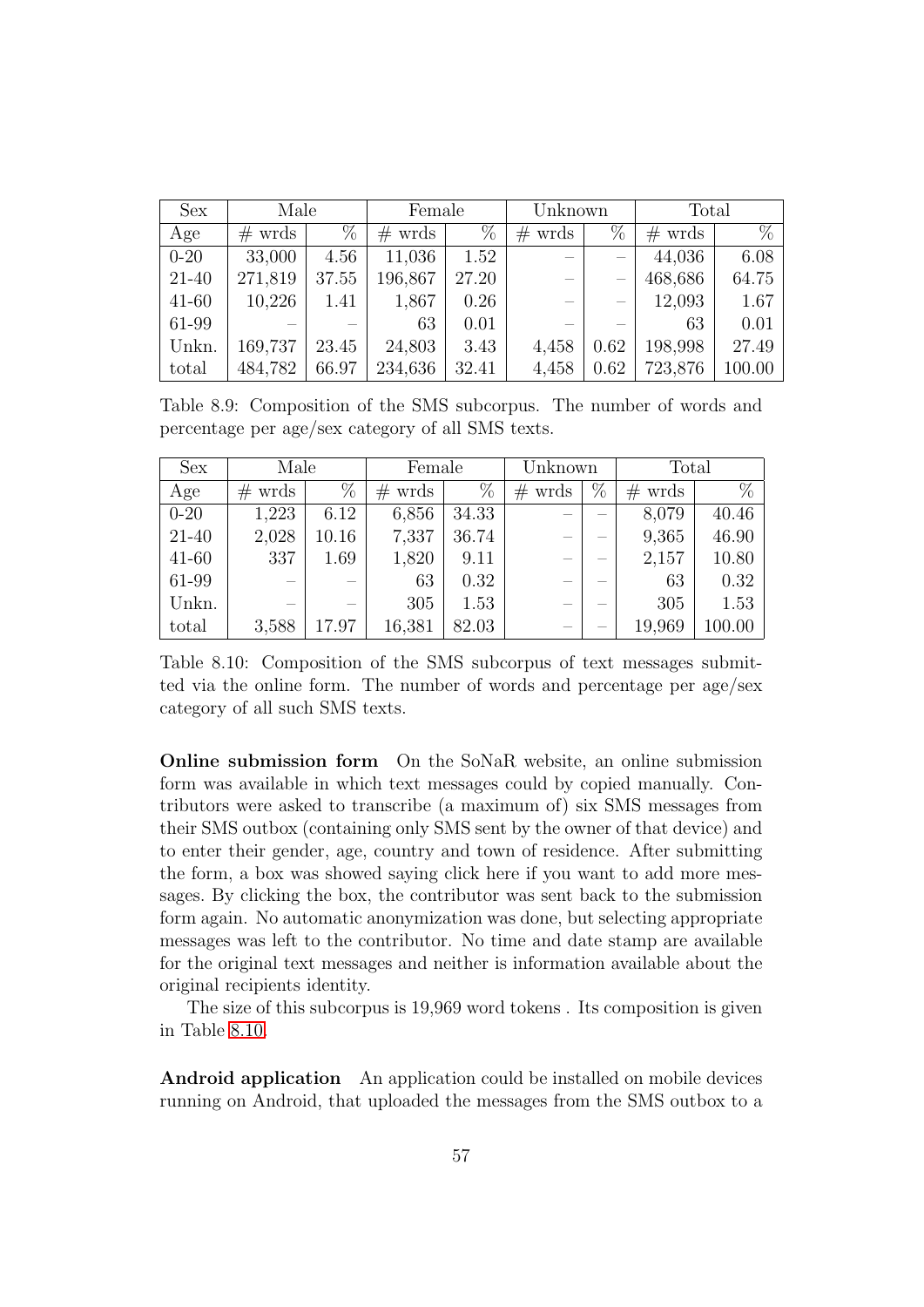| Original content           | Example               | Replacement code |
|----------------------------|-----------------------|------------------|
| Email address              | name@gmail.com        | (EMAIL)          |
| URL                        | http://www.google.com | (URL)            |
| IP Address                 | 127.0.0.1             | ΊP`              |
| Time                       | 12:30                 | (TIME)           |
| Date                       | 19/01/2011            | (DATE)           |
| Decimal                    | 21.3                  | (DECIMAL)        |
| Integer over 7 digits long | 40000000              | $(\#)$           |
| Hyphen-Delimited number    | 12-4234-212           | $(\#)$           |
| Alphanumeric Number        | U2003322X             | $U(\#)X$         |

<span id="page-58-0"></span>Table 8.11: Replacement codes used in anonymizing SMS texts

| <b>Sex</b> | Male     |       |          | Female |                          | Unknown         |          | Total           |  |
|------------|----------|-------|----------|--------|--------------------------|-----------------|----------|-----------------|--|
| Age        | $#$ wrds | $\%$  | $#$ wrds | %      | $#$ wrds                 | $\overline{\%}$ | $#$ wrds | $\overline{\%}$ |  |
| $0 - 20$   | 31,777   | 8.55  | 4,180    | 1.12   |                          |                 | 35,957   | 9.67            |  |
| $21 - 40$  | 147,904  | 39.78 | 124,518  | 33.49  | $\overline{\phantom{m}}$ |                 | 272,422  | 73.27           |  |
| $41 - 60$  | 9,889    | 2.66  | 47       | 0.01   |                          |                 | 9,936    | 2.67            |  |
| 61-99      |          |       |          |        | $\overline{\phantom{0}}$ |                 |          |                 |  |
| Unkn.      | 53,477   | 14.38 |          |        | $\overline{\phantom{m}}$ |                 | 53,477   | 14.38           |  |
| total      | 243,047  | 65.37 | 128,745  | 34.63  |                          |                 | 371,792  | 100.00          |  |

<span id="page-58-1"></span>Table 8.12: Composition of the SMS subcorpus of text messages submitted via android app. The number of words and percentage per age/sex category of all such SMS texts.

draft mail in contributors' Gmail account. In this way contributors were given the opportunity to modify or remove text messages before sending out the email. From there the text messages were sent to a dedicated SoNaR mailbox. A time and date stamp is available for each original sent message, as well as a unique identifier, replacing the original recipients phone number. Automatic anonymization was done by the app to replace sensitive data including dates, times, decimal amounts, and numbers with more than one digit (telephone numbers, bank accounts, street numbers, etc.), email addresses, URLs, and IP addresses. Such information was captured using regular expressions and replaced by the corresponding semantic placeholders, as shown in Table [8.11.](#page-58-0) For example, any detected email address was replaced by the code (EMAIL).

The size of this subcorpus is 371,792 word tokens. Its composition is given in Table [8.12.](#page-58-1)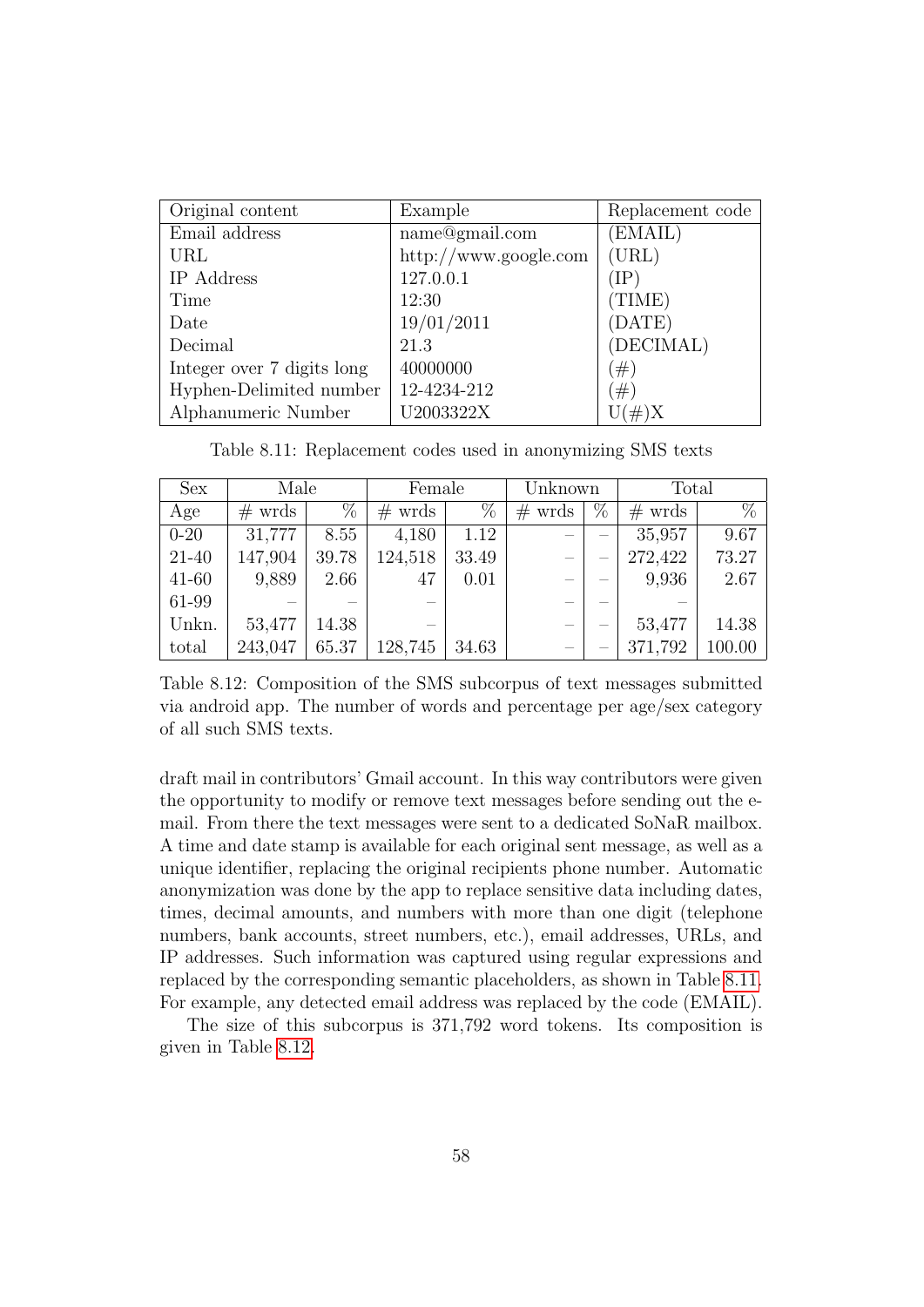| <b>Sex</b> | Male     |       | Female   |       | Unknown  |      | Total    |        |
|------------|----------|-------|----------|-------|----------|------|----------|--------|
| Age        | $#$ wrds | $\%$  | $#$ wrds | $\%$  | $#$ wrds | $\%$ | $#$ wrds | $\%$   |
| $0 - 20$   |          |       |          |       |          |      |          |        |
| 21-40      | 121,887  | 36.70 | 65,012   | 19.58 |          |      | 186,899  | 56.28  |
| $41 - 60$  |          |       |          |       |          |      |          |        |
| 61-99      |          |       |          |       |          |      |          |        |
| Unkn.      | 116,260  | 35.01 | 24,498   | 7.38  |          |      |          |        |
| total      | 238,147  | 71.71 | 89,510   | 26.95 | 4,458    | 1.34 | 332,115  | 100.00 |

<span id="page-59-0"></span>Table 8.13: Composition of the SMS subcorpus of text messages submitted via export files. The number of words and percentage per age/sex category of all such SMS texts.

Export file Different files were generated by dedicated software belonging to the mobile device and sent to the SoNaR mailbox by the contributor. Contributors were able to remove SMS messages before sending the file to SoNaR. Contributors were asked not to modify the messages, but it cannot be guaranteed that contributors did not change the content of the messages. Contributors were told they could replace their own personal first name by a common first name, as a way of anonymizing the data. No (automatic) anonymization was done for the export files. The text files with text messages came in different formats. In some files, time and date info was available, in others it was not.

The size of this subcorpus is 332,115 word tokens. Its composition is given in Table [8.13.](#page-59-0)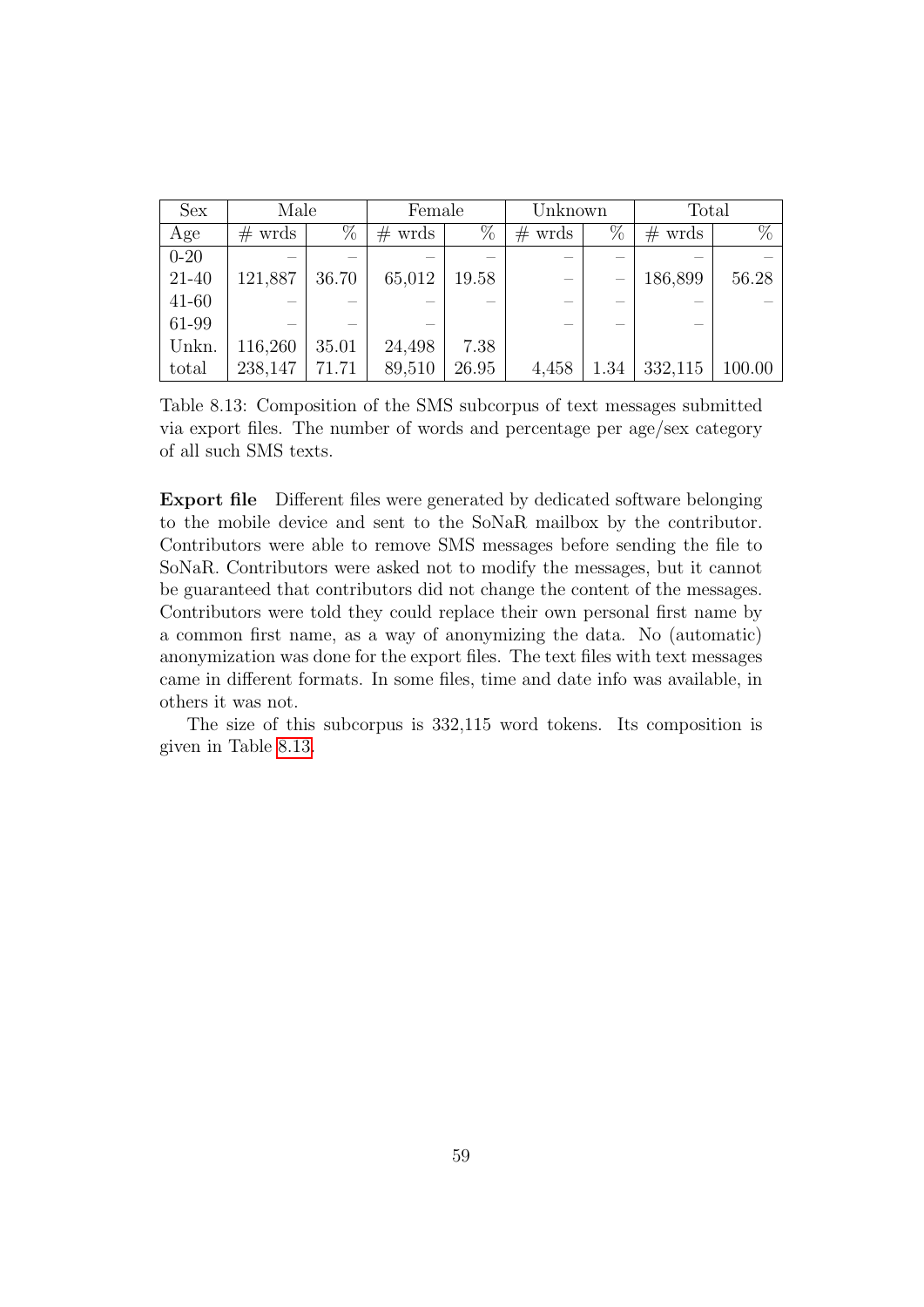# <span id="page-60-0"></span>Chapter 9

# Beyond SoNaR

The above manual describes the SoNaR corpora SoNaR-500 and SoNaR-1 in detail.

Both today come as large collections of separate files, in separate archives according to the various text categories incorporated in them.

Searching for desirable information, extracting the relevant files and getting the desired information out today requires hard- and software not really available to even most researchers in the Humanities.

To alleviate this problem, CLARIN-NL has recently approved a new project called OpenSoNaR.

The OpenSoNaR project will provide end users with the online means for extracting useful information from the SoNaR-500 reference corpus of contemporary written Dutch. This includes exploring the texts and navigating through the SoNaR-500 corpus by way of the metadata. The project makes the contents of the new SoNaR-500 reference corpus available to layman and specialist researcher alike. Based on the desiderata of four distinct CLARIN-NL priority groups of humanist researchers, access to the corpus for navigation, exploration and exploitation in an online environment will be through a front-end, to be called WhiteLab, providing a range of interfaces that provide user-driven functionality. The backend is INLs new retrieval engine BlackLab, designed to provide access to corpora for linguistic and lexicographical use in the CLARIN infrastructure.

Work in the OpenSoNaR project will be undertaken in close cooperation with the Dutch NWO 'Groot' project Nederlab which aims at eventually making available online all extant Dutch text collections, also providing researchers all necessary means and tools for conducting valuable and exciting new research based on these textual riches, this immense wealth of words.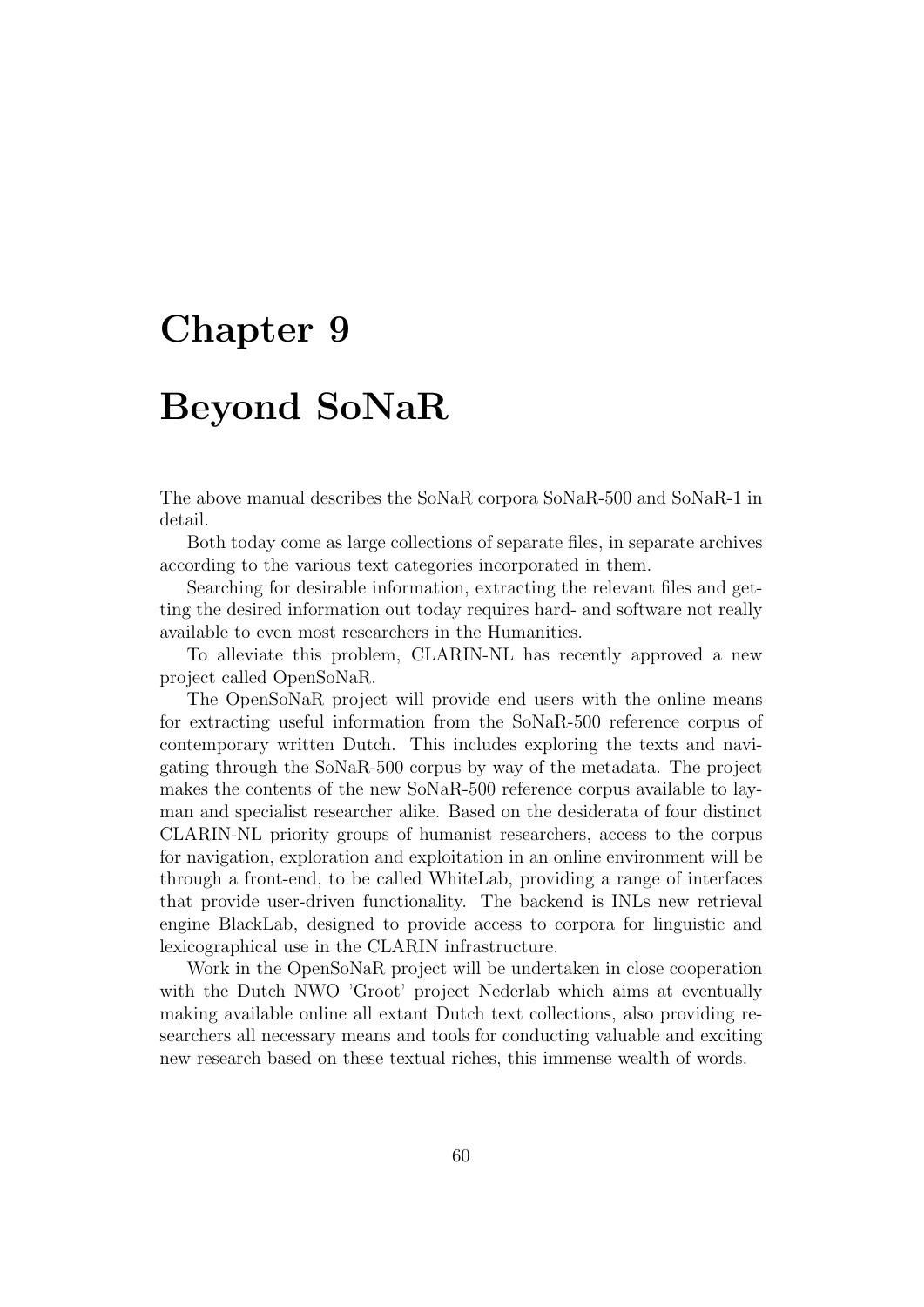# Bibliography

- <span id="page-61-2"></span>[1] Beinema P.: A Reference Corpus of Written Dutch. Technical specification of file formats and validation tools used. <sup>1</sup> Technical report TR C-COI-06-02 (2006)
- [2] Aston, G., Burnard, L.: The BNC Handbook. Exploring the British National Corpus with SARA. Edinburgh University Press, Edinburgh (1998)
- <span id="page-61-3"></span>[3] Van den Bosch, A., Busser, B., Canisius, S., Daelemans, W.: An efficient memory-based morphosyntactic tagger and parser for Dutch. In: P. Dirix, I. Schuurman, V. Vandeghinste, F. Van Eynde (eds.) Computational Linguistics in the Netherlands: Selected Papers from the Seventeenth CLIN Meeting, pp. 99–114. Leuven, Belgium (2007)
- <span id="page-61-1"></span>[4] Chinchor, N., Robinson, P.: MUC-7 Named Entity Task Definition (version 3.5) (1998)
- <span id="page-61-0"></span>[5] Daelemans, W., Strik, H.: Het Nederlands in de taal-en spraaktechnologie: prioriteiten voor basisvoorzieningen (2002). Nederlandse Taalunie, The Hague, The Netherlands
- <span id="page-61-5"></span>[6] De Clercq, O., Hoste, V., Hendrickx, I.: Cross-Domain Dutch Coreference Resolution. In: Proceedings of the 8th International Conference on Recent Advances in Natural Language Processing. RANLP 2011, Hissar, Bulgaria (2011)
- <span id="page-61-4"></span>[7] De Clercq, O., Reynaert, M.: SoNaR Acquisition Manual version 1.0. Tech. Rep. LT3 10-02, LT3 Research Group – Hogeschool Gent (2010). URL <http://lt3.hogent.be/en/publications/>

<sup>1</sup>D-Coi deliverables in this list are included in the DOC directory of the SoNaR distribution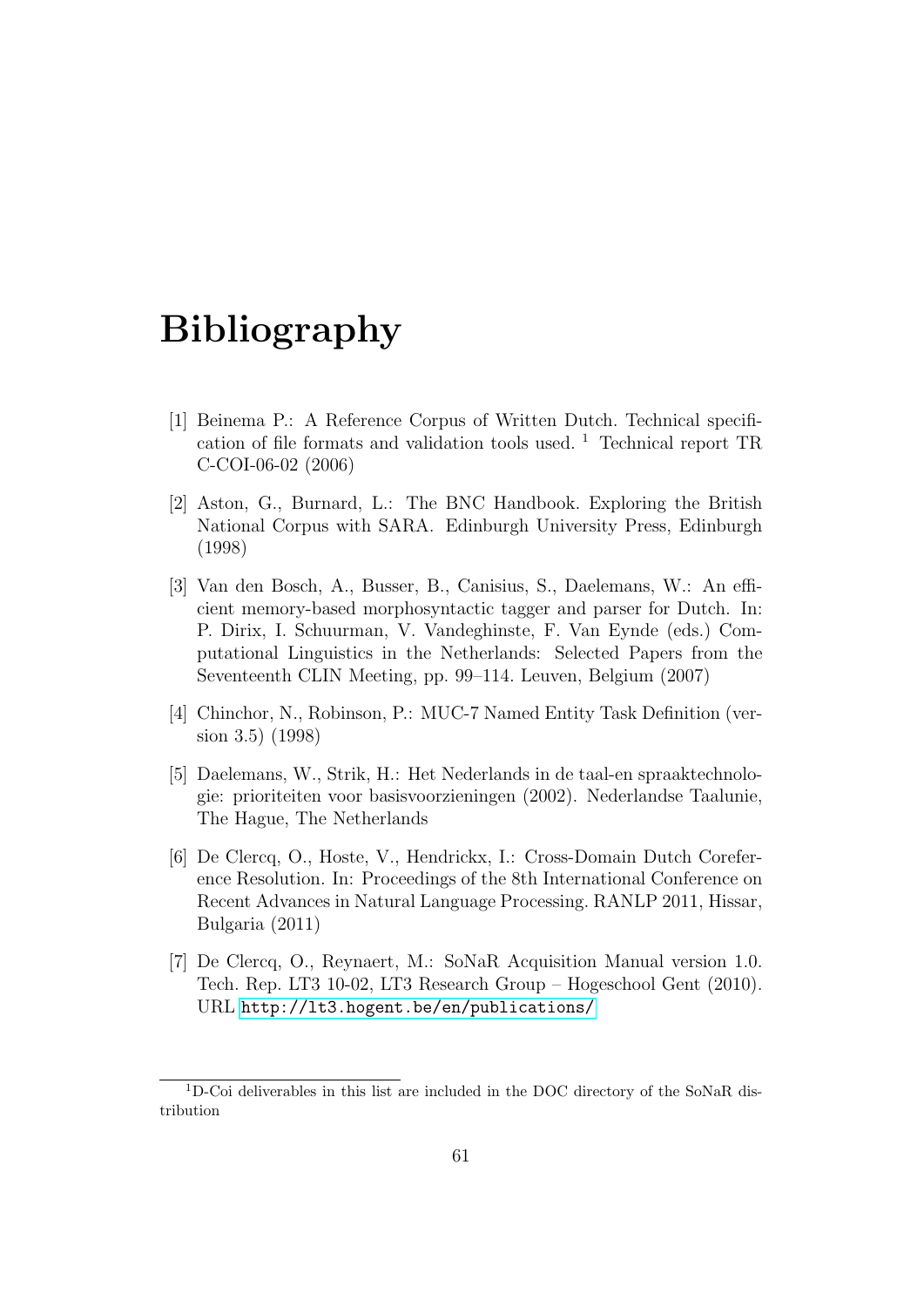- <span id="page-62-7"></span>[8] Desmet, B., Hoste, V.: Named Entity Recognition through Classifier Combination. In: Computational Linguistics in the Netherlands 2010: selected papers from the twentieth CLIN meeting (2010)
- <span id="page-62-1"></span>[9] Doddington, G., Mitchell, A., Przybocki, M., Ramshaw, R., Strassel, S., Weischedel, R.: The Automatic Content Extraction (ACE) Program: Tasks, Data, and Evaluation. In: Proceedings of the Fourth International Conference on Language Resources and Evaluation, pp. 837–840. LREC-2004, Lisbon, Portugal (2004)
- <span id="page-62-6"></span>[10] van Gompel, M.: Folia: Format for linguistic annotation. (2011). URL http://ilk.uvt.nl/folia/folia.pdf
- <span id="page-62-4"></span>[11] Hendrickx, I., Bouma, G., Coppens, F., Daelemans, W., Hoste, V., Kloosterman, G., Mineur, A.M., Vloet, J.V.D., Verschelde, J.L.: A coreference corpus and resolution system for Dutch. In: Proceedings of the Sixth International Conference on Language Resources and Evaluation, pp. 144–149. LREC-2008, Marrakech, Morocco (2008)
- <span id="page-62-3"></span>[12] Hoste, V.: Optimization Issues in Machine Learning of Coreference Resolution. Ph.D. thesis, Antwerp University (2005)
- [13] Ide, N., Macleod, C., Fillmore, C., Jurafsky, D.: The American National Corpus: An outline of the project. In: Proceedings of International Conference on Artificial and Computational Intelligence. ACIDCA-2000 (2000)
- <span id="page-62-5"></span>[14] Karttunen, L.: Discourse referents. Syntax and Semantics 7 (1976)
- <span id="page-62-2"></span>[15] Markert, K., Nissim, M.: Towards a Corpus Annotated for Metonymies: the Case of Location Names. In: Proceedings of the Third International Conference on Language Resources and Evaluation, pp. 1385– 1392. LREC-2002, Las Palmas, Spain (2002)
- <span id="page-62-8"></span>[16] Monachesi, P., Stevens, G., Trapman, J.: Adding semantic role annotation to a corpus of written Dutch. In: Proceedings of the Linguistic Annotation Workshop (held in conjunction with ACL 2007) (2007)
- <span id="page-62-0"></span>[17] Oostdijk, N., Reynaert, M., Hoste, V. and Schuurman, I.: The construction of a 500-million-word reference corpus of contemporary written Dutch. In: Essential Speech and Language Technology for Dutch: Results by the STEVIN-programme. Chapter 13. Springer Verlag. (2013)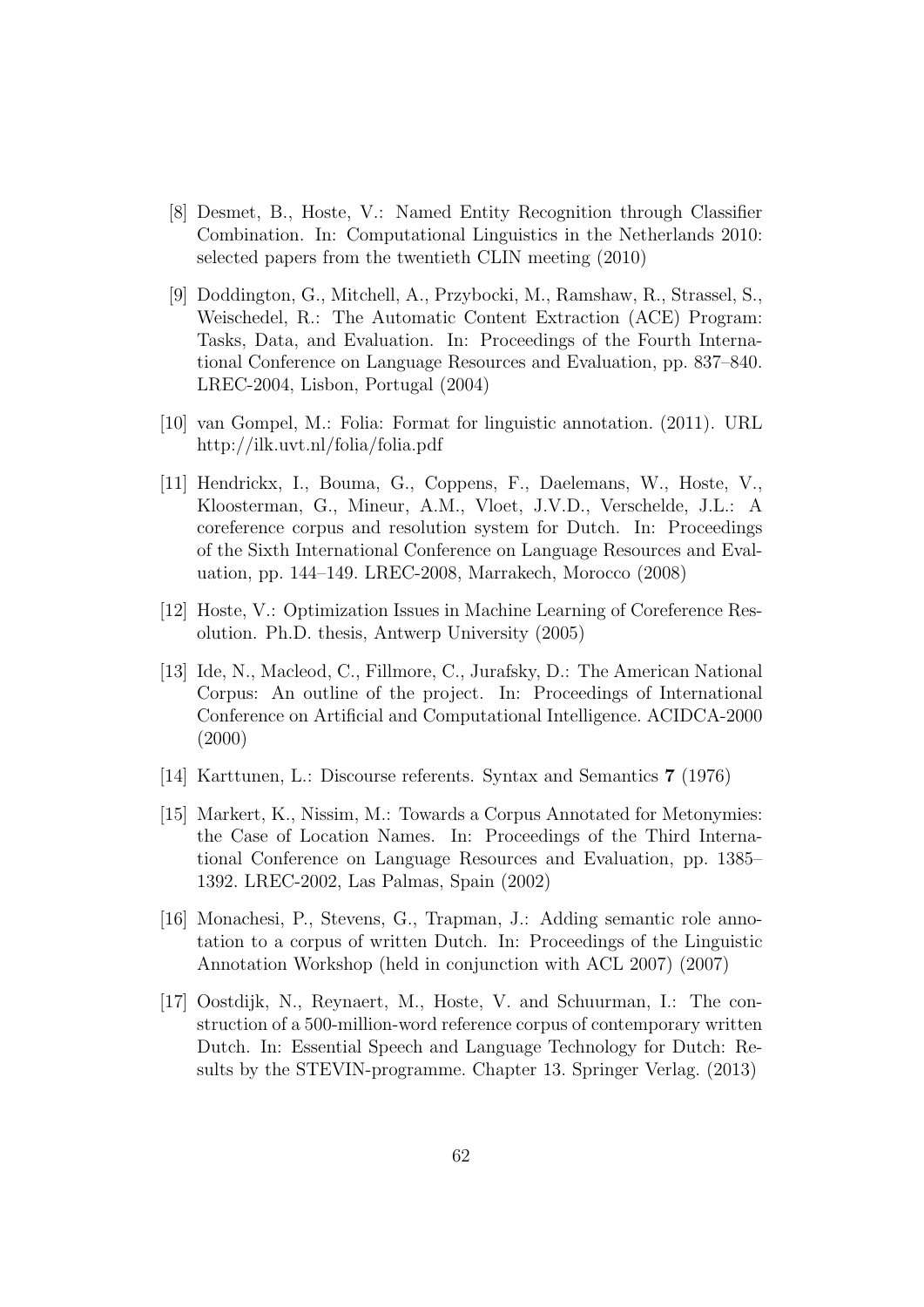- <span id="page-63-0"></span>[18] Oostdijk, N.: The Spoken Dutch Corpus. Outline and first evaluation. In: Proceedings of the Second International Conference on Language Resources and Evaluation, pp. 887–894. LREC-2000, Athens, Greece (2000)
- [19] Oostdijk, N., Boves, L.: User requirements analysis for the design of a reference corpus of written Dutch. In: Proceedings of the Fifth International Conference on Language Resources and Evaluation, pp. 1206– 1211. LREC-2006, Genoa, Italy (2006)
- <span id="page-63-2"></span>[20] Palmer, M., Gildea, D., Kingsbury, P.: The Proposition Bank: A Corpus Annotated with Semantic Roles. Computational Linguistics Journal  $31(1)$  (2005)
- <span id="page-63-6"></span>[21] Reynaert, M.: Character confusion versus focus word-based correction of spelling and OCR variants in corpora. International Journal on Document Analysis and Recognition pp. 1–15 (2010). URL [http://dx.doi.](http://dx.doi.org/10.1007/s10032-010-0133-510.1007/s10032-010-0133-5) [org/10.1007/s10032-010-0133-510.1007/s10032-010-0133-5](http://dx.doi.org/10.1007/s10032-010-0133-510.1007/s10032-010-0133-5)
- <span id="page-63-1"></span>[22] Reynaert, M., Schuurman, I., Hoste, V., Oostdijk, N., van Gompel, M.: Beyond SoNaR: towards the facilitation of large corpus building efforts. In: Proceedings of the 8th International Conference on Language Resources and Evaluation (LREC 2012). European Language Resources Association (ELRA) (2012)
- <span id="page-63-5"></span>[23] Sauri, R., Littman, J., Knippen, B., Gaizauskas, R., Setzer, A., Pustejovsky, J.: TimeML Annotation Guidelines, version 1.2.1. (2006). URL <http://timeml.org/site/publications/specs.html>
- [24] Schuurman, I.: Spatiotemporal Annotation on Top of an Existing Treebank. In: K. De Smedt, J. Hajic, S. Kuebler (eds.) Proceedings of the Sixth International Workshop on Treebanks and Linguistic Theories, pp. 151–162. Bergen, Norway (2007)
- <span id="page-63-3"></span>[25] Schuurman, I.: Which New York, which Monday? The role of background knowledge and intended audience in automatic disambiguation of spatiotemporal expressions. In: Proceedings of CLIN 17 (2007)
- <span id="page-63-4"></span>[26] Schuurman, I.: Spatiotemporal annotation using MiniSTEx: How to deal with alternative, foreign, vague and obsolete names? In: Proceedings of the Sixth conference on International Language Resources and Evaluation (LREC'08). Marrakech, Morocco (2008)